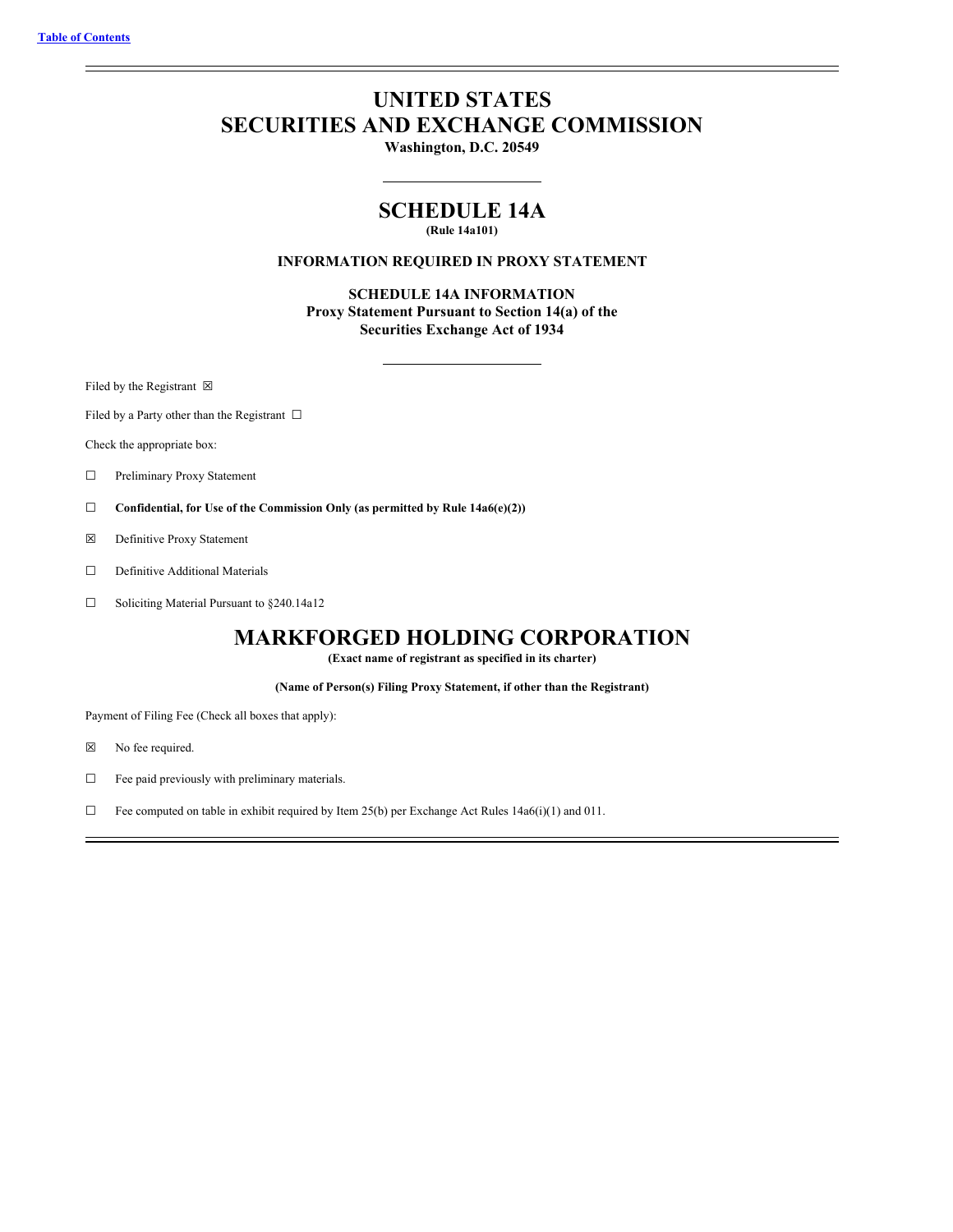

**MARKFORGED HOLDING CORPORATION 480 Pleasant Street, Watertown, Massachusetts 02472**

Dear Markforged Stockholder:

I am pleased to invite you to attend the 2022 Annual Meeting of Stockholders, or the Annual Meeting, of Markforged Holding Corporation, or Markforged, to be held online on June 21, 2022, at 9 a.m. Eastern Time. You may attend the meeting virtually via the Internet at www.virtualshareholdermeeting.com/MKFG2022, where you will be able to vote electronically and submit questions. Details regarding the meeting and the business to be conducted are more fully described in the accompanying Notice of 2022 Annual Meeting of Stockholders and Proxy Statement.

Pursuant to the Securities and Exchange Commission rules that allow issuers to furnish proxy materials to stockholders over the Internet, we are posting the proxy materials on the Internet and delivering a notice of the Internet availability of the proxy materials. On or about April 29, 2022, we will begin mailing to our stockholders a Notice of Internet Availability of Proxy Materials, or the Notice, containing instructions on how to access online or request a printed copy of our Proxy Statement for the 2022 Annual Meeting of Stockholders and our Annual Report on Form 10-K for the year ended December 31, 2021.

Your vote is important. Whether or not you plan to attend the Annual Meeting, I hope you will vote as soon as possible. You may vote over the Internet, by telephone or virtually in person at the Annual Meeting or, if you requested printed copies of proxy materials, you also may vote by mailing a proxy card. Please review the instructions on the Notice or on the proxy card regarding your voting options.

Thank you for being a Markforged stockholder. We look forward to seeing you at our Annual Meeting.

Sincerely,

/s/ Shai Terem

Shai Terem *Chief Executive Of icer*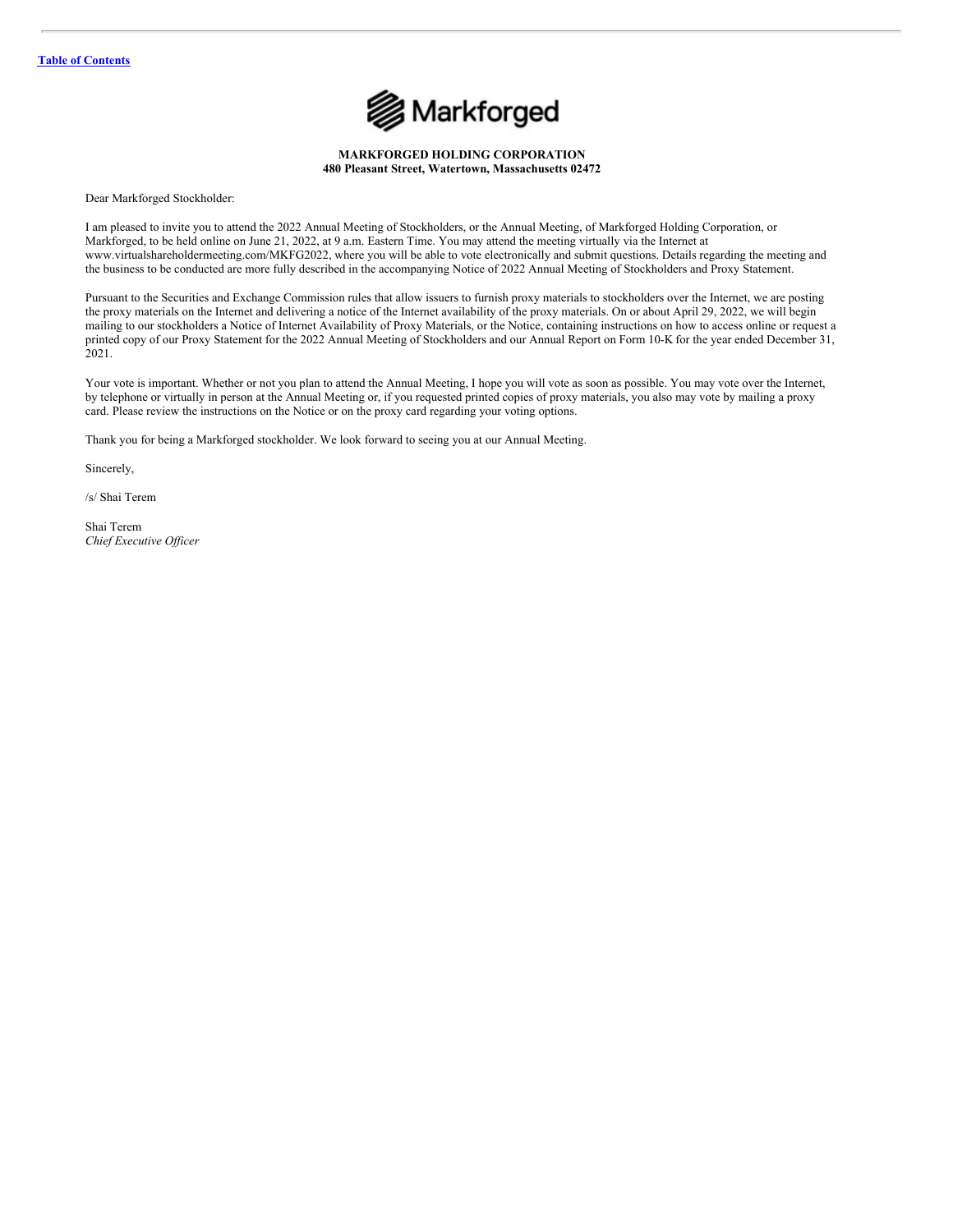# **YOUR VOTE IS IMPORTANT**

In order to ensure your representation at the meeting, whether or not you plan to attend the meeting, please vote your shares as promptly as possible by following the instructions on your Notice or, if you requested printed copies of your proxy materials, by following the instructions on your proxy card. Your vote will help to ensure the presence of a quorum at the meeting, meaning that your shares are represented at the Annual Meeting. If you hold your shares through a broker, your broker is not permitted to vote on your behalf on the election of directors unless you provide specific instructions to the broker by completing and returning any voting instruction form that the broker provides (or following any instructions that allow you to vote your brokerheld shares via telephone or the Internet). For your vote to be counted, you will need to communicate your vote before the date of the Annual Meeting. Voting your shares in advance will not prevent you from attending the Annual Meeting, revoking your earlier submitted proxy, or voting your stock virtually at the Annual Meeting.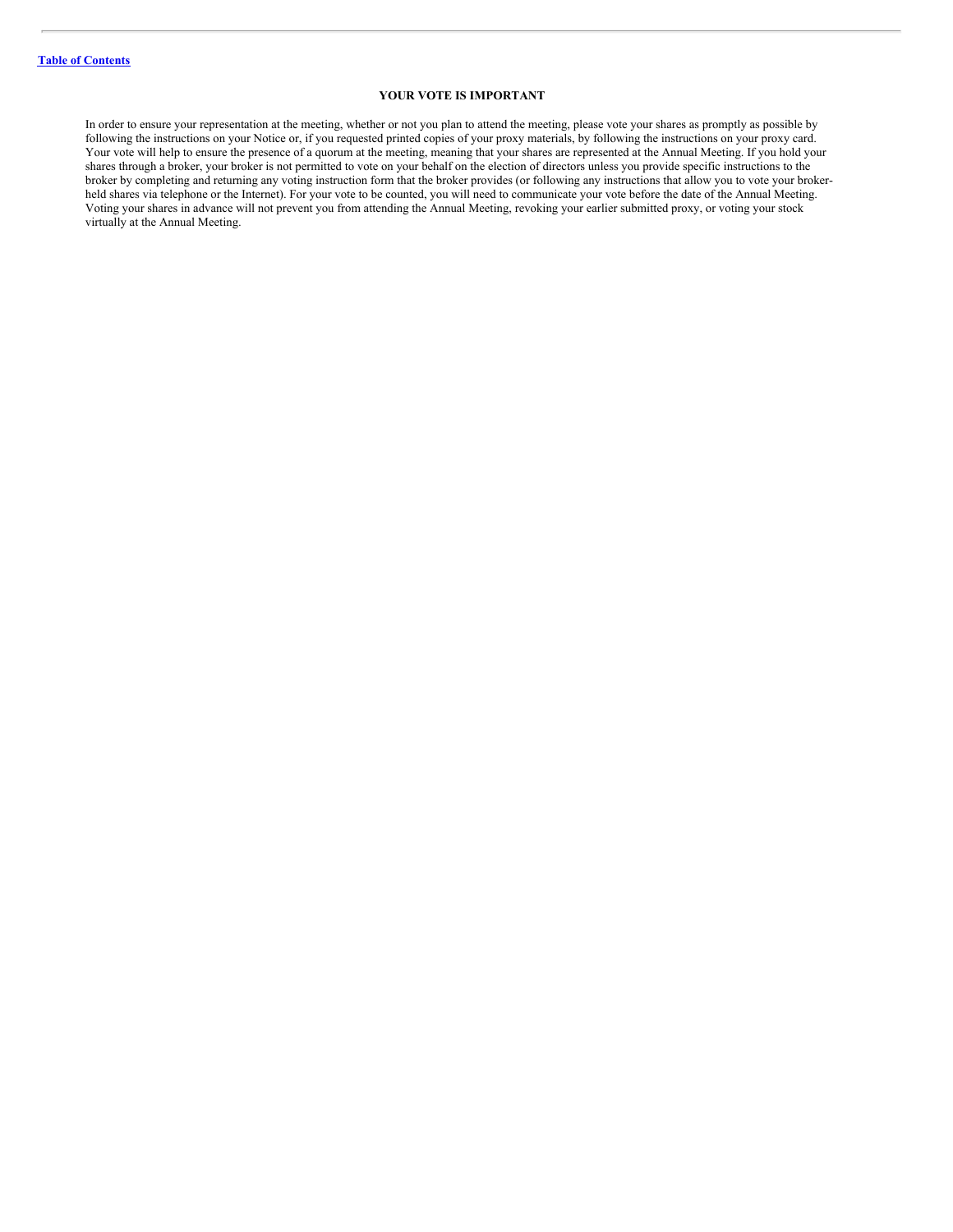# **MARKFORGED HOLDING CORPORATION 480 Pleasant Street, Watertown, Massachusetts 02472**

#### **NOTICE OF 2022 VIRTUAL ANNUAL MEETING OF STOCKHOLDERS To be held June 21, 2022**

Notice is hereby given that Markforged Holding Corporation will hold its 2022 Annual Meeting of Stockholders, or the Annual Meeting, online on June 21, 2022 at 9:00 a.m. Eastern Time, for the following purposes:

- To elect three Class I directors, Edward Anderson, Michael Medici and Antonio Rodriguez, to hold office until the 2025 annual meeting of stockholders and until their successors are duly elected and qualified, subject to their earlier resignation or removal;
- To ratify the appointment of PricewaterhouseCoopers LLP as our independent registered public accounting firm for the fiscal year ending December 31, 2022; and
- To transact any other business that properly comes before the Annual Meeting (including adjournments and postponements thereof).

Our board of directors recommends that you vote "FOR" the director nominees named in Proposal No. 1, and "FOR" the ratification of the appointment of PricewaterhouseCoopers LLP as our independent registered public accounting firm as described in Proposal No. 2.

Only stockholders of record at the close of business on April 22, 2022 are entitled to notice of and to vote at the Annual Meeting as set forth in the Proxy Statement. You may attend, vote and participate at the Annual Meeting by visiting www.virtualshareholdermeeting.com/MKFG2022 and entering the 16-digit control number included in the Notice of Internet Availability of Proxy Materials, on the proxy card, or in the instructions included with the proxy materials dated April 29, 2022. You are entitled to attend the Annual Meeting only if you were a stockholder as of the close of business on April 22, 2022 or hold a valid proxy for the Annual Meeting. If you are a stockholder of record or hold shares through a broker, trustee, or nominee, your ownership as of the record date will be verified prior to admittance into the meeting. Access to the webcast will begin at 8:00 a.m. Eastern Time on June 21, 2022. For instructions on how to vote your shares, please refer to the instructions on the Notice of Availability of Proxy Materials you received in the mail, the section titled "How do I vote?" beginning on page 2 of this Proxy Statement or, if you requested to receive printed proxy materials, your enclosed proxy card.

By Order of the Board of Directors,

/s/ Stephen Karp

Stephen Karp General Counsel *Watertown, Massachusetts April 29, 2022*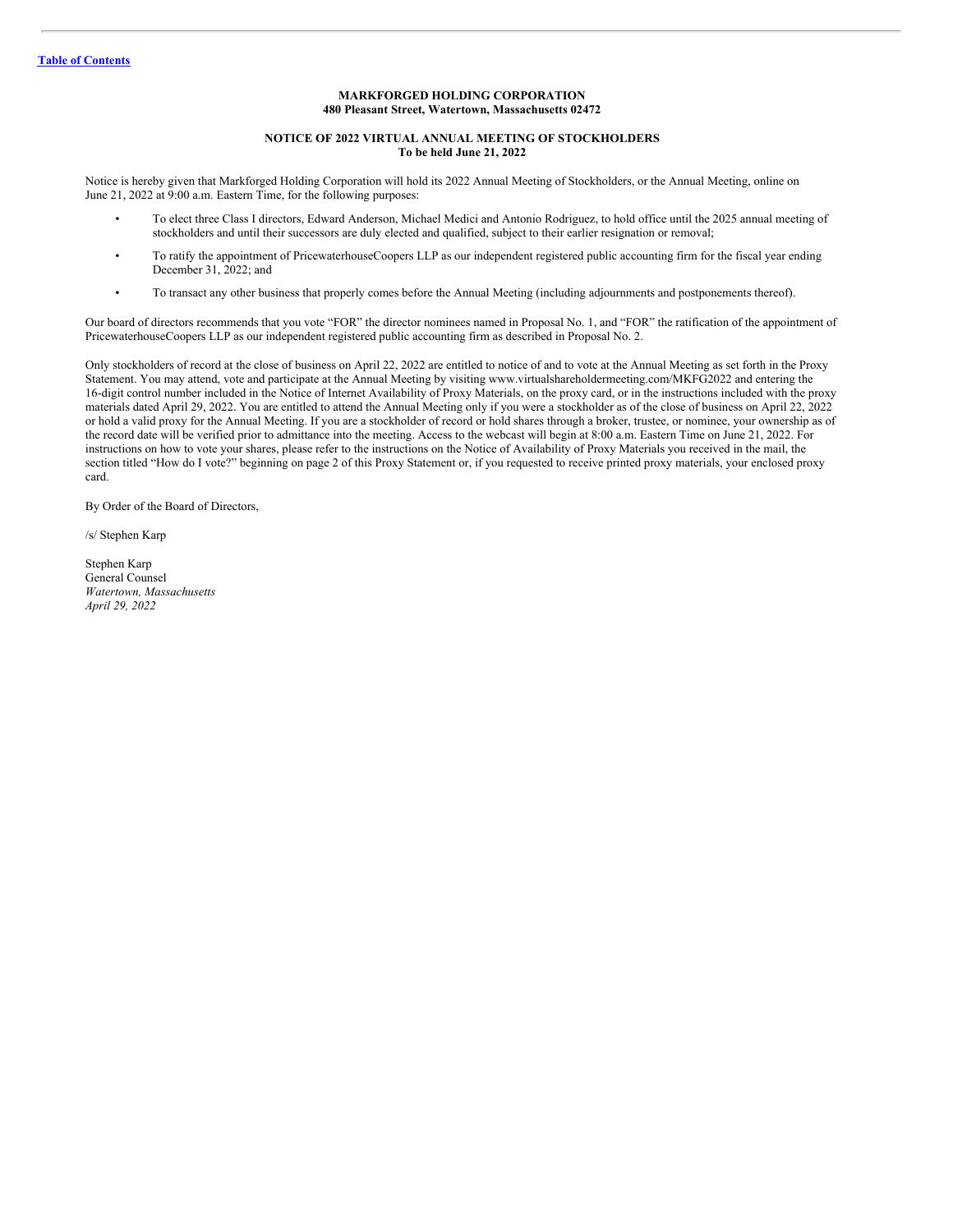# <span id="page-4-0"></span>**Table of Contents**

|                                                                                                | Page |
|------------------------------------------------------------------------------------------------|------|
| <b>PROXY STATEMENT</b>                                                                         |      |
| <b>GENERAL INFORMATION</b>                                                                     |      |
| PROPOSAL NO. 1 - ELECTION OF CLASS I DIRECTORS                                                 |      |
| PROPOSAL NO. 2 - RATIFICATION OF THE APPOINTMENT OF PRICEWATERHOUSECOOPERS LLP AS MARKFORGED'S |      |
| INDEPENDENT REGISTERED PUBLIC ACCOUNTING FIRM FOR THE FISCAL YEAR ENDING DECEMBER 31, 2022     | 10   |
| <b>CORPORATE GOVERNANCE</b>                                                                    | 12   |
| <b>CERTAIN RELATIONSHIPS AND RELATED PARTY TRANSACTIONS</b>                                    | 25   |
| <b>PRINCIPAL STOCKHOLDERS</b>                                                                  | 26   |
| <b>SECTION 16(a) BENEFICIAL OWNERSHIP REPORTING COMPLIANCE</b>                                 | 29   |
| REPORT OF THE AUDIT COMMITTEE                                                                  | 30   |
| <b>HOUSEHOLDING</b>                                                                            | 31   |
| <b>STOCKHOLDER PROPOSALS</b>                                                                   | 31   |
| <b>OTHER MATTERS</b>                                                                           | 32   |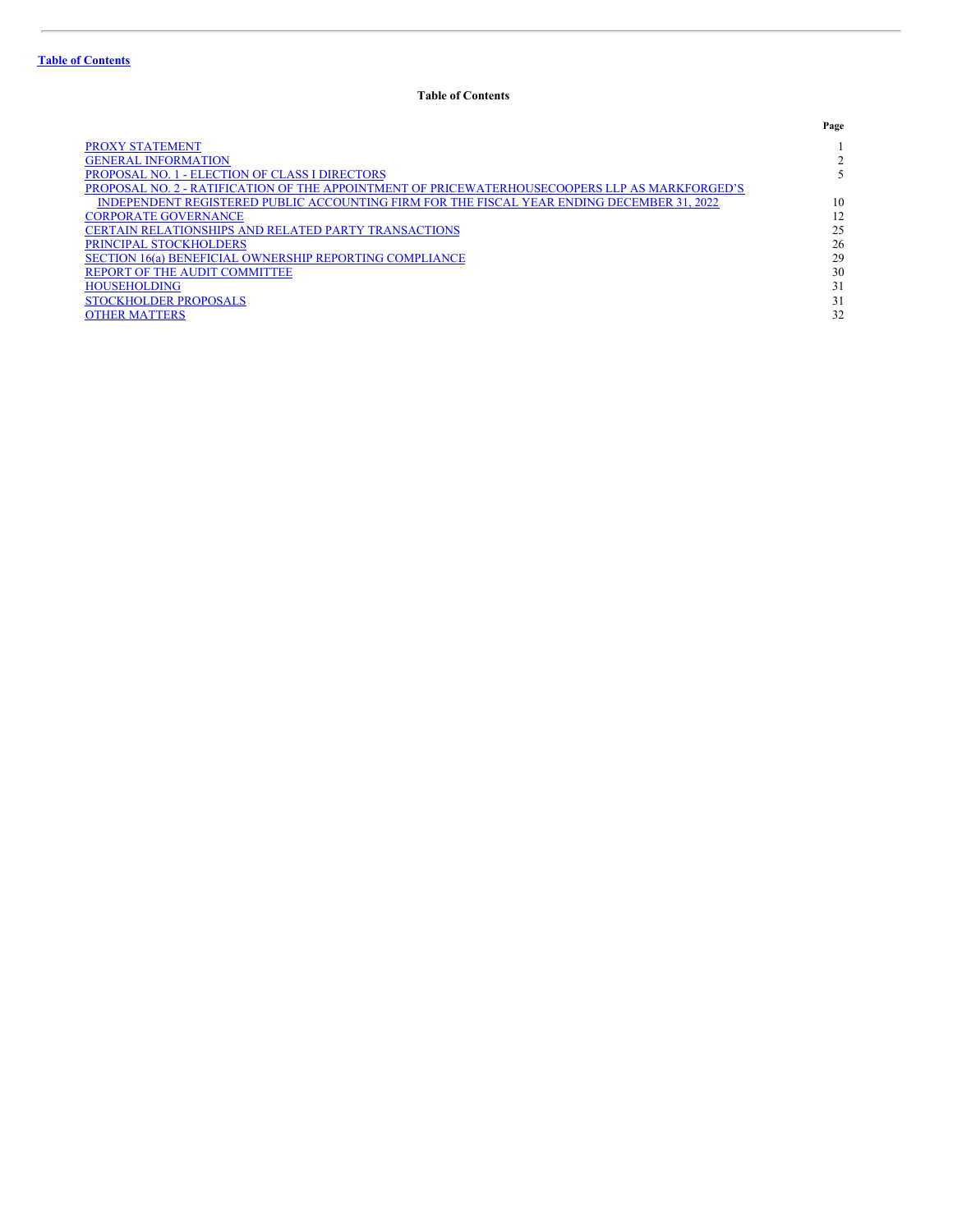# <span id="page-5-0"></span>**MARKFORGED HOLDING CORPORATION 480 Pleasant Street, Watertown, Massachusetts 02472**

#### **PROXY STATEMENT FOR THE 2022 VIRTUAL ANNUAL MEETING OF STOCKHOLDERS TO BE HELD JUNE 21, 2022**

This proxy statement contains information about the 2022 Annual Meeting of Stockholders, or the Annual Meeting, of Markforged Holding Corporation, which will be held online on June 21, 2022, at 9:00 a.m. Eastern Time. You may attend the meeting virtually via the Internet at www.virtualshareholdermeeting.com/MKFG2022, where you will be able to vote electronically and submit questions. The board of directors of Markforged Holding Corporation is using this proxy statement to solicit proxies for use at the Annual Meeting. In this proxy statement, the terms "Markforged," "we," "us," and "our" refer to Markforged Holding Corporation. The mailing address of our principal executive offices is Markforged Holding Corporation, 480 Pleasant Street, Watertown, Massachusetts 02472.

All properly submitted proxies will be voted in accordance with the instructions contained in those proxies. If no instructions are specified, the proxies will be voted in accordance with the recommendation of our board of directors with respect to each of the matters set forth in the accompanying Notice of Meeting. You may revoke your proxy at any time before it is exercised at the meeting by giving our corporate secretary written notice to that effect.

We made this proxy statement and our Annual Report to Stockholders for the fiscal year ended December 31, 2021 available to stockholders on April 29, 2022.

We are an "emerging growth company" under applicable federal securities laws and therefore permitted to conform with certain reduced public company reporting requirements. As an emerging growth company, we provide in this proxy statement the scaled disclosure permitted under the Jumpstart Our Business Startups Act of 2012 (the JOBS Act), including the compensation disclosures required of a "smaller reporting company," as that term is defined in Rule 12b2 promulgated under the Securities Exchange Act of 1934, as amended (the Exchange Act). In addition, as an emerging growth company, we are not required to conduct votes seeking approval, on an advisory basis, of the compensation of our named executive officers or the frequency with which such votes must be conducted. We will remain an "emerging growth company" until the earliest of: (i) December 31, 2025; (ii) the last day of the fiscal year in which our total annual gross revenue is equal to or more than \$1.07 billion; (iii) the date on which we have issued more than \$1.0 billion in nonconvertible debt during the previous three years; or (iv) the date on which we are deemed to be a large accelerated filer under the rules of the Securities and Exchange Commission. Even after we are no longer an "emerging growth company," we may remain a "smaller reporting company."

> **Important Notice Regarding the Availability of Proxy Materials for the 2022 Annual Meeting of Stockholders to be Held on June 21, 2022:**

> **This proxy statement and our 2022 Annual Report to Stockholders are available for viewing, printing and downloading at www.proxyvote.com.**

A copy of our Annual Report on Form 10-K for the fiscal year ended December 31, 2021, as filed with the Securities and Exchange Commission (SEC), except for exhibits, will be furnished without charge to any stockholder upon written request to Markforged Holding Corporation, 480 Pleasant Street, Watertown, Massachusetts 02472, Attention: Corporate Secretary or by email to investors@markforged.com. This proxy statement and our Annual Report on Form 10-K for the fiscal year ended December 31, 2021 are also available on the SEC's website at *www.sec.gov***.**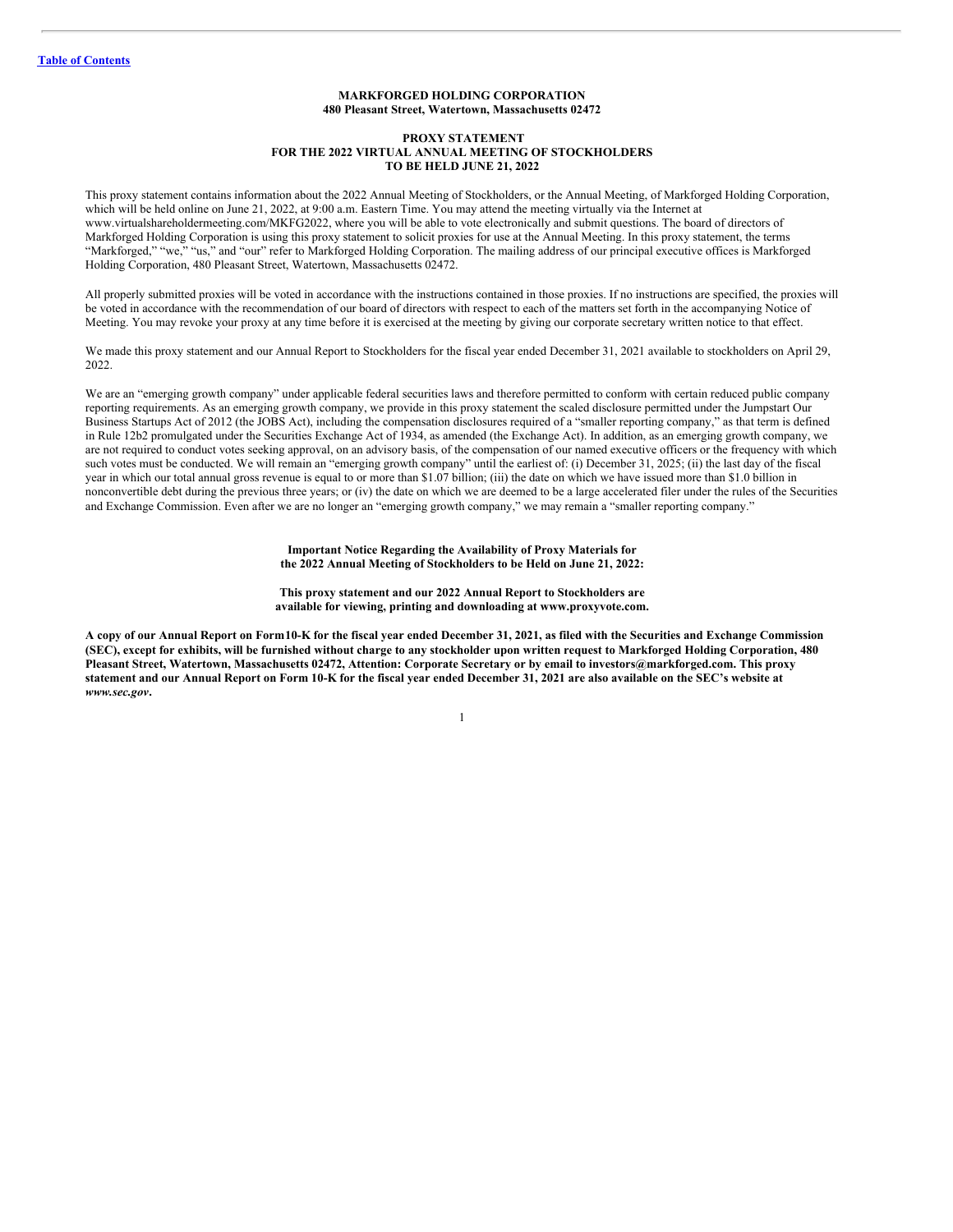# **MARKFORGED HOLDING CORPORATION PROXY STATEMENT FOR THE 2022 VIRTUAL ANNUAL MEETING OF STOCKHOLDERS**

# <span id="page-6-0"></span>**GENERAL INFORMATION**

### **When are this proxy statement and the accompanying materials scheduled to be sent to stockholders?**

We have elected to provide access to our proxy materials to our stockholders via the Internet. Accordingly, on or about April 29, 2022, we will begin mailing a Notice of Internet Availability of Proxy Materials, or Notice. Our proxy materials, including the Notice of 2022 Annual Meeting of Stockholders, this proxy statement and the accompanying proxy card or, for shares held in street name (i.e., held for your account by a broker or other nominee), a voting instruction form, and the 2022 Annual Report to Stockholders, or 2022 Annual Report, will be mailed or made available to stockholders on the Internet on or about the same date.

#### Why did I receive a Notice of Internet Availability of Proxy Materials instead of a full set of proxy materials?

Pursuant to rules adopted by the Securities and Exchange Commission, or SEC, for most stockholders, we are providing access to our proxy materials over the Internet rather than printing and mailing our proxy materials. We believe following this process will expedite the receipt of such materials and will help lower our costs and reduce the environmental impact of our annual meeting materials. Therefore, the Notice was mailed to holders of record and beneficial owners of our common stock starting on or about April 29, 2022. The Notice provides instructions as to how stockholders may access and review our proxy materials, including the Notice of 2022 Annual Meeting of Stockholders, this proxy statement, the proxy card and our 2022 Annual Report, on the website referred to in the Notice or, alternatively, how to request that a copy of the proxy materials, including a proxy card, be sent to them by mail. The Notice also provides voting instructions. In addition, stockholders of record may request to receive the proxy materials in printed form by mail or electronically by e-mail on an ongoing basis for future stockholder meetings. Please note that, while our proxy materials are available at the website referenced in the Notice, and our Notice of 2022 Annual Meeting of Stockholders, this proxy statement and our 2022 Annual Report are available on our website, no other information contained on either website is incorporated by reference in or considered to be a part of this proxy statement.

#### **Who is soliciting my vote?**

Our Board of Directors is soliciting your vote for the Annual Meeting.

### **When is the record date for the Annual Meeting?**

The record date for determination of stockholders entitled to vote at the Annual Meeting was the close of business on April 22, 2022.

#### **How many votes can be cast by all stockholders?**

There were 187,917,406 shares of our common stock, par value \$0.0001 per share, outstanding on April 22, 2022, all of which are entitled to vote with respect to all matters to be acted upon at the Annual Meeting. Each stockholder of record is entitled to one vote for each share of our common stock held by such stockholder. None of our shares of preferred stock were outstanding as of April 22, 2022.

#### **How do I vote?**

#### *Virtually In Person*

If you are a stockholder of record, you may vote virtually in person at the Annual Meeting. You may attend the Annual Meeting virtually via the internet at www.virtualshareholdermeeting.com/MKFG2022 and you may vote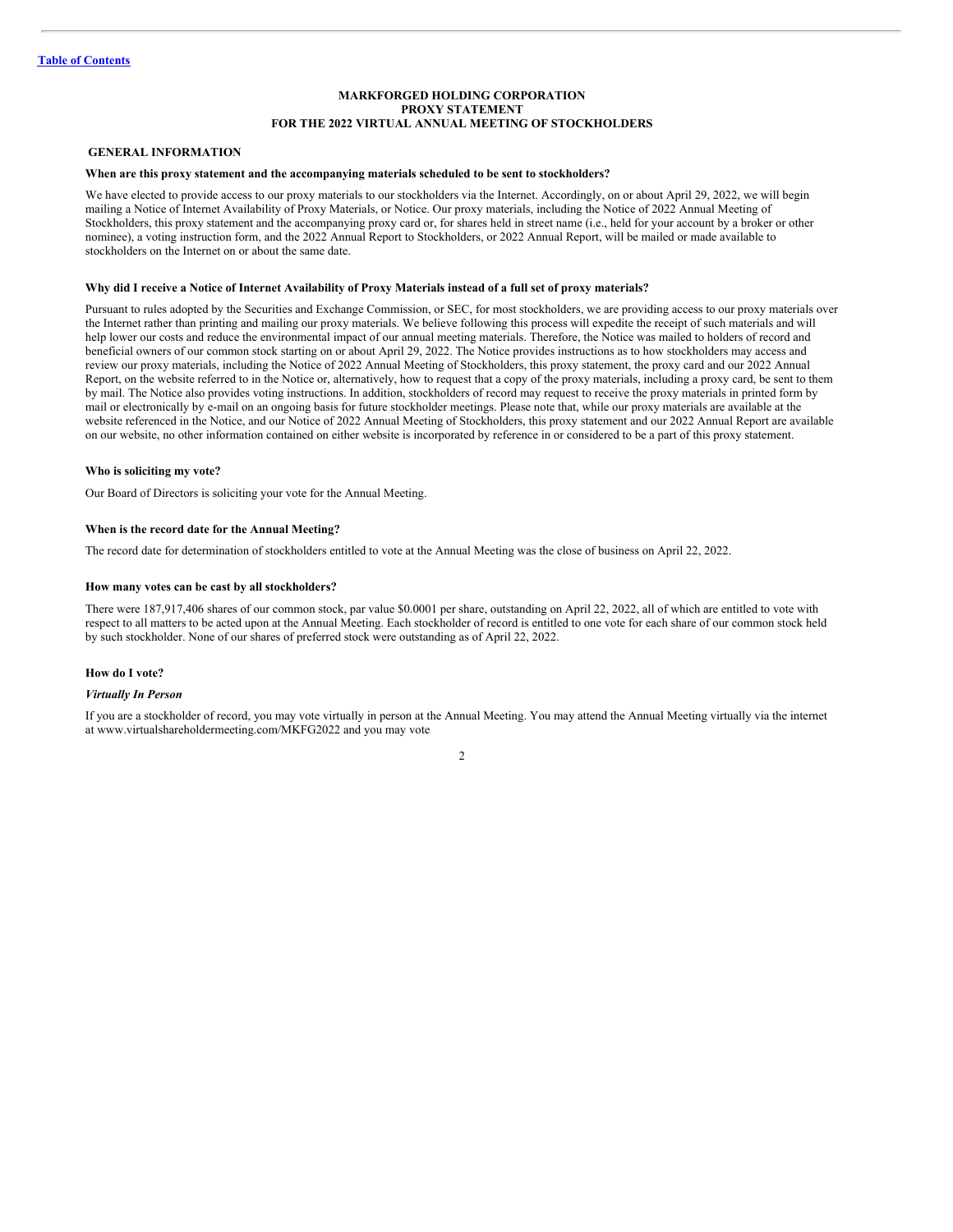# **Table of [Contents](#page-4-0)**

during the meeting. Access to the webcast will begin at 8:00 a.m. Eastern Time on June 21, 2022. In order to be able to attend the Annual Meeting, you will need the 16-digit control number, provided in the Notice of Internet Availability of Proxy Materials, on the proxy card, or in the instructions included with the proxy materials dated April 29, 2022. If you hold your shares through a bank or broker and wish to vote in person at the meeting, you must obtain a valid proxy from the firm that holds your shares.

# *By Proxy*

If you do not wish to vote virtually in person or will not be attending the Annual Meeting, you may vote by proxy. You can vote by proxy over the Internet by following the instructions provided in the Notice, or, if you requested printed copies of the proxy materials by mail, you can vote by mailing your proxy as described in the proxy materials. In order to be counted, proxies submitted by Internet or phone must be received by the cutoff time of 11:59 p.m. Eastern Time on June 20, 2022. Proxies submitted by mail must be received before the start of the Annual Meeting.

If you complete and submit your proxy before the Annual Meeting, the persons named as proxies will vote the shares represented by your proxy in accordance with your instructions. If you submit a proxy without giving voting instructions, your shares will be voted in the manner recommended by the Board of Directors on all matters presented in this proxy statement, and as the persons named as proxies may determine in their discretion with respect to any other matters properly presented at the Annual Meeting. You may also authorize another person or persons to act for you as proxy in a writing, signed by you or your authorized representative, specifying the details of those proxies' authority. The original writing must be given to each of the named proxies, although it may be sent to them by electronic transmission if, from that transmission, it can be determined that the transmission was authorized by you.

If any other matters are properly presented for consideration at the Annual Meeting, including, among other things, consideration of a motion to adjourn the Annual Meeting to another time or place (including, without limitation, for the purpose of soliciting additional proxies), the persons named in your proxy and acting thereunder will have discretion to vote on those matters in accordance with their best judgment. We do not currently anticipate that any other matters will be raised at the Annual Meeting.

#### *By Internet or by Phone*

You may vote over the internet or by telephone by following the instructions provided on the Notice.

#### **How do I revoke my proxy?**

You may revoke your proxy by (1) following the instructions on the Notice and entering a new vote by mail that we receive before the start of the Annual Meeting or over the Internet or by phone by the cutoff time of 11:59 p.m. Eastern Time on June 20, 2022, (2) attending and voting virtually at the Annual Meeting (although attendance at the Annual Meeting will not in and of itself revoke a proxy), or (3) by filing an instrument in writing revoking the proxy or another duly executed proxy bearing a later date with our Corporate Secretary. Any written notice of revocation or subsequent proxy card must be received by our Corporate Secretary prior to the taking of the vote at the Annual Meeting. Such written notice of revocation or subsequent proxy card should be hand delivered to our Corporate Secretary or sent to our principal executive offices at Markforged Holding Corporation 480 Pleasant Street, Watertown, Massachusetts 02472, Attention: Corporate Secretary.

If a broker, bank, or other nominee holds your shares, you must contact such broker, bank, or nominee in order to find out how to change your vote.

#### **How is a quorum reached?**

Our bylaws provide that a majority of the shares entitled to vote, present in person or by remote communication, or represented by proxy, will constitute a quorum for the transaction of business at the Annual Meeting.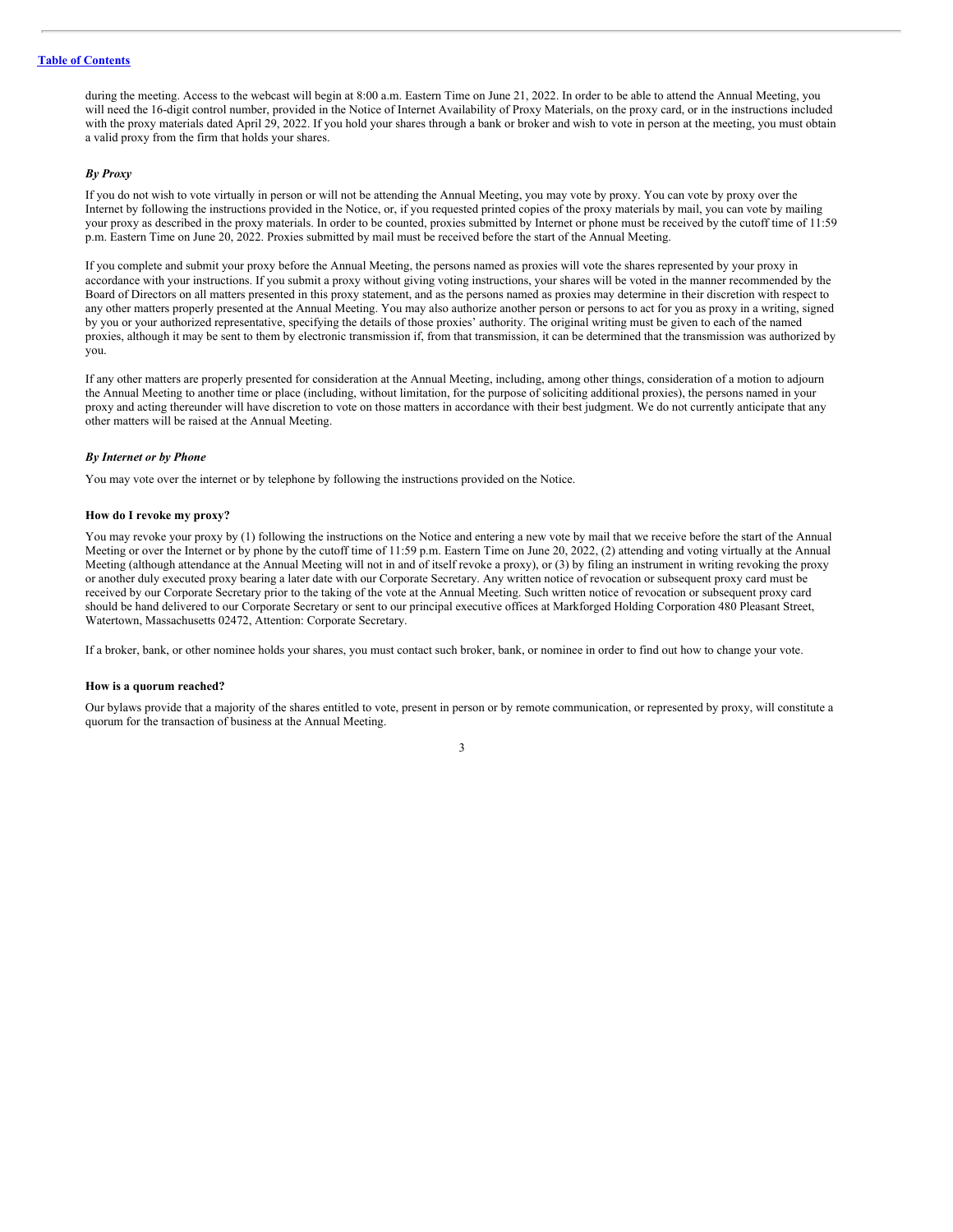Under the General Corporation Law of the State of Delaware, shares that are voted "abstain" or "withheld" and broker"non-votes" are counted as present for purposes of determining whether a quorum is present at the Annual Meeting. If a quorum is not present, the meeting may be adjourned until a quorum is obtained.

#### **How is the vote counted?**

Under our bylaws, any proposal other than an election of directors is decided by a majority of the votes properly cast for and against such proposal, except where a larger vote is required by law or by our certificate of incorporation or bylaws. Abstentions and broker "non-votes" are not included in the tabulation of the voting results on any such proposal and, therefore, do not have an impact on such proposals. A broker "non-vote" occurs when a nominee holding shares for a beneficial owner does not vote on a particular proposal because the nominee does not have discretionary voting power with respect to that item and has not received instructions from the beneficial owner.

If your shares are held in "street name" by a brokerage firm, your brokerage firm is required to vote your shares according to your instructions. If you do not give instructions to your brokerage firm, the brokerage firm will still be able to vote your shares with respect to certain "discretionary" item, but will not be allowed to vote your shares with respect to "non-discretionary" items. Proposal No. 1 is a "non-discretionary" item. If you do not instruct your broker how to vote with respect to this proposal, your broker may not vote for this proposal, and those votes will be counted as broker "non-votes." Proposal No. 2 is considered to be a discretionary item, and your brokerage firm will be able to vote on this proposal even if it does not receive instructions from you.

To be elected, the directors nominated via Proposal No. 1 must receive a plurality of the votes properly cast on the election of directors, meaning that the director nominees receiving the most votes will be elected. Shares voting "withheld" have no effect on the election of directors.

#### **Who pays the cost for soliciting proxies?**

We are making this solicitation and will pay the entire cost of preparing and distributing the Notice and our proxy materials and soliciting votes. If you choose to access the proxy materials or vote over the Internet, you are responsible for any Internet access charges that you may incur. Our officers and employees may, without compensation other than their regular compensation, solicit proxies through further mailings, personal conversations, facsimile transmissions, e-mails, or otherwise. We have hired Broadridge Financial Solutions, Inc. to assist us in the distribution of proxy materials. Proxy solicitation expenses that we will pay include those for preparation, mailing, returning, and tabulating the proxies.

# **How can I know the voting results?**

We plan to announce preliminary voting results at the Annual Meeting and will publish final results in a Current Report on Form8-K to be filed with the SEC within four business days following the Annual Meeting.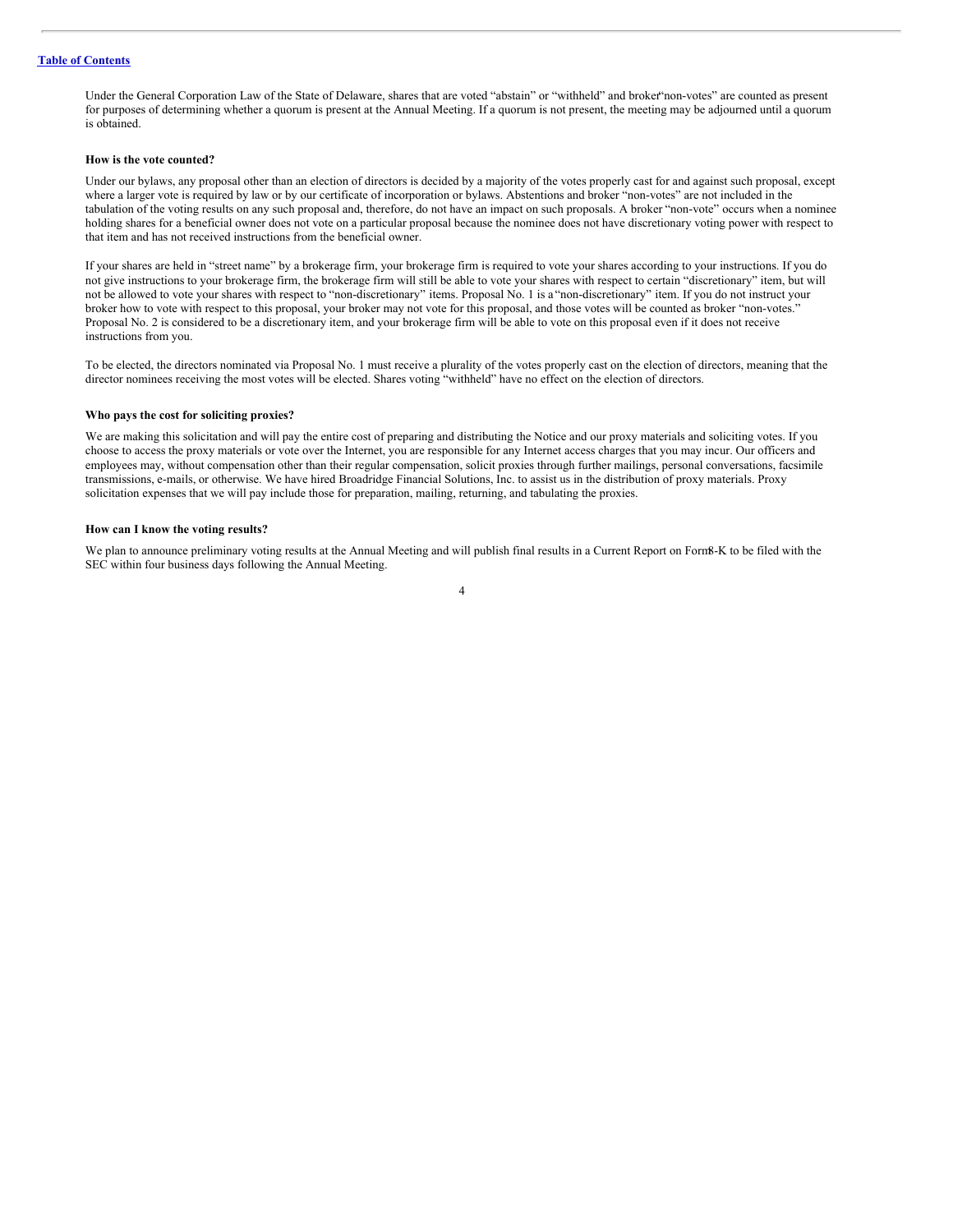# <span id="page-9-0"></span>**PROPOSAL NO. 1 - ELECTION OF CLASS I DIRECTORS**

Our board of directors currently consists of eight members. In accordance with the terms of our certificate of incorporation and bylaws, our board of directors is divided into three classes, Class I, Class II and Class III, with members of each class serving staggered three-year terms. The members of the classes are divided as follows:

- the Class I directors are Edward Anderson, Michael Medici and Antonio Rodriguez and their terms will expire at the Annual Meeting;
- the Class II directors are Paul Milbury and Shai Terem, and their terms will expire at the annual meeting of stockholders to be held in 2023; and
- the Class III directors are Kevin Hartz, Carol Meyers and Alan Masarek, and their terms will expire at the annual meeting of stockholders to be held in 2024.

Upon the expiration of the term of a class of directors, directors in that class will be eligible to be elected for a new three-year term at the annual meeting of stockholders in the year in which their term expires.

Our board of directors has nominated Edward Anderson, Michael Medici and Antonio Rodriguez for election as the Class I directors at the Annual Meeting. The nominees are presently directors and have indicated a willingness to continue to serve as directors, if elected. If the nominees become unable or unwilling to serve, however, the proxies may be voted for a substitute nominee selected by our board of directors.

# **Nominees for Election as Class I Directors**

The following table identifies our directors and sets forth their principal occupation and business experience during the last five years and their ages as of June 1, 2022.

| Name                   | Positions and Offices Held with Markforged | <b>Director Since</b> | Age          |
|------------------------|--------------------------------------------|-----------------------|--------------|
| <b>Edward Anderson</b> | Director                                   | 2021                  | $\mathbf{a}$ |
| Michael Medici         | Director                                   | 202                   |              |
| Antonio Rodriguez      | Director                                   | $202^{\circ}$         |              |

*Edward Anderson* has served on our board of directors since July 2021, and served as a director on the MarkForged, Inc. board of directors from September 2015 until July 2021. Since June 1994, Mr. Anderson has served as the Founder and a Managing Partner of North Bridge Venture Partners, a venture capital firm. Mr. Anderson currently serves on the board of directors of Lyra Therapeutics, Inc. and Couchbase, Inc., and has previously served on the boards of several privately held companies. Mr. Anderson holds a B.F.A. from the University of Denver and an M.B.A. from Columbia University Graduate School of Business. We believe that Mr. Anderson's extensive experience in venture capital investments qualifies him to serve on our board of directors.

*Michael Medici* has served as a member of our board of directors since July 2021 and served as a director on the MarkForged, Inc. board of directors from March 2019 until July 2021. Mr. Medici is a Managing Director of Summit Partners, L.P., where he has been employed since March 2005, and serves or has served as a director of several private companies. Mr. Medici has a B.S. in Finance and International Business from Georgetown University. We believe that Mr. Medici's extensive financial and industry experience qualify him to serve on our board of directors.

*Antonio Rodriguez* has served on our board of directors since July 2021 and served as a director of MarkForged, Inc. from May 2014 until July 2021. Mr. Rodriguez is Partner at Matrix Partners, a role he has held since 2010.

Prior to joining Matrix Partners, Mr. Rodriguez was Chief Technology Officer of HP Inc.'s Consumer Imaging and Printing Division. In 2005, Mr. Rodriguez co-founded Tabblo, which was sold to HP Inc. in 2007. Mr. Rodriguez holds an A.B. from Harvard University and an M.B.A. from Stanford University. We believe that Mr. Rodriguez' extensive experience in investments in technology companies qualifies him to serve on our board of directors.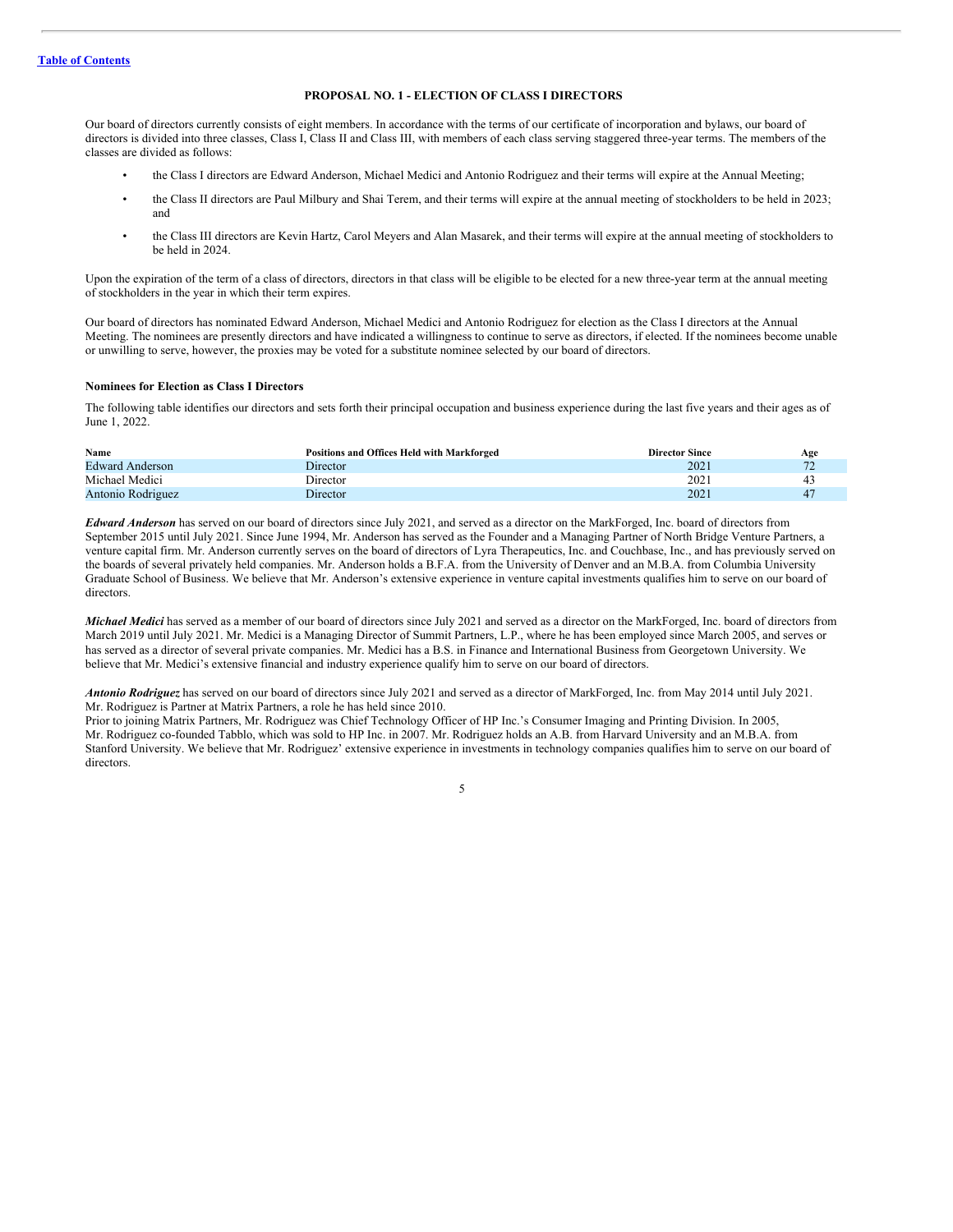# **Table of [Contents](#page-4-0)**

The proxies will be voted in favor of the above nominees unless a contrary specification is made in the proxy. The nominees have consented to serve as our directors if elected. However, if the nominees are unable to serve or for good cause will not serve as a director, the proxies will be voted for the election of such substitute nominee as our board of directors may designate.

The board of directors recommends voting "FOR" the election of Edward Anderson, Michael Medici and Antonio Rodriguez as the Class I directors, to serve for a three-year term ending at the annual meeting of stockholders to be held in 2025.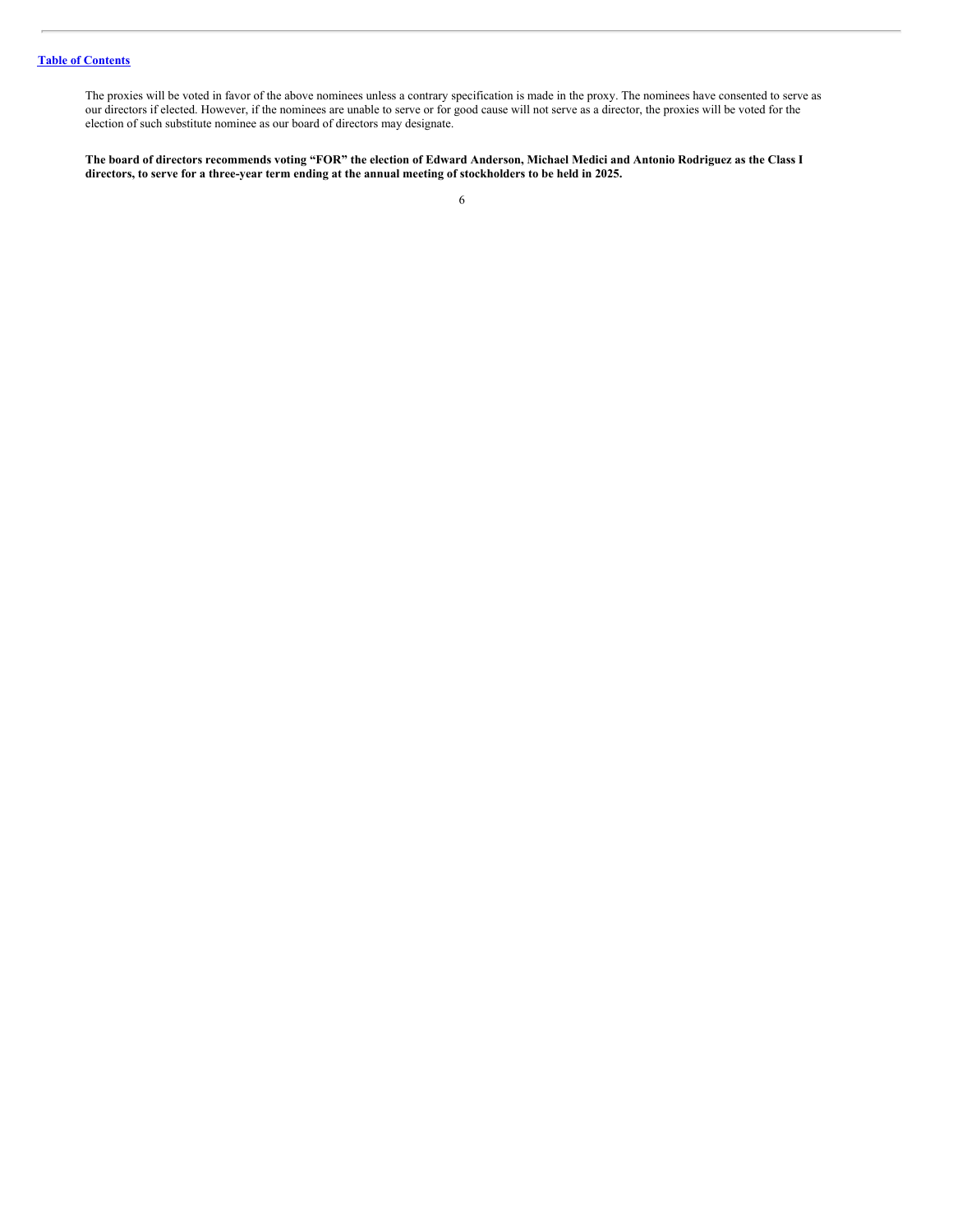# **Directors Continuing in Office**

The following table identifies our directors continuing in office and sets forth their principal occupation and business experience during the last five years and their ages as of June 1, 2022.

|              | <b>Positions and Offices Held with</b>           | <b>Director</b> | Class and Year in Which Term |     |
|--------------|--------------------------------------------------|-----------------|------------------------------|-----|
| Name         | Markforged                                       | <b>Since</b>    | <b>Will Expire</b>           | Age |
| Shai Terem   | Director, President, and Chief Executive Officer | 2021            | Class II - $2023$            | 44  |
| Paul Milbury | Director                                         | 2021            | Class II - 2023              | 74  |
| Kevin Hartz  | <b>Director</b>                                  | 2021            | Class III - 2024             | 52  |
| Carol Meyers | Director                                         | 2021            | Class III - 2024             | 61  |
| Alan Masarek | Director and Chairman of the Board               | 2021            | Class III - 2024             | 61  |

# **Class II Directors (Term Expires at 2023 Annual Meeting)**

*Shai Terem* has been our President and Chief Executive Officer and a member of our board of directors since July 2021. Mr. Terem has also served as President, Chief Executive Officer, and director of MarkForged, Inc. from October 2020 until July 2021. Mr. Terem previously served as our President and Chief Operating Officer from December 2019 to October 2020. Prior to that, Mr. Terem was President, Americas at Kornit Digital Ltd. from May 2017 to December 2019. Mr. Terem was VP of Finance & Operations, Americas at Stratasys from January 2015 to April 2017. Mr. Terem served in the Israeli Defense Forces from January 1997 to December 2007, reaching the rank of Lieutenant Commander. He has a B.A. in Economics from Tel Aviv University and an M.B.A. from The University of Chicago – Booth School of Business.

*Paul Milbury* has served on our board of directors since July 2021 and served as a director of MarkForged, Inc. from May 2019 until July 2021. Since May 2010, Mr. Milbury has served on the board of Infinera Corporation, where he is Chair of the Audit Committee. Mr. Milbury was also a Director and Chair of the Audit Committee for Gigamon Inc. (NYSE:GIMO) from January 2014 to December 2017. From July 2011 to March 2017, Mr. Milbury served as Director and Audit Committee Chair of Accedian Networks Inc. From October 2014 to February 2017, Mr. Milbury was Director and Audit Committee Chair of SimpliVity Corporation. Mr. Milbury holds a B.B.A. and an M.B.A. from the University of Massachusetts, Amherst. We believe that Mr. Milbury's extensive financial expertise qualifies him to serve on our board of directors.

# **Class III Directors (Term Expires at 2024 Annual Meeting)**

*Kevin E. Hartz* has served as a member of our board of directors since July 2021. Prior to joining our board, Mr. Hartz was the Chief Executive Officer, Co-Founder and a member of the board of directors of AONE since its formation in July 2020. He currently serves as the Chairman of the board of directors and has served on the board of directors of Eventbrite, LLC, a global self-service ticketing platform, since October 2005. From September 2016 until June 2018, Mr. Hartz served as a partner and entrepreneur in residence at Founders Fund, a venture capital investment fund. From October 2005 to September 2016, Mr. Hartz served as the Chief Executive Officer of Eventbrite, LLC. From 2001 to 2015, Mr. Hartz co-founded and held various roles at Xoom Corporation, a publicly-traded payments processing company that was sold to PayPal in 2015, including serving as its Chief Executive Officer from 2001 to 2005 and director from 2001 to 2015. Mr. Hartz holds a M.S. degree in History from Oxford University and a B.A. and B.S. in History and Applied Earth Science from Stanford University. We believe that Mr. Hartz's broad operational and transactional experience makes him well qualified to serve on our board of directors.

*Carol Meyers* has served on our board of directors since July 2021. Ms. Meyers has served as a venture partner at Glasswing Ventures, LLC, a venture capital firm that invests in artificial intelligence and technology startups, since October 2020. She served as Chief Marketing Officer of Rapid7, a cybersecurity analytics and automation company, from December 2011 to December 2019, as Senior Vice President and Chief Marketing Officer at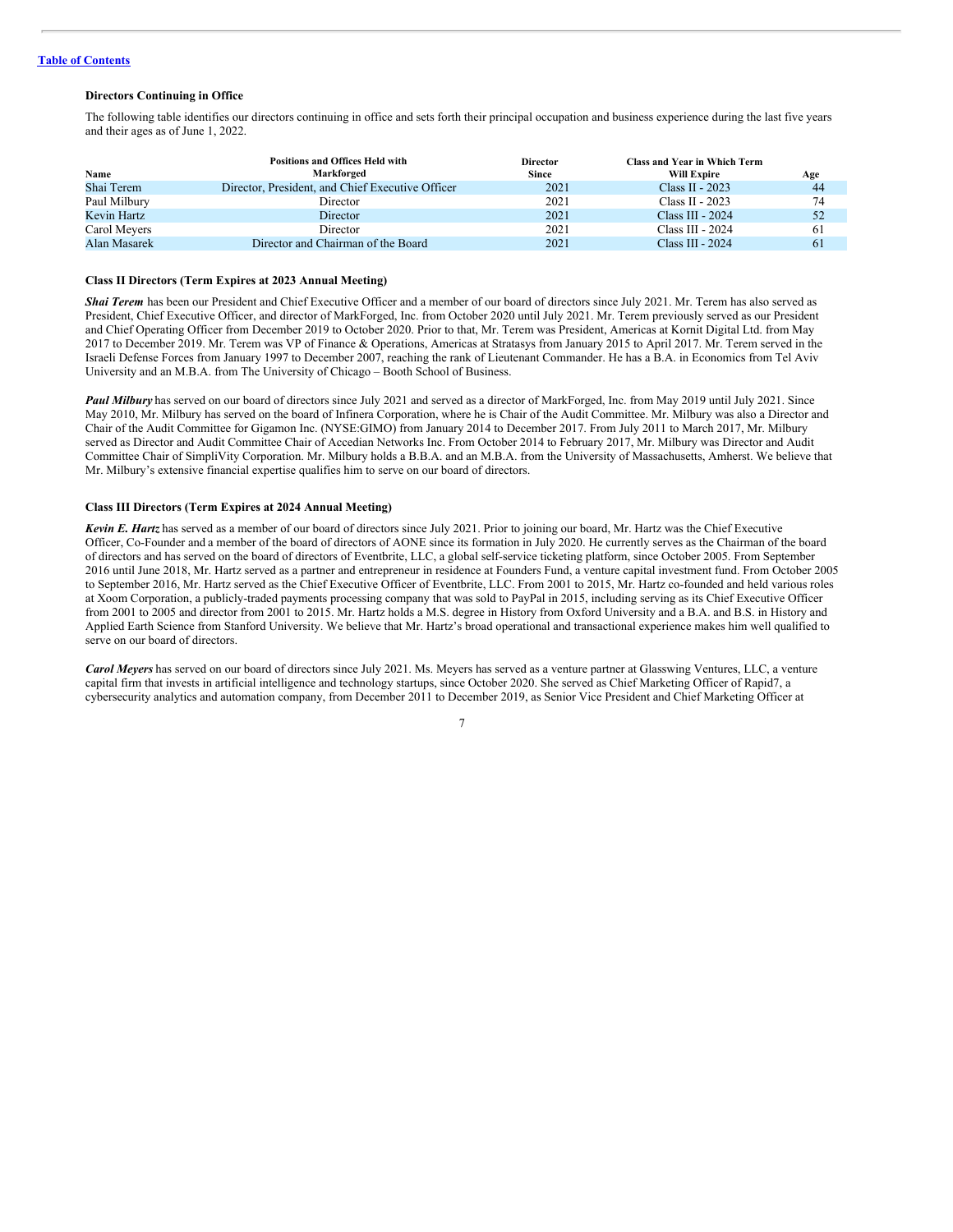LogMeIn, Inc. from 2008 to 2010, and Senior Vice President and Chief Marketing Officer at Unica Corporation from 1999 to 2007. Ms. Meyers has served on the boards and audit committees of Zipwhip, Inc., a business-texting software and API provider, since July 2020, and Hear.com, the world's largest online provider of medical-grade hearing aids, since April 2021. She served on the board of directors of Emarsys eMarketing Systems AG, a global provider of marketing automation software, from March 2016 to November 2020, when it was acquired by SAP SE. She also served on the board of directors of Mineral Tree, Inc., a provider of accounts payable and payment automation solutions, from July 2014 to March 2019. Ms. Meyers holds a B.S. in finance from Fairfield University and is a graduate of the General Electric Financial Management Program. We believe that Ms. Meyers' broad operational and board governance experience makes her well qualified to serve on our board of directors.

*Alan Masarek* has served on our board of directors since July 2021. Mr. Masarek served as Chief Executive Officer and a member of the Board of Directors of Vonage (NASDAQ: VG) from November 2014 to June 30, 2020. Mr. Masarek came to Vonage from Google, Inc., where he was Director, Chrome & Apps from June 2012 until October 2014, following the acquisition of his prior company, Quickoffice, Inc. Mr. Masarek was Co-founder and CEO of Quickoffice, Inc. Mr. Masarek serves as a Director of Wejo Group Limited (NASDAQ: WEJO) and Chairman of the Boards of privately held SalesIntel, Inc. and CircleBack, Inc. Mr. Masarek earned his M.B.A. from Harvard Business School and his B.B.A. from the University of Georgia. We believe Mr. Masarek is qualified to serve on our Board of Directors due to his extensive industry and board experience.

There are no family relationships between or among any of our directors or executive officers. The principal occupation and employment during the past five years of each of our directors was carried on, in each case except as specifically identified above, with a corporation or organization that is not a parent, subsidiary or other affiliate of us. There is no arrangement or understanding between any of our directors and any other person or persons pursuant to which he or she is to be selected as a director. There are no material legal proceedings to which any of our directors is a party adverse to us or any of our subsidiaries or in which any such person has a material interest adverse to us or any of our subsidiaries.

# **Executive Officers Who Are Not Directors**

The following table identifies our executive officers and sets forth their current positions at Markforged and their ages as of June 1, 2022.

| Name          | <b>Position Held with Markforged</b> | <b>Officer Since</b> | Age |
|---------------|--------------------------------------|----------------------|-----|
| Mark Schwartz | Chief Financial Officer              | 2021                 |     |
| Stephen Karp  | General Counsel                      | 2021                 |     |

*Mark Schwartz* has served as our Chief Financial Officer since July 2021, and as MarkForged, Inc.'s Chief Financial Officer from April 2021 to July 2021. Mr. Schwartz previously served as Chief Financial Officer of Trax Technology Solutions PTE Ltd. ("Trax Retail") from January 2018 through March 2021. Before joining Trax Retail, he was the General Partner at Launchpad Digital Health, LLC from March 2014 to January 2017. Earlier in his career, he served as Chief Financial Officer and Head of Strategy and Corporate Development at Fabrinet from May 2000 to April 2012. Mr. Schwartz holds a J.D. from University of San Diego School of Law and a B.S. in Financing and Accounting from University of Miami.

*Stephen Karp* has served as our General Counsel since July 2021 and as MarkForged, Inc.'s General Counsel from October 2020 until July 2021. Previously, Mr. Karp served as in-house counsel at Aspen Technology, Inc. from February 2011 through November 2020, most recently as Vice President and Associate General Counsel from October 2019 through November 2020. Prior to AspenTechnology, Inc., Mr. Karp served as Corporate Counsel at Phase Forward Incorporated until the company's sale to Oracle Corporation in May 2010. Earlier in his career, Mr. Karp served as in-house counsel at IBM and as a corporate associate at the law firm Ropes & Gray LLP. He received a J.D. from Columbia Law School and a B.A. in Political Science and Spanish from Tufts University.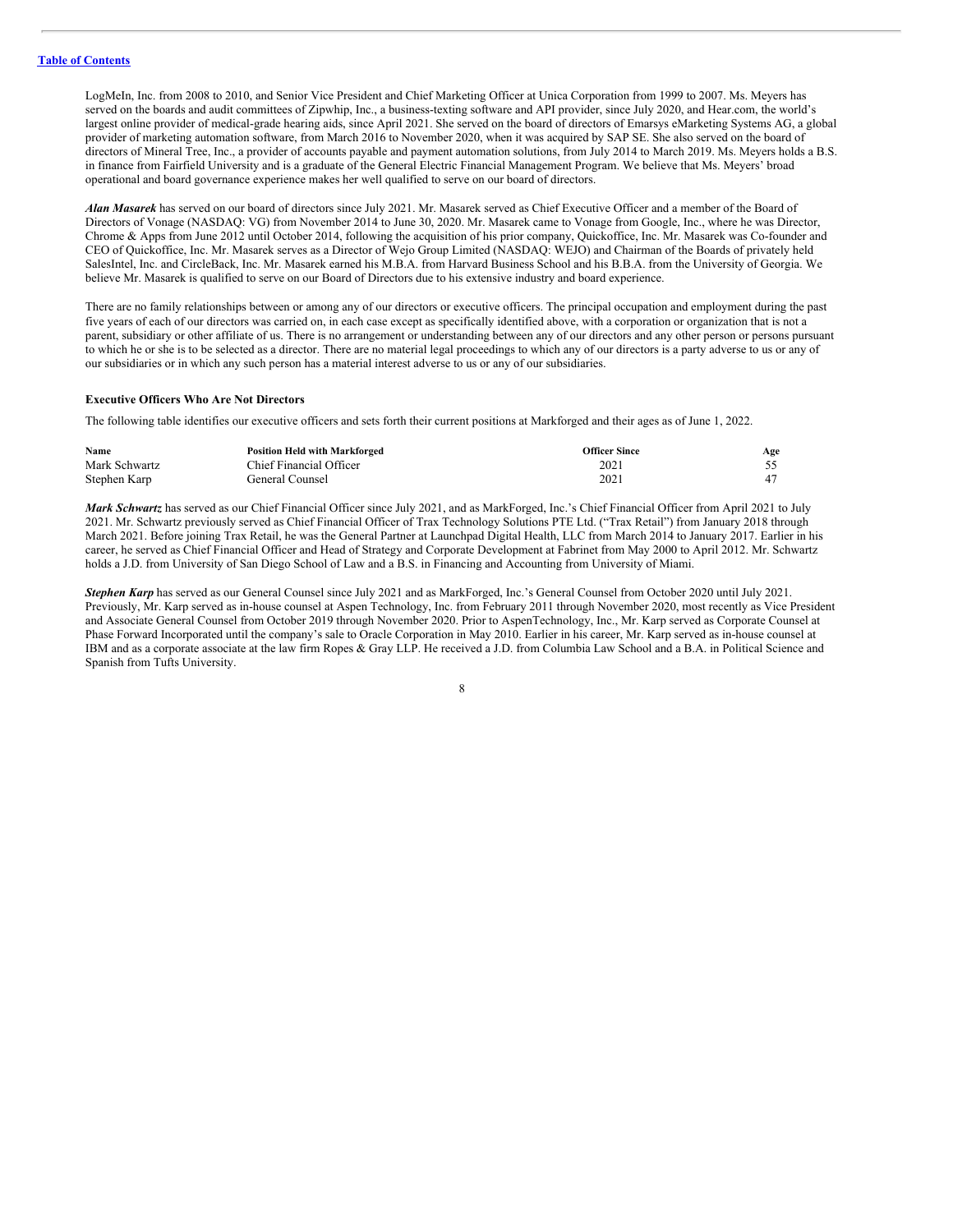# **Table of [Contents](#page-4-0)**

The principal occupation and employment during the past five years of each of our executive officers was carried on, in each case except as specifically identified above, with a corporation or organization that is not a parent, subsidiary or other affiliate of us. There is no arrangement or understanding between any of our executive officers and any other person or persons pursuant to which he was or is to be selected as an executive officer. There are no material legal proceedings to which any of our executive officers is a party adverse to us or any of our subsidiaries or in which any such person has a material interest adverse to us or any of our subsidiaries.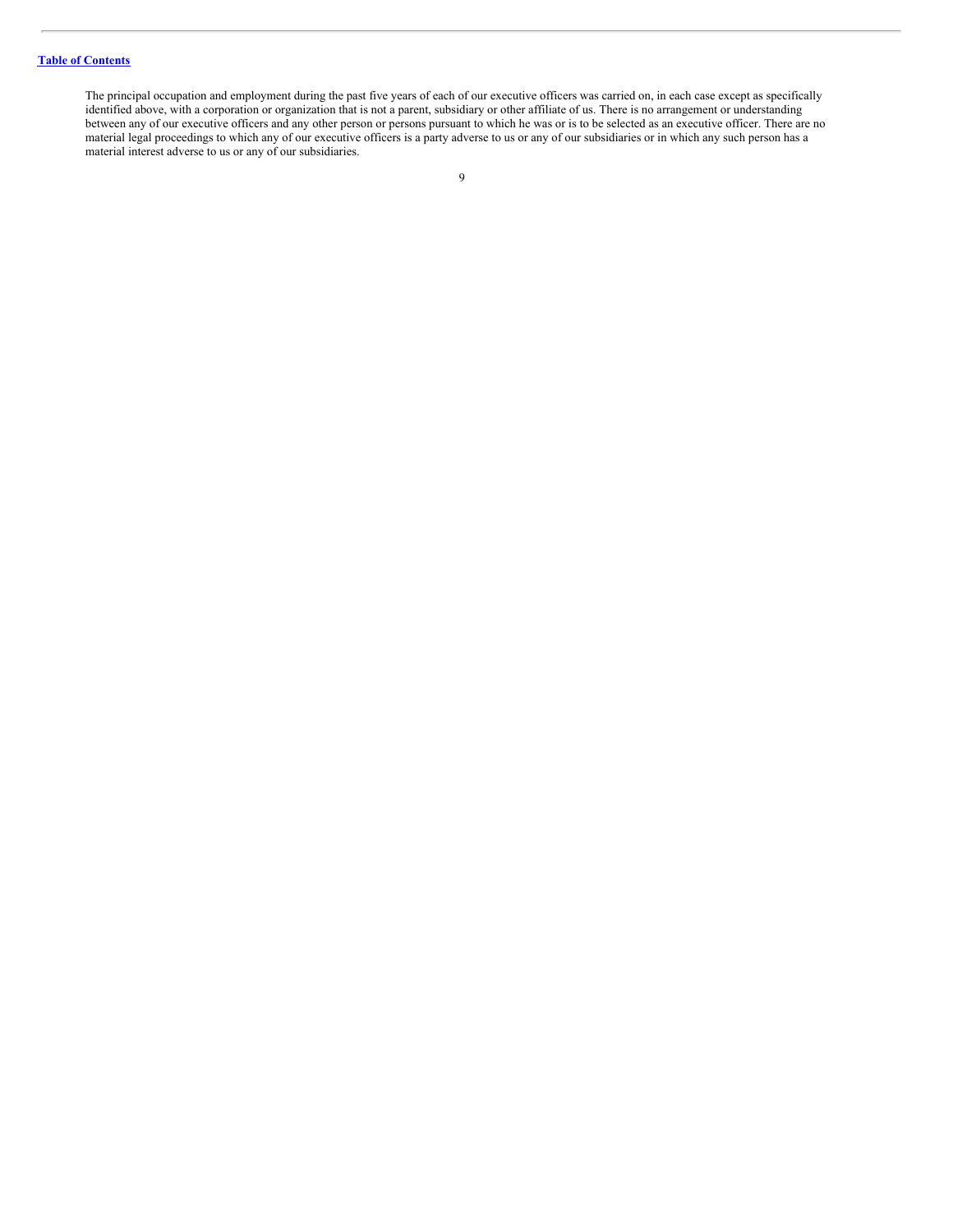# <span id="page-14-0"></span>**PROPOSAL NO. 2 - RATIFICATION OF THE APPOINTMENT OF PRICEWATERHOUSECOOPERS LLP AS MARKFORGED'S INDEPENDENT REGISTERED PUBLIC ACCOUNTING FIRM FOR THE FISCAL YEAR ENDING DECEMBER 31, 2022**

Markforged's stockholders are being asked to ratify the appointment by the audit committee of the Markforged board of directors of PricewaterhouseCoopers LLP, as Markforged's independent registered public accounting firm for the fiscal year ending December 31, 2022. PricewaterhouseCoopers LLP has served as independent registered public accounting firm for MarkForged, Inc. since 2019 and for Markforged Holding Corporation since 2021.

The audit committee is solely responsible for selecting Markforged's independent registered public accounting firm for the fiscal year ending December 31, 2022. Stockholder approval is not required to appoint PricewaterhouseCoopers LLP as Markforged's independent registered public accounting firm. However, the board of directors believes that submitting the appointment of PricewaterhouseCoopers LLP to the stockholders for ratification is good corporate governance. If the stockholders do not ratify this appointment, the audit committee will reconsider whether to retain PricewaterhouseCoopers LLP. If the selection of PricewaterhouseCoopers LLP is ratified, the audit committee, at its discretion, may direct the appointment of a different independent registered public accounting firm at any time it decides that such a change would be in the best interest of Markforged Holding Corporation and its stockholders.

A representative of PricewaterhouseCoopers LLP is expected to be present at the Annual Meeting and will have an opportunity to make a statement if he or she desires to do so and to respond to appropriate questions from our stockholders.

Markforged incurred the following fees from PricewaterhouseCoopers LLP for the audit of the consolidated financial statements and for other services provided for the fiscal years ended December 31, 2021, with respect to Markforged Holding Corporation, and 2020, with respect to MarkForged, Inc.

|                        | 2021          | 2020        |
|------------------------|---------------|-------------|
| Audit fees (1)         | \$1,350,000   | \$1,200,000 |
| Audit related fees (2) | \$ 115,000    | \$1,665,000 |
| Tax fees $(3)$         | 203.395<br>S. | 92,702      |
| All other fees         | 4.150         |             |
| Total fees             | \$1,672,545   | \$2,957,702 |
|                        |               |             |

- (1) Audit fees consist of fees for professional services performed for the audit of our annual financial statements and the required review of quarterly financial statements and other procedures performed by the independent registered accounting firm in order for them to be able to form an opinion on our consolidated financial statements. These fees also cover services that are normally provided by independent registered accounting firm in connection with statutory and regulatory filings or engagements.
- (2) Audit-related fees consist of fees for assurance and related services that traditionally are performed by independent registered accounting firm that are reasonably related to the performance of the audit or review of the financial statements. Audit related fees in the above table represent fees related SEC filings other than the Form 10-K and Form 10-Q. Audit related fees reported in 2020 include fees related to the SPAC transaction.
- (3) Tax Fees consist of fees for fees for all professional services performed by professional staff in our independent registered accounting firm's tax division, except those services related to the audit of our financial statements. These include fees for tax compliance, tax planning and tax advice, including federal, state and local issues. Services may also include assistance with tax audits and appeals before the IRS and similar state and local agencies, as well as federal, state and local tax issues related to due diligence.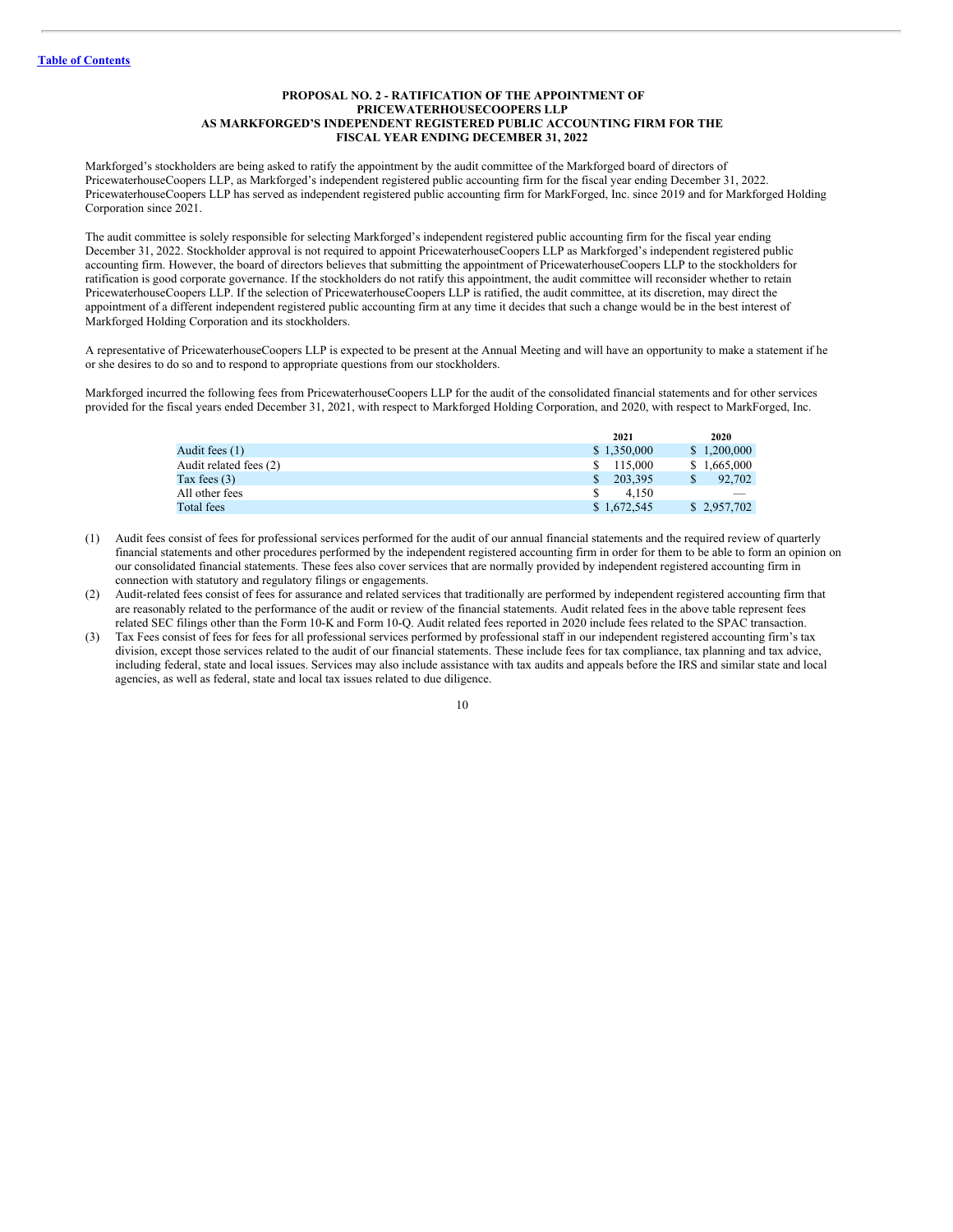# **Audit Committee Pre-approval Policy and Procedures**

Our audit committee has adopted policies and procedures relating to the approval of all audit andnon-audit services that are to be performed by our independent registered public accounting firm. This policy provides that we will not engage our independent registered public accounting firm to render audit or non-audit services unless the service is specifically approved in advance by our audit committee or the engagement is entered into pursuant to the pre-approval procedure described below.

From time to time, our audit committee maypre-approve specified types of services that are expected to be provided to us by our independent registered public accounting firm during the next 12 months. Any such pre-approval details the particular service or type of services to be provided and is also generally subject to a maximum dollar amount.

During our 2021 and 2020 fiscal years, no services were provided to us by PricewaterhouseCoopers LLP other than in accordance with thepre-approval policies and procedures described above.

The board of directors recommends voting "FOR" Proposal No. 2 to ratify the appointment of PricewaterhouseCoopers LLP as Markforged's **independent registered public accounting firm for the fiscal year ending December 31, 2022.**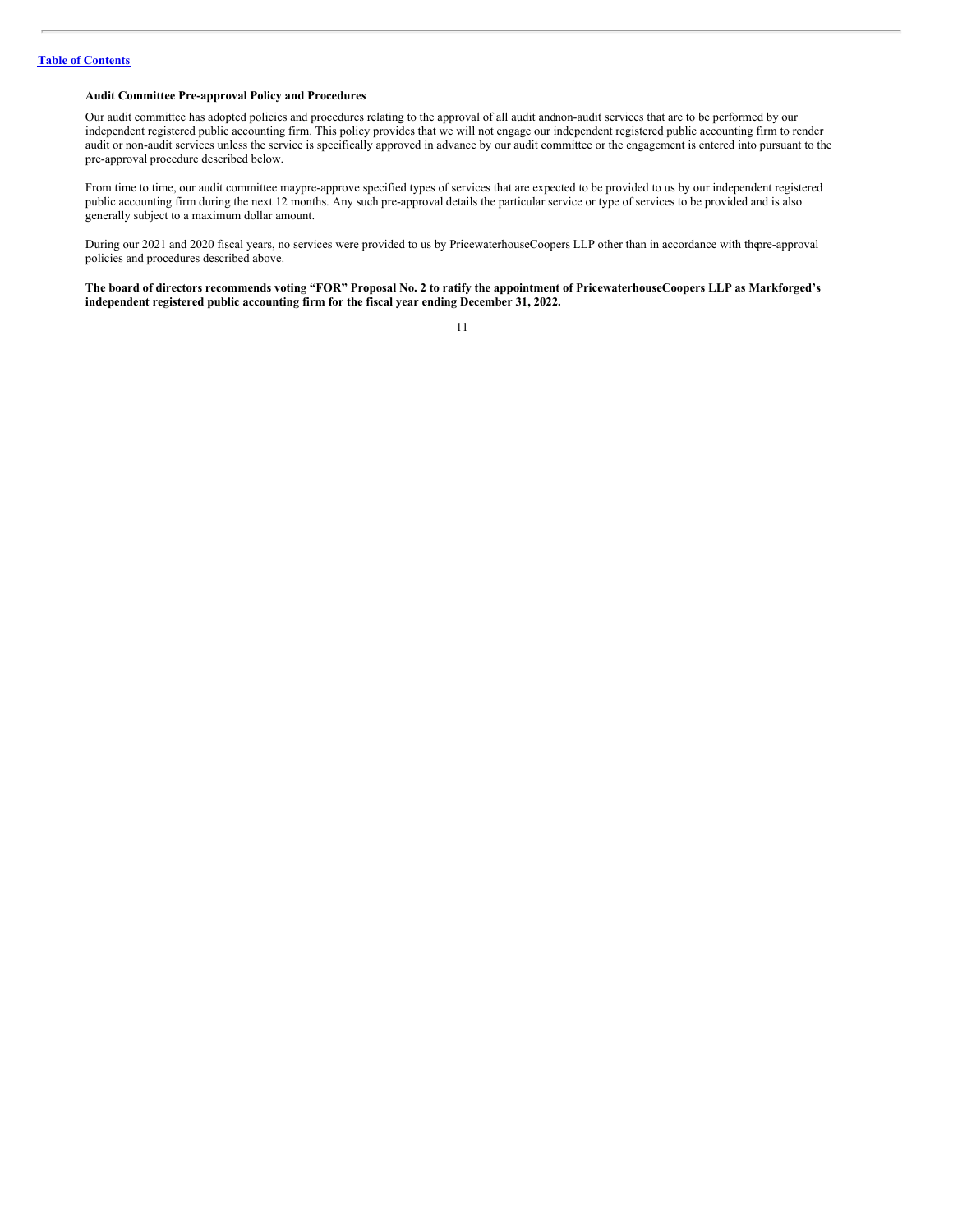# <span id="page-16-0"></span>**CORPORATE GOVERNANCE**

#### **Director Nomination Process**

Our nominating and corporate governance committee is responsible for identifying individuals qualified to become members of our board of directors, consistent with criteria approved by our board, and recommending such persons to be nominated for election as directors, except where we are legally required by contract, law or otherwise to provide third parties with the right to nominate.

The process followed by our nominating and corporate governance committee to identify and evaluate director candidates includes requests for recommendations from non-management directors, the Chief Executive Officer, other executive officers, third-party search firms and any other source the nominating and corporate governance committee deems appropriate. The qualifications, qualities and skills that our nominating and corporate governance committee believes must be met by a committee-recommended nominee for a position on our board of directors are as follows:

- high standards of personal and professional ethics and integrity;
- proven achievement and competence in the nominee's field and the ability to exercise sound business judgment;
- skills that are complementary to those of the existing board;
- the ability to assist and support management and make significant contributions to the Company's success; and
- an understanding of the fiduciary responsibilities required of a director and a commitment to devote the time and energy necessary to perform those responsibilities.

Any such proposals should be submitted to our corporate secretary at our principal executive offices no later than the close of business on the 90th day nor earlier than the close of business on the 120th day prior to the one-year anniversary of the date of the preceding year's annual meeting and should include appropriate biographical and background material to allow the nominating and corporate governance committee to properly evaluate the potential director candidate and the number of shares of our stock beneficially owned by the stockholder proposing the candidate. Stockholder proposals should be addressed to Markforged Holding Corporation, 480 Pleasant Street, Watertown, Massachusetts 02472, Attention: Corporate Secretary. Assuming that biographical and background material has been provided on a timely basis in accordance with our bylaws, any recommendations received from stockholders will be evaluated in the same manner as potential nominees proposed by the nominating and corporate governance committee. If our board of directors determines to nominate a stockholder-recommended candidate and recommends his or her election, then his or her name will be included on our proxy card for the next annual meeting of stockholders. See "Stockholder Proposals" for a discussion of submitting stockholder proposals.

#### **Director Independence**

Our board of directors has undertaken a review of the independence of each director. Based on information provided by each director concerning his background, employment and affiliations, our board of directors has determined that each of Edward Anderson, Kevin E. Hartz, Michael Medici, Paul Milbury, Antonio Rodriguez, Carol Meyers and Alan Masarek qualifies as "independent" as defined under applicable SEC rules and NYSE listing standards. In making these determinations, our board of directors considered the current and prior relationships that each non-employee director has with our company and all other facts and circumstances our board of directors deemed relevant in determining their independence and eligibility to serve on the committees of our board of directors, including the transactions involving them described in the section titled "Certain Relationships and Related Party Transactions."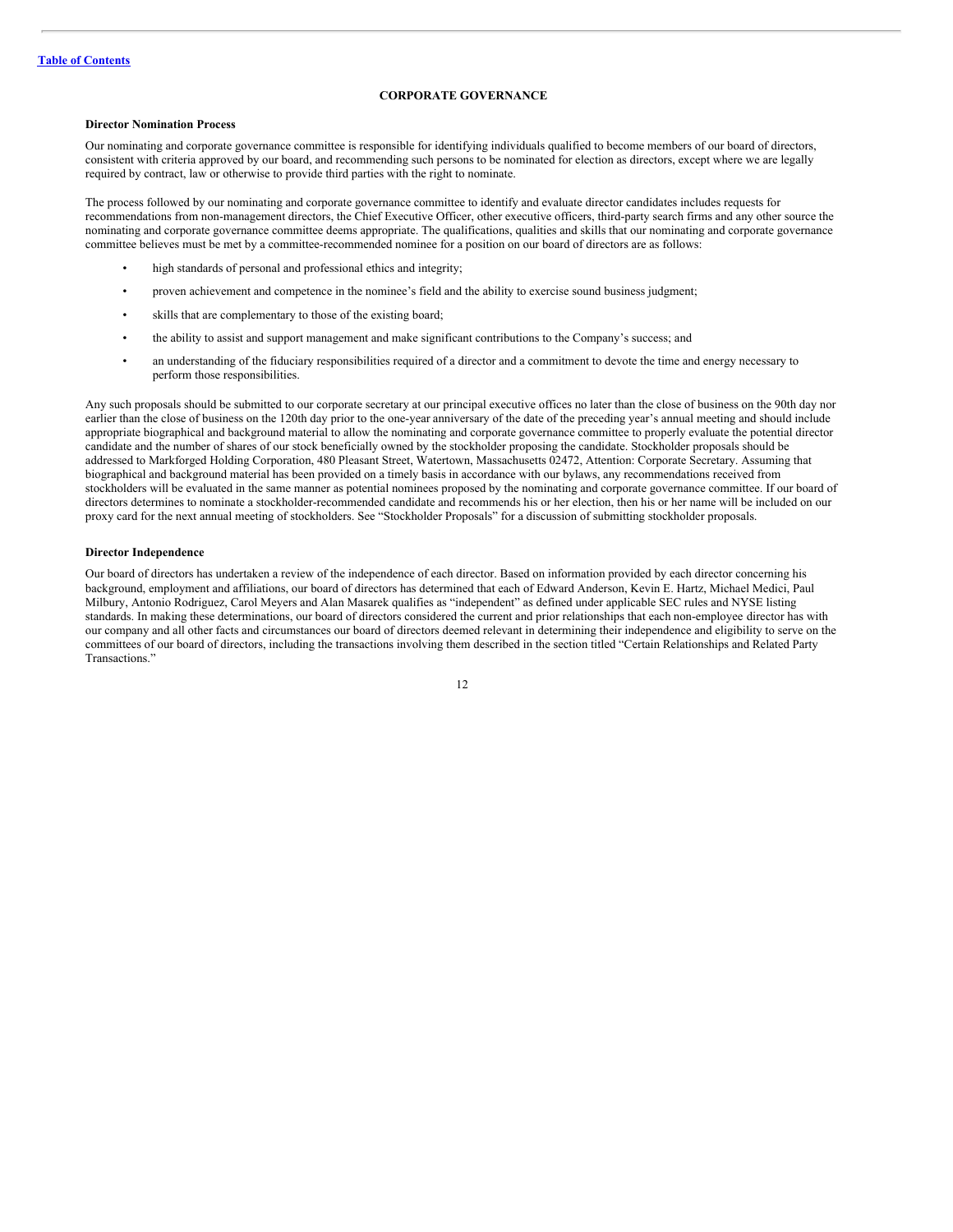# **Board Committees**

Our board of directors has established a standing audit committee, a compensation committee, and a nominating and corporate governance committee. Each of the audit committee, compensation committee, and nominating and corporate governance committee operates under a charter that satisfies the applicable standards of the SEC and NYSE. Each such committee reviews its respective charter at least annually. A current copy of the charter for each of the audit committee, compensation committee, and nominating and corporate governance committee is posted on the governance section of our website, *https://investors.markforged.com*.

#### *Audit Committee*

Paul Milbury, Edward Anderson and Michael Medici serve on the audit committee, which is chaired by Mr. Milbury. Our board of directors has determined that each member of the audit committee is "independent" for audit committee purposes as that term is defined in the rules of the SEC and the applicable NYSE rules, and each has sufficient knowledge in financial and auditing matters to serve on the audit committee. Our board of directors has designated Mr. Milbury as an "audit committee financial expert," as defined under the applicable rules of the SEC. During the fiscal year ended December 31, 2021, the audit committee met three times. The report of the audit committee is included in this proxy statement under "Report of the Audit Committee." The audit committee's responsibilities include:

- selecting and overseeing a qualified firm to serve as the independent registered public accounting firm to audit our financial statements;
- helping ensure the independence and performance of the independent registered public accounting firm;
- reviewing and discussing with management and with the independent auditors our annual audited financial statements;
- overseeing our internal audit function;
- developing procedures for employees to submit concerns anonymously about questionable accounting or audit matters;
- reviewing our policies on risk assessment and risk management;
- reviewing related party transactions; and
- approving or, as required, pre-approving auditing and permissible non-audit services, other than de minimis non-audit services, and the terms of such services, to be performed by our independent registered public accounting firm.

#### *Compensation Committee*

Edward Anderson, Kevin Hartz and Carol Meyers serve on the compensation committee, which is chaired by Mr. Anderson. Our board of directors has determined that each member of the compensation committee meets the requirements of a "non-employee director" pursuant to Rule 16b-3 under the Exchange Act. Our board of directors has determined that each member of the compensation committee is "independent" for compensation committee purposes as that term is defined in the rules of the SEC and the applicable NYSE rules. During the fiscal year ended December 31, 2021, the compensation committee met four times. The compensation committee's responsibilities include:

- reviewing our processes and procedures for the consideration and determination of director and executive officer compensation;
- reviewing and discussing with management any Compensation Discussion and Analysis to be included in our proxy statement or annual report on Form 10-K;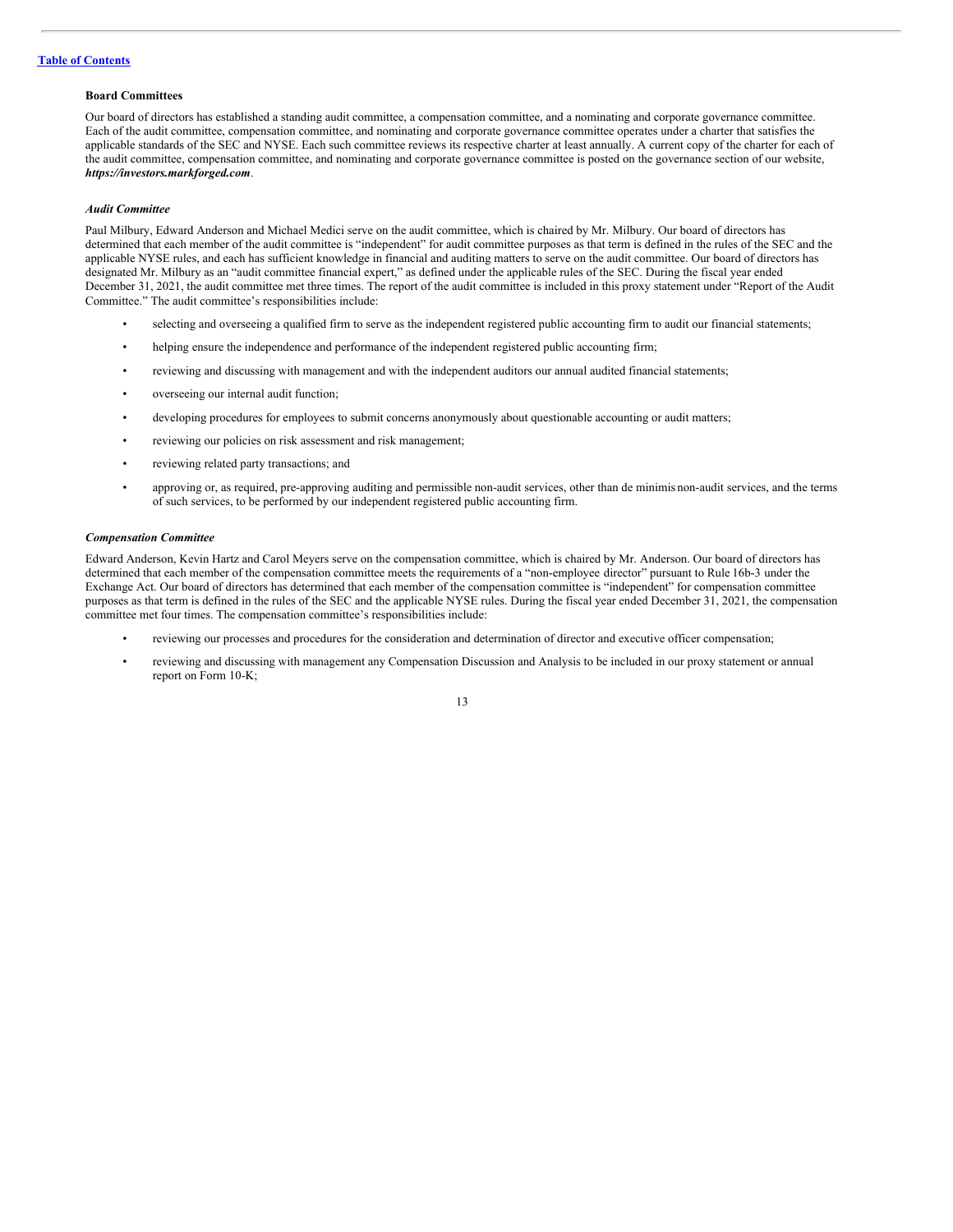- preparing the Compensation Committee Report to be included in our proxy statement or annual report on Form10-K;
- reviewing and determining awards under equity-based plans, policies and procedures for the grant of equity-based awards, and the size of equity-based plans;
- reviewing and approving the goals and objectives relating to the compensation of our Chief Executive Officer, and evaluating the performance of our Chief Executive Officer in light of goals and objectives of our compensation programs;
- determining the equity and non-equity compensation for our executive officers;
- reviewing and making recommendations to the board of directors with regard to the compensation of our directors; and
- overseeing management's decisions regarding the compensation of all members of senior management.

#### *Nominating and Corporate Governance Committee*

Antonio Rodriguez, Michael Medici and Alan Masarek serve on the nominating and corporate governance committee, which is chaired by Mr. Medici. Our board of directors has determined that each member of the nominating and corporate governance committee is "independent" for nominating and corporate governance committee purposes as that term is defined in the rules of the SEC and the applicable NYSE rules. During the fiscal year ended December 31, 2021, the nominating and corporate governance committee met two times. The nominating and corporate governance committee's responsibilities include:

- identifying and recommending qualified persons to serve on our board of directors;
- considering and making recommendations to our board of directors regarding the composition and chairmanship of the committees of our board of directors;
- developing and making recommendations to our board of directors regarding corporate governance guidelines and matters and periodically reviewing such guidelines and recommending any changes;
- overseeing annual evaluations of our board of directors' performance, including committees of our board of directors and management; and
- reviewing and discussing with the board of directors the corporate succession plan for key officers.

The nominating and corporate governance committee considers candidates for membership to our board of directors suggested by our board members, including our Chief Executive Officer. Additionally, in selecting nominees for directors, the nominating and corporate governance committee will review candidates properly recommended by stockholders in the same manner and using the same general criteria as candidates recruited by the committee and/or recommended by our board of directors. Any stockholder who wishes to recommend a candidate for consideration by the committee as a nominee for director should follow the procedures described in this proxy statement under the heading "Stockholder Proposals."

*Identifying and Evaluating Director Nominees.* Our board of directors is responsible for filling vacancies on our board of directors and for nominating candidates for election by our stockholders each year in the class of directors whose term expires at the relevant annual meeting. The board of directors delegates the selection and nomination process to the nominating and corporate governance committee, with the expectation that other members of the board of directors, and of management, will be requested to take part in the process as appropriate.

Generally, the nominating and corporate governance committee identifies candidates for director nominees in consultation with other members of our board of directors, with management, through the use of search firms or other advisors, through the recommendations submitted by stockholders or through such other methods as the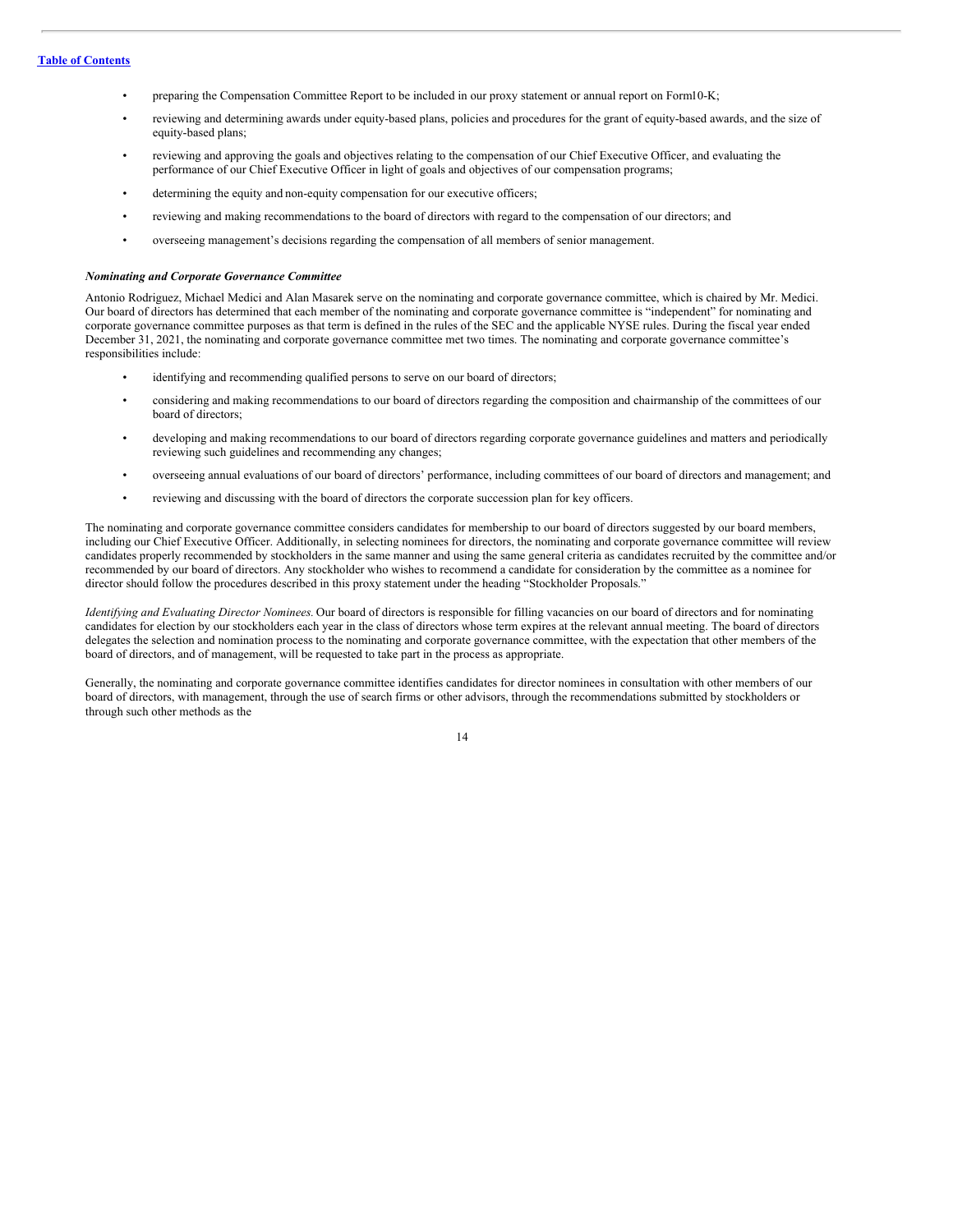nominating and corporate governance committee deems to be helpful to identify candidates. Once candidates have been identified, the nominating and corporate governance committee confirms that the candidates meet all of the minimum qualifications for director nominees established by the nominating and corporate governance committee. The nominating and corporate governance committee may gather information about the candidates through interviews, detailed questionnaires, comprehensive background checks or any other means that the nominating and corporate governance committee deems to be appropriate in the evaluation process. The nominating and corporate governance committee then meets as a group to discuss and evaluate the qualities and skills of each candidate, both on an individual basis and taking into account the overall composition and needs of our board of directors. Based on the results of the evaluation process, the nominating and corporate governance committee recommends candidates for the board of directors' approval to fill a vacancy or as director nominees for election to the board of directors by our stockholders each year in the class of directors whose term expires at the relevant annual meeting.

# **Board and Committee Meetings Attendance**

Our board of directors met four times during fiscal year 2021. During fiscal year 2021, each member of the board of directors attended in person or participated in 75% or more of the aggregate of (i) the total number of meetings of the board of directors (held during the period for which such person has been a director) and (ii) the total number of meetings held by all committees of the board of directors on which such person served (during the periods that such person served).

#### **Director Attendance at Annual Meeting of Stockholders**

Directors are responsible for attending the annual meeting of stockholders to the extent practicable.

#### **Policy on Trading, Pledging and Hedging of Company Stock**

Certain transactions in our securities (such as purchases and sales of publicly traded put and call options, and short sales) create a heightened compliance risk or could create the appearance of misalignment between management and stockholders. In addition, securities held in a margin account or pledged as collateral may be sold without consent if the owner fails to meet a margin call or defaults on the loan, thus creating the risk that a sale may occur at a time when an officer or director is aware of material, nonpublic information or otherwise is not permitted to trade in Company securities. Our insider trading policy expressly prohibits short sales and derivative transactions of our stock by our officers, directors, employees and certain designated consultants and contractors, including short sales of our securities and the purchase or sale of puts, calls, or other derivative securities of the company or any derivative securities that provide the economic equivalent of ownership. Any waiver of this policy requires the approval of our audit committee. To date, no such requests have been made or approved.

#### **Code of Business Conduct and Ethics**

We have adopted a written code of business conduct and ethics that applies to our directors, officers and employees, including our principal executive officer, principal financial officer, principal accounting officer or controller, or persons performing similar functions. A current copy of the code is posted on the governance section of our website, which is located at *https://investors.markforged.com*. We intend to disclose any amendment or waiver of a provision of our Code of Business Conduct and Ethics that applies to our principal executive officer, principal financial officer, or persons performing similar functions, by posting such information on our website available at *https://investors.markforged.com* and/or our public filings with the SEC.

#### **Corporate Governance Guidelines**

We have adopted Corporate Governance Guidelines to assist with the exercise of our duties and responsibilities and to serve the best interests of the Company and its stockholders. The Board, with the assistance of the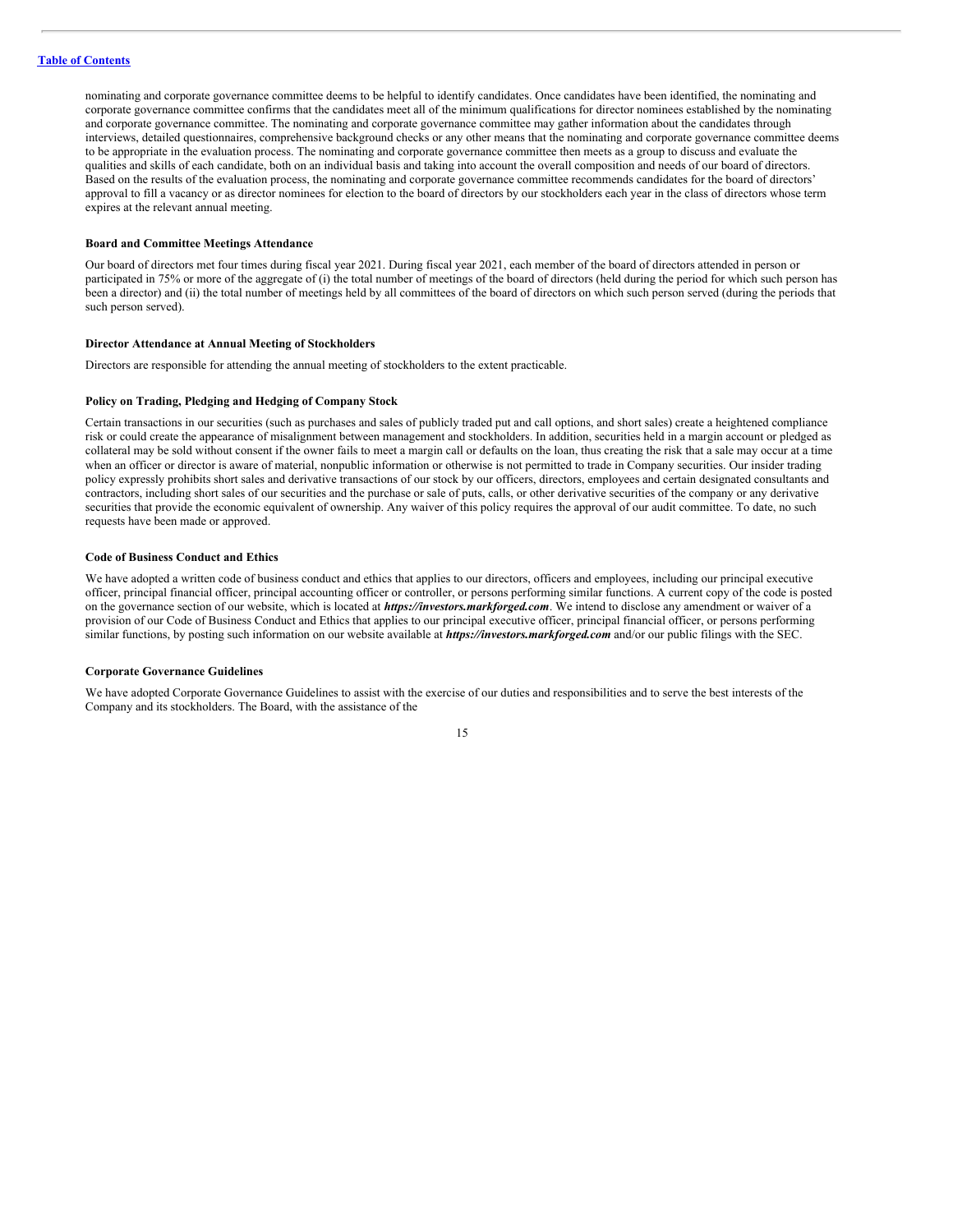Nominating and Corporate Governance Committee, continuously evaluates the Company's Corporate Governance Guidelines to ensure such guidelines are effectively serving the interests of the Company's stockholders and are up-to-date with respect to current corporate governance best practices. A current copy of our Corporate Governance Guidelines is posted on the governance section of our website, which is located at *https://investors.markforged.com*.

#### **Board Leadership Structure and Board's Role in Risk Oversight**

Currently, the role of Chairman of the board is separated from the role of Chief Executive Officer. We believe that separating these positions allows our Chief Executive Officer to focus on our day-to-day business, while allowing the Chairman of the Board to lead the board of directors in its fundamental role of providing advice to, and independent oversight, of management. Our board of directors recognizes the time, effort, and energy that the Chief Executive Officer is required to devote to his position in the current business environment, as well as the commitment required to serve as our Chairman, particularly as the board of directors' oversight responsibilities continue to grow. While our bylaws and our corporate governance guidelines do not require that our Chairman and Chief Executive Officer positions be separate, our board of directors believes that having separate positions is the appropriate leadership structure for us at this time and demonstrates our commitment to good corporate governance.

Risk is inherent to every business, and how well a business manages risk can ultimately determine its success. We face a number of risks, including risks relating to our financial condition, development and commercialization activities, operations, strategic direction, and intellectual property. Management is responsible for the day-to-day management of risks we face, while our board of directors, as a whole and through its committees, has responsibility for the oversight of risk management. In its risk oversight role, our board of directors has the responsibility to satisfy itself that the risk management processes designed and implemented by management are adequate and functioning as designed.

The role of the board of directors in overseeing the management of our risks is conducted primarily through committees of the board of directors, as disclosed in the descriptions of each of the committees above and in the charters of each of the committees. The full board of directors (or the appropriate board committee in the case of risks that are under the purview of a particular committee) discusses with management our major risk exposures, their potential impact on us, and the steps we take to manage them. When a board committee is responsible for evaluating and overseeing the management of a particular risk or risks, the Chairman of the relevant committee reports on the discussion to the full board of directors. This enables the board of directors and its committees to coordinate the risk oversight role, particularly with respect to risk interrelationships.

# **Environmental, social and governance (ESG) commitments**

We are committed to making a positive global impact today and will continue to assess and enhance our environmental, social and governance (ESG) strategy and disclosures to meet the needs of our stakeholders moving forward. This additional information below related to our ESG initiatives is supplemental to both the information included in this Corporate Governance section and the information contained in our Annual Report on Form 10-K under the heading "Human Capital."

#### *Environmental*

Minimizing our carbon footprint is important to our customers, employees, and stockholders. Markforged is committed to protecting the environment by monitoring and managing our business operations to better understand and continuously improve our impact on the environment.

We are also investigating additional ways to prioritize clean energy, reduce water usage, and increase the adoption of environmentally sustainable practices.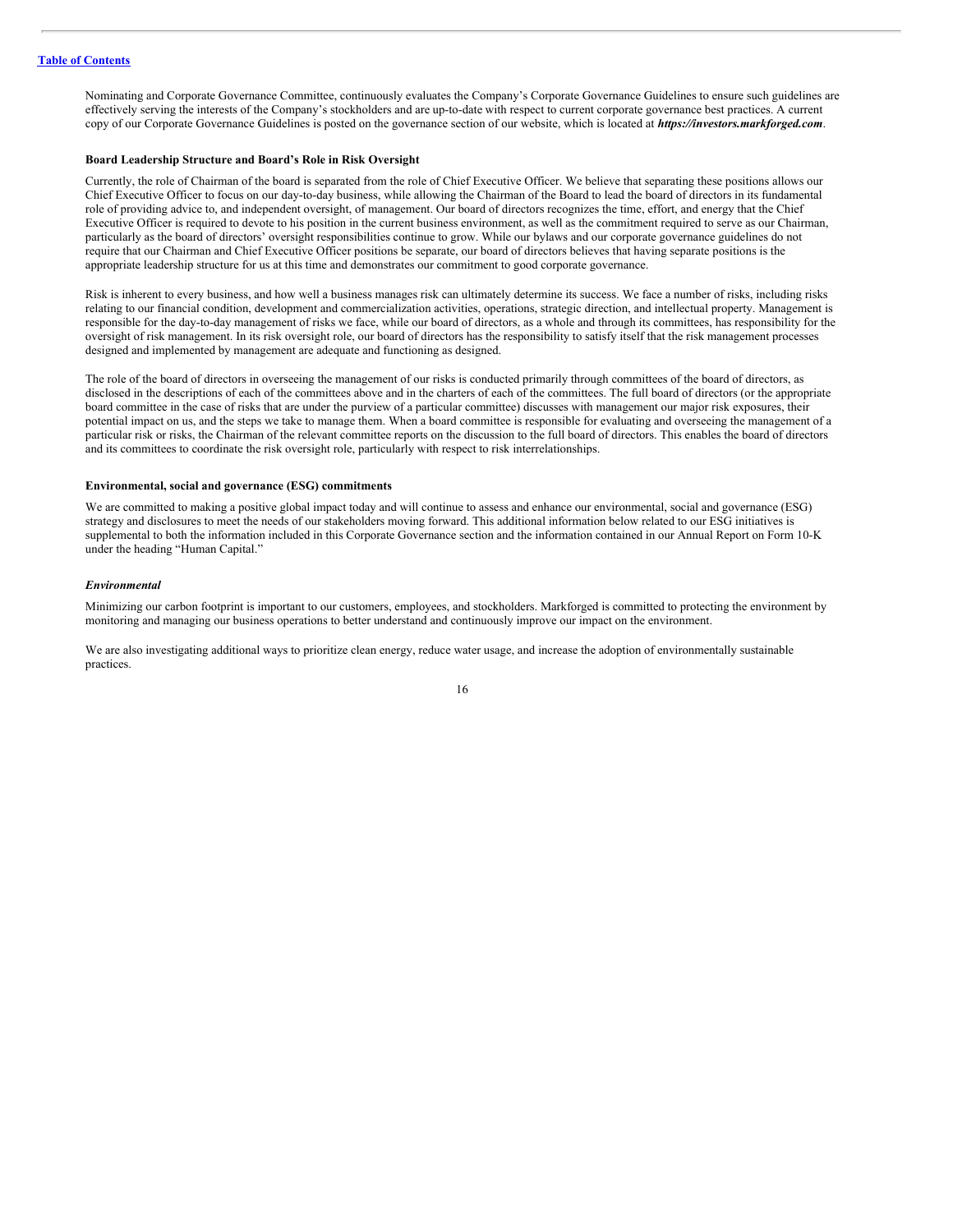# **Table of [Contents](#page-4-0)**

We are committed to having a positive impact on the environment. We strive to maximize recycling in both our manufacturing and office facilities. In our manufacturing facilities, we recycle metal, plastic and water used throughout the manufacturing processes.

#### *Social*

We are focused on building an inclusive culture and sustaining a diverse workforce through a variety of company initiatives, such as training for employees around diversity and inclusion-related topics designed to create a culture of belonging, as well as active employer sponsored affinity groups. As we continue to grow, we embrace teammates with unique perspectives and backgrounds which allows us to broaden our ability to creatively problem-solve and develop products that work for our customers globally. During 2021, we funded and awarded three scholarships to continue to foster inclusion and diversity within the engineering industry.

Markforged was recognized as one of *Boston's Best Places to Work* in 2021 and 2022 by Built In Boston, an online community for Boston startups and tech companies.

#### *Governance*

We maintain a whistleblower policy that provides for confidential reporting of any suspected policy violations or unethical business conduct on the part of our businesses, employees, officers, directors, or vendors. We provide training to our workforce relating to our Code of Business Conduct and Ethics and anti-corruption and anti-bribery policies.

Our Board of Directors regularly reviews and, when appropriate, revises our corporate governance policies, taking into account internal processes, public company best practices and the corporate governance rules and regulations of the SEC and the NYSE.

#### *Information Security*

We understand the critical importance of managing evolving risks associated with cybersecurity threats. Markforged is committed to protecting the privacy and security of customer information and the integrity of our information technology systems. All employees participate in security awareness training and regular social engineering tests are conducted to reinforce best practices.

We maintain a current ISO 27001:2013 certification (which is issued by independent third party auditors). ISO 27001 is a globally recognized framework for managing Information Technology (IT) security and risk. Our information security risks, policies, and security plans are regularly reviewed by the Markforged Security team and by our cross-functional security steering committee on a quarterly basis.

Read more about our cybersecurity program at https://markforged.com/security.

#### **Communication with the Directors of Markforged**

Any interested party with concerns about our company may report such concerns to the board of directors by submitting a written communication to the attention of the board of directors as a whole or to one or more individual directors by name, at the following address:

> Markforged Holding Corporation 480 Pleasant Street, Watertown, Massachusetts 02472 Attn: General Counsel United States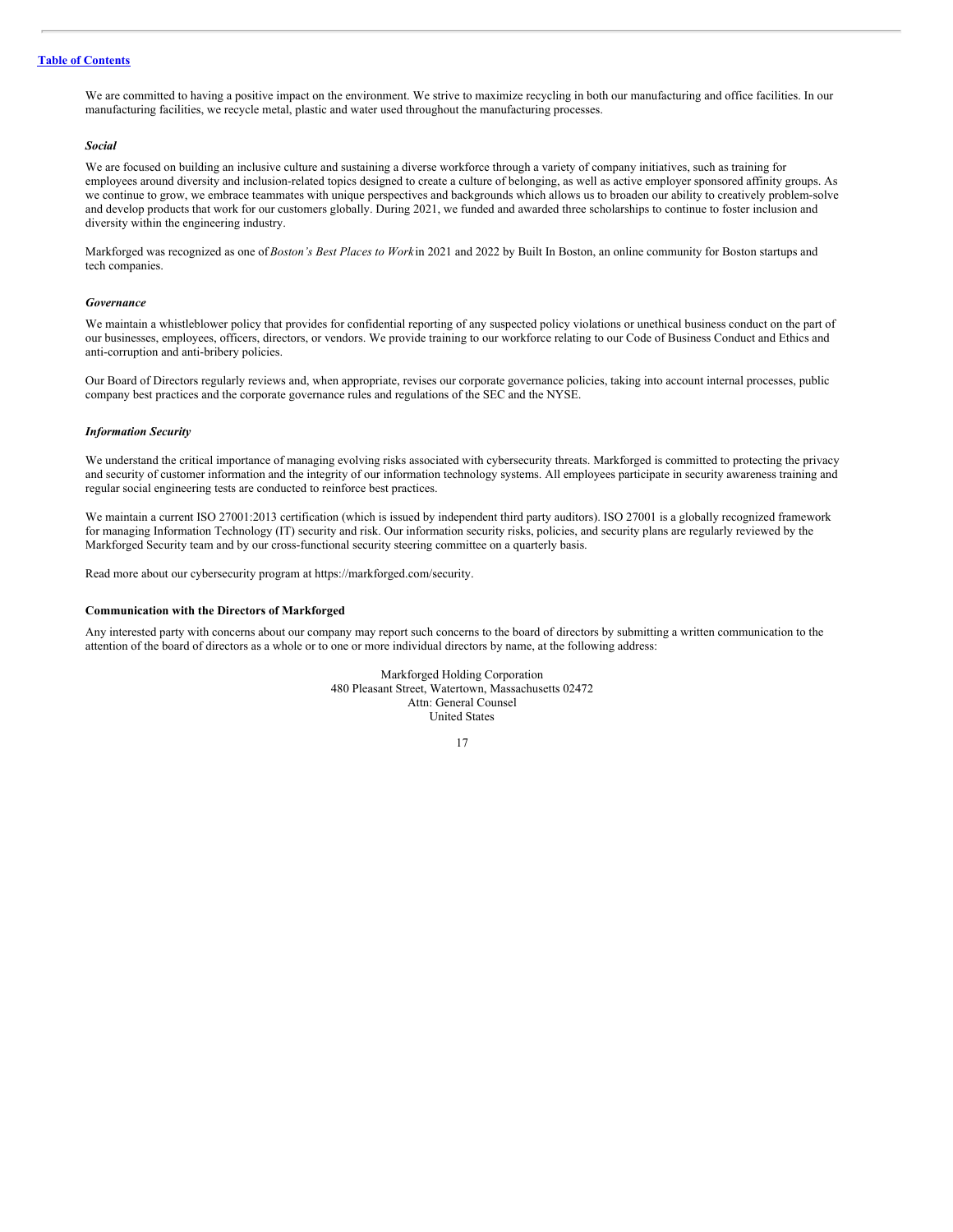You may submit your concern anonymously or confidentially by postal mail. You may also indicate whether you are a stockholder, customer, supplier, or other interested party.

We will forward such communication to each director, and the Chairman of the Board in his or her capacity as representative of the board of directors, to who such communication is addressed to the address specified by each such director and the Chairman of the board of directors. The General Counsel of the Company will review these communications and reserves the right not to forward communications if they are deemed inappropriate, consist of individual grievances or other interests that are personal to the party submitting the communication and could not reasonably be construed to be of concert to stockholders or other constituencies of the Company, solicitations, advertisements, surveys, "junk" mail or mass mailings.

The audit committee oversees the procedures for the receipt, retention, and treatment of complaints received by Markforged regarding accounting, internal accounting controls, or audit matters, including the confidential, anonymous submission by employees of concerns regarding questionable accounting, internal accounting controls or auditing matters. Markforged has also established a telephone number for the reporting of such activity, which is 833-778-1519 (toll free in the United States) or a complaining party may submit a confidential memorandum to the audit committee by sending a letter c/o Markforged Holding Corporation, 480 Pleasant Street, Watertown, Massachusetts 02472; Attention: Audit Committee Chair.

#### **Director Compensation**

The table below presents the total compensation for each person who served as anon-employee director during fiscal year 2021.

Directors may be reimbursed for travel and other expenses directly related to their activities as directors. Directors who also serve as employees receive no additional compensation for their service as directors. During fiscal year 2021, Mr. Terem, our Chief Executive Officer, was a member of our board of directors, as well as an employee, and received no additional compensation for his services as a director. See the section titled "Executive Compensation" for more information about Mr. Terem's compensation for fiscal year 2021. In addition, our non-employee directors receive an annual cash retainer payable quarterly, reflected below.

|                        | <b>Fees Earned or Paid</b> | <b>Stock Award (\$)</b> | Total   |
|------------------------|----------------------------|-------------------------|---------|
| Name $(1)$             | In Cash $(S)$ $(2)$        | (3)                     | (S)     |
| <b>Edward Anderson</b> | 34,647                     | _                       | 34,647  |
| Kevin E. Hartz         | 26,563                     |                         | 26,563  |
| Michael Medici         | 31,413                     |                         | 31,413  |
| Paul Milbury (2)       | 32,337                     | _                       | 32,337  |
| Antonio Rodriguez      | 24,946                     | _                       | 24,946  |
| Carol Meyers (3)       | 26,563                     | 302,100                 | 328,663 |
| Alan Masarek (4)       | 24,946                     | 503,500                 | 528,446 |

- (1) The amounts reported represent the aggregate grant date fair value of the restricted stock units awarded to the directors during fiscal year 2021, calculated in accordance with FASB ASC Topic 718. Such grant date fair value does not take into account any estimated forfeitures. The assumptions used in calculating the grant date fair value of the awards reported in this column are set forth in the notes to our financial statements included elsewhere in this prospectus. The amounts reported in this column reflect the accounting cost for the restricted stock units and do not correspond to the actual economic value that may be received upon settlement of such restricted stock units or any sale of any of the underlying shares of common stock.
- (2) As of December 31, 2021, Mr. Milbury held stock options to purchase an aggregate of 799,005 shares.
- (3) As of December 31, 2021, Ms. Meyers held 30,000 unvested restricted stock units.
- (4) As of December 31, 2021, Mr. Masarek held 50,000 unvested restricted stock units.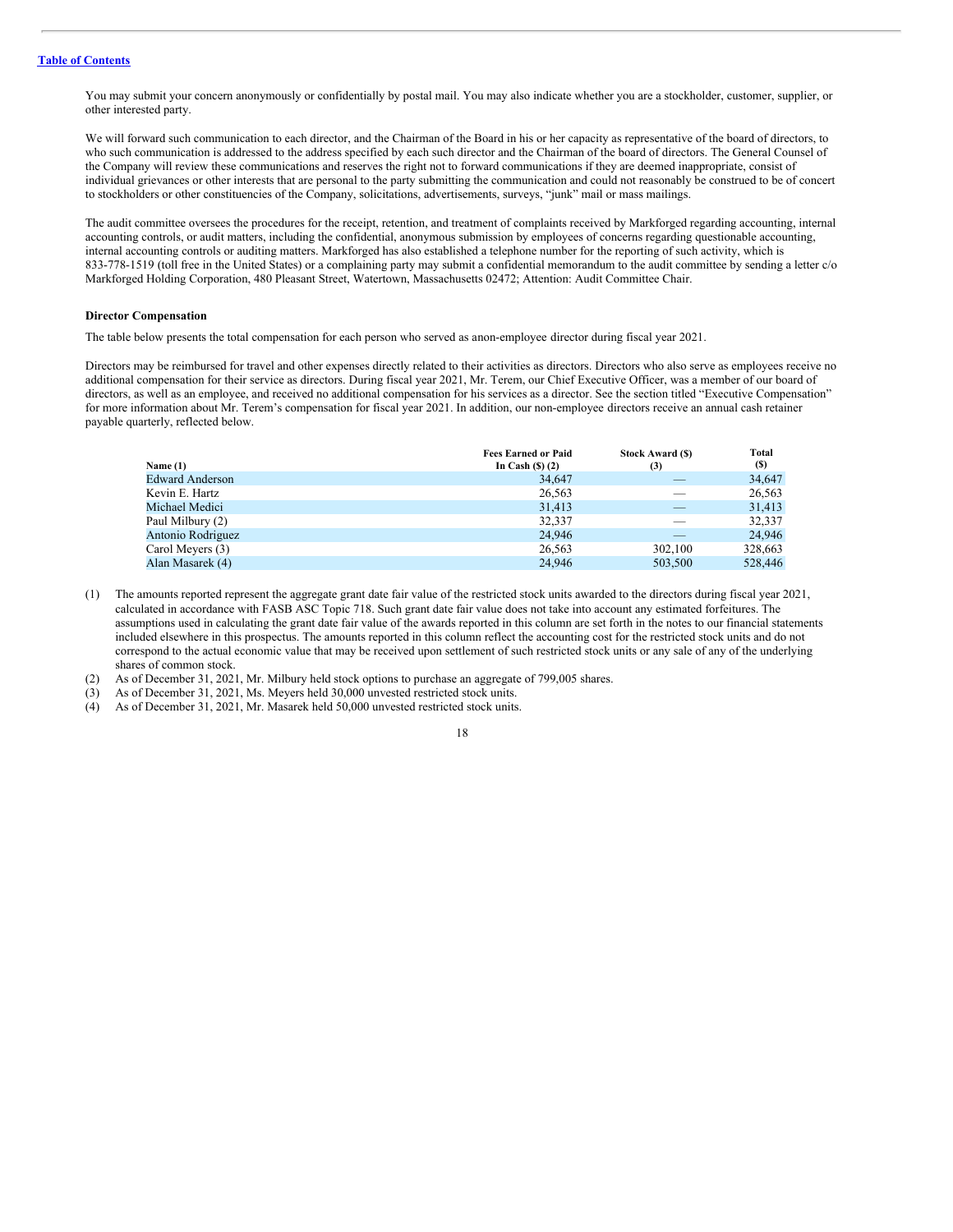# **Non-Employee Director Compensation Policy**

In connection with our business combination, our board of directors adopted a formalNon-Employee Director Compensation Policy. The policy is designed to ensure that the compensation of non-employee directors aligns the directors' interests with the long-term interests of the stockholders, that the structure of the compensation is simple, transparent and easy for stockholders to understand and that our directors are fairly compensated. Employee directors do not receive additional compensation for their services as directors. This policy is also intended to provide a total compensation package that enables us to attract and retain qualified and experienced individuals to serve as directors.

Under the policy, upon initial election or appointment to the board of directors, newnon-employee directors shall receive a restricted stock unit award with a value of \$300,000 (which may be pro-rated at the discretion of the board of directors), 25% of which will vest upon the one year anniversary of the grant date and the balance will vest ratably over twelve equal quarterly installments, or the Initial Grant. In each subsequent year of a non-employee director's tenure, the non-employee director will receive a restricted stock unit award with a value of \$150,000, which will vest in full upon the earlier to occur of the first anniversary of the grant date or the date of the next annual meeting of stockholders. Vesting of any equity award will cease if a director resigns from our board of directors or otherwise ceases to serve as a director, unless the board of directors determines that circumstances warrant continuation of vesting. In addition, all such awards are subject to full accelerated vesting upon the change in control of our Company (as defined in the policy).

In addition, each non-employee director is paid an annual retainer of \$50,000 for their services. Such cash retainers are paid quarterly, and may be pro-rated based on the number of actual days served by the director during such calendar quarter.

Committee members also receive additional annual retainers. These additional payments for service on a committee are due to the workload and broadbased responsibilities of the committees. These committee retainers are as follows:

| Committee                           | <b>Member Annual Fee</b> |        | <b>Chairman Additional Annual Fee</b> |        |
|-------------------------------------|--------------------------|--------|---------------------------------------|--------|
| <b>Audit Committee</b>              |                          | 10,000 |                                       | 20,000 |
| <b>Compensation Committee</b>       |                          | 7.500  |                                       | 15.000 |
| Nominating and Corporate Governance |                          |        |                                       |        |
| Committee                           |                          | 4.000  |                                       | 8.000  |

#### **Rule 10b5-1 Sales Plans**

Our directors and executive officers have adopted written plans, known as Rule10b5-1 plans, in which they will contract with a broker to buy or sell shares of our common stock on a periodic basis. Under a Rule 10b5-1 plan, a broker executes trades pursuant to parameters established by the director or executive officer when entering into the plan, without further direction from them. The director or executive officer may amend a Rule 10b5-1 plan in some circumstances and may terminate a plan at any time. Our directors and executive officers also may buy or sell additional shares outside of a Rule 10b5-1 plan when they are not in possession of material nonpublic information subject to compliance with the terms of our insider trading policy.

#### **Executive Compensation**

Our named executive officers for the year ended December 31, 2021 include our principal executive officer and our next two most highly compensated executive officers:

- Shai Terem, our Chief Executive Officer;
- Mark Schwartz, our Chief Financial Officer; and
- David Benhaim, our former Chief Technology Officer.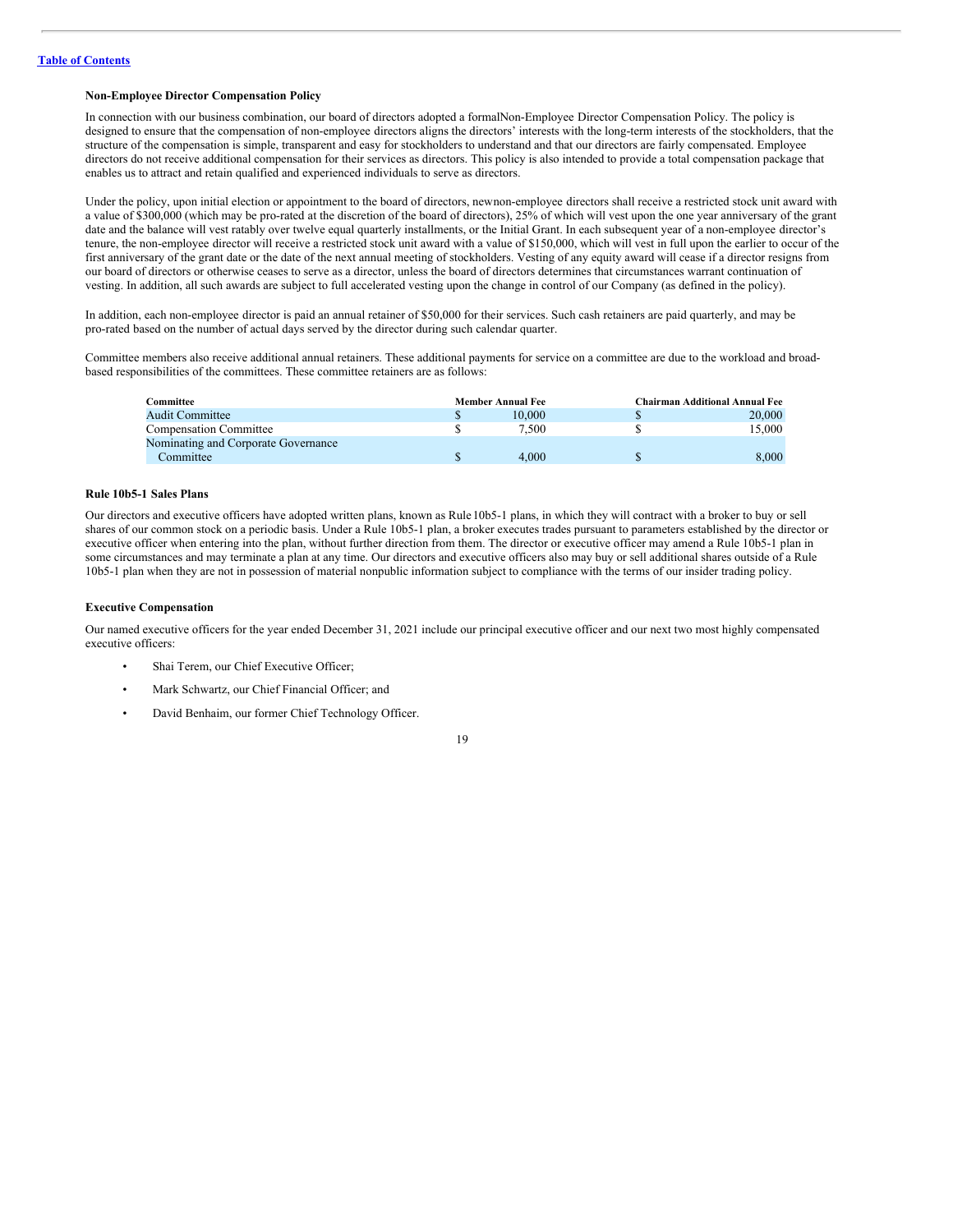# *Summary Compensation Table – 2021*

The following table presents the compensation awarded to, earned by or paid to each of our named executive officers for the years indicated.

|                                              | Year | Salary<br>(S) | <b>Bonus</b><br>$($ \$ $)$ $($ 1 $)$ | <b>Stock Awards</b><br>(5)(2) | Option<br>Awards<br>(5)(2) | <b>Non-Equity</b><br><b>Incentive Plan</b><br>Compensation<br>(S)(3) | All other<br>compensation<br>$($ (\$)(4) | Total (\$) |
|----------------------------------------------|------|---------------|--------------------------------------|-------------------------------|----------------------------|----------------------------------------------------------------------|------------------------------------------|------------|
| Shai Terem                                   | 2021 | 500,000       | –                                    | 6,628,074                     |                            | 306,000                                                              | 15.860                                   | 7,449,934  |
| President and Chief Executive Officer        | 2020 | 500,000       | 200,000                              | $\overline{\phantom{a}}$      | 3,128,473                  | 219,294                                                              | 97,194                                   | 4,144,961  |
| Mark Schwartz (5)<br>Chief Financial Officer | 2021 | 300,000       | _                                    | 6.414.364                     | _                          | 76.130                                                               | 40,000                                   | 6,830,494  |
| David Benhaim                                | 2021 | 400,000       |                                      | 1,268,820                     | _                          | 100,000                                                              | $\overline{\phantom{m}}$                 | 1,768,820  |
| <b>Former Chief Technology Officer</b>       | 2020 | 320,454       | _                                    | _                             | 2,844,293                  | 20,600                                                               |                                          | 3,185,347  |

(1) The amounts in this column represent a one-time relocation bonus for Mr. Terem.

(2) In accordance with SEC rules, this column reflects the aggregate grant date fair value of the restricted stock units and stock option awards granted during 2021 and 2020, as applicable, computed in accordance with FASB ASC Topic 718. Assumptions used in the calculation of these amounts are included in Note 10 to our financial statements included in our Annual Report on Form 10-K for the fiscal year ended December 31, 2021. The amounts reported in this column reflect the accounting cost for the restricted stock units and stock options and does not correspond to the actual economic value that may be received upon settlement of the restricted stock units or exercise of the stock option or any sale of any of the underlying shares of common stock.

- (3) The amounts represent actual bonuses earned for performance during fiscal years 2021 and 2020, respectively, upon the attainment of one or more pre-established company and individual performance goals established by our board of directors on an annual basis by Mr. Terem, Mr. Schwartz and Mr. Benhaim. For Mr. Terem, such amounts also include a quarterly payment of a special milestone bonus, to which he first became eligible in October 2020.
- (4) The amounts in this column for 2021 represent (i) 401(k) matching contributions, in the case of Mr. Terem and (ii) a relocation bonus, in the case of Mr. Schwartz.
- (5) Mr. Schwartz commenced employment with us on April 1, 2021 and, accordingly, the amount reported for salary reflects the amount actually earned following commencement of his employment.

#### *Narrative Disclosure to the 2021 Summary Compensation Table*

Our board of directors and compensation committee review compensation annually for all employees, including our executive officers. In setting executive base salaries and bonuses and granting equity incentive awards, the compensation committee and board of directors consider compensation for comparable positions in the market, the historical compensation levels of our executive officers, individual performance as compared to our expectations and objectives, internal equity, our desire to motivate our employees to achieve short- and long-term results that are in the best interests of our stockholders, and a long-term commitment to the Company. We target a general competitive position, based on independent third-party benchmark analytics to inform the mix of compensation of base salary, bonus and long-term incentives.

Our compensation committee is primarily responsible for determining the compensation for our executive officers. Our compensation committee typically reviews and discusses management's proposed compensation with our Chief Executive Officer for all executives other than the Chief Executive Officer. Based on those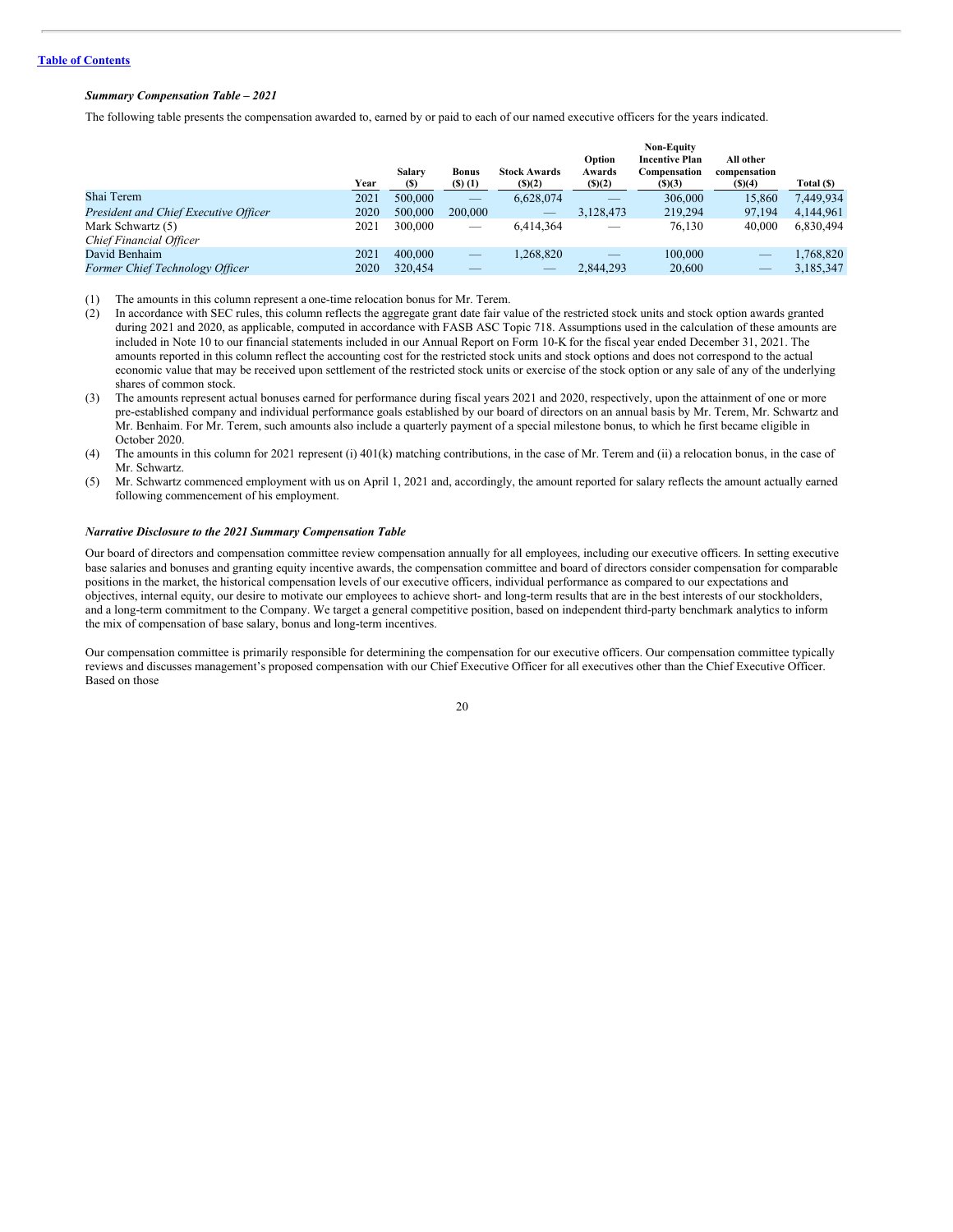discussions and its discretion, taking into account the factors noted above, the compensation committee then sets the compensation for each executive officer other than the Chief Executive Officer and recommends the compensation for the Chief Executive Officer to our Board for approval. Our board of directors discusses the compensation committee's recommendation and ultimately approves the compensation of our Chief Executive officer without members of management present. Our compensation committee has the authority to engage the services of a consulting firm or other outside advisor to assist it in designing our executive compensation programs and in making compensation decisions. During 2021, the compensation committee retained the services of Compensia as its external compensation consultant to advise on executive compensation matters including our overall compensation program design and collection of market data to inform our compensation programs for our executive officers and members of our board of directors. Compensia reports directly to our compensation committee. Our compensation committee assessed its independence consistent with NYSE listing standards and concluded that the engagement of such consultant did not raise any conflict of interest.

#### *Base Salaries*

We use base salaries to recognize the experience, skills, knowledge and responsibilities required of all our employees, including our named executive officers. Base salaries are reviewed annually, typically in connection with our annual performance review process, and adjusted from time to time to realign salaries with market levels after taking into account individual responsibilities, performance and experience. For the year ended December 31, 2021, the annual base salaries for each of Messrs. Terem, Schwartz and Benhaim were \$500,000, \$400,000 and \$400,000, respectively.

#### *Annual Cash Bonuses*

Each of Messrs. Terem and Benhaim is eligible to earn an annual cash incentive bonus which is awarded by our board of directors in its sole discretion. For 2021, each of Messrs. Terem, Schwartz and Benhaim were eligible to earn a target bonus amount of \$200,000, \$100,000 and \$100,000, respectively. In addition, beginning with his promotion to CEO in October 2020, Mr. Terem is eligible to earn a special milestone bonus of up to \$100,000 per year, to be paid on a quarterly basis, based on satisfactory attainment of certain key performance indicators (as determined within the sole discretion of the Board).

#### *Equity Compensation*

Although we do not yet have a formal policy with respect to the grant of equity incentive awards to our executive officers, we believe that equity grants provide our executives with a strong link to our long-term performance, create an ownership culture and help to align the interests of our executives and our stockholders. In addition, we believe that equity grants promote executive retention because they incentivize our executive officers to remain in our employment during the vesting period. Accordingly, our board of directors periodically reviews the equity incentive compensation of our named executive officers and may grant equity incentive awards to them from time to time.

In 2021, we granted restricted stock units to our NEOs in the amounts set forth in the "Outstanding Equity Awards at 2021 Fiscal Year End Table" below.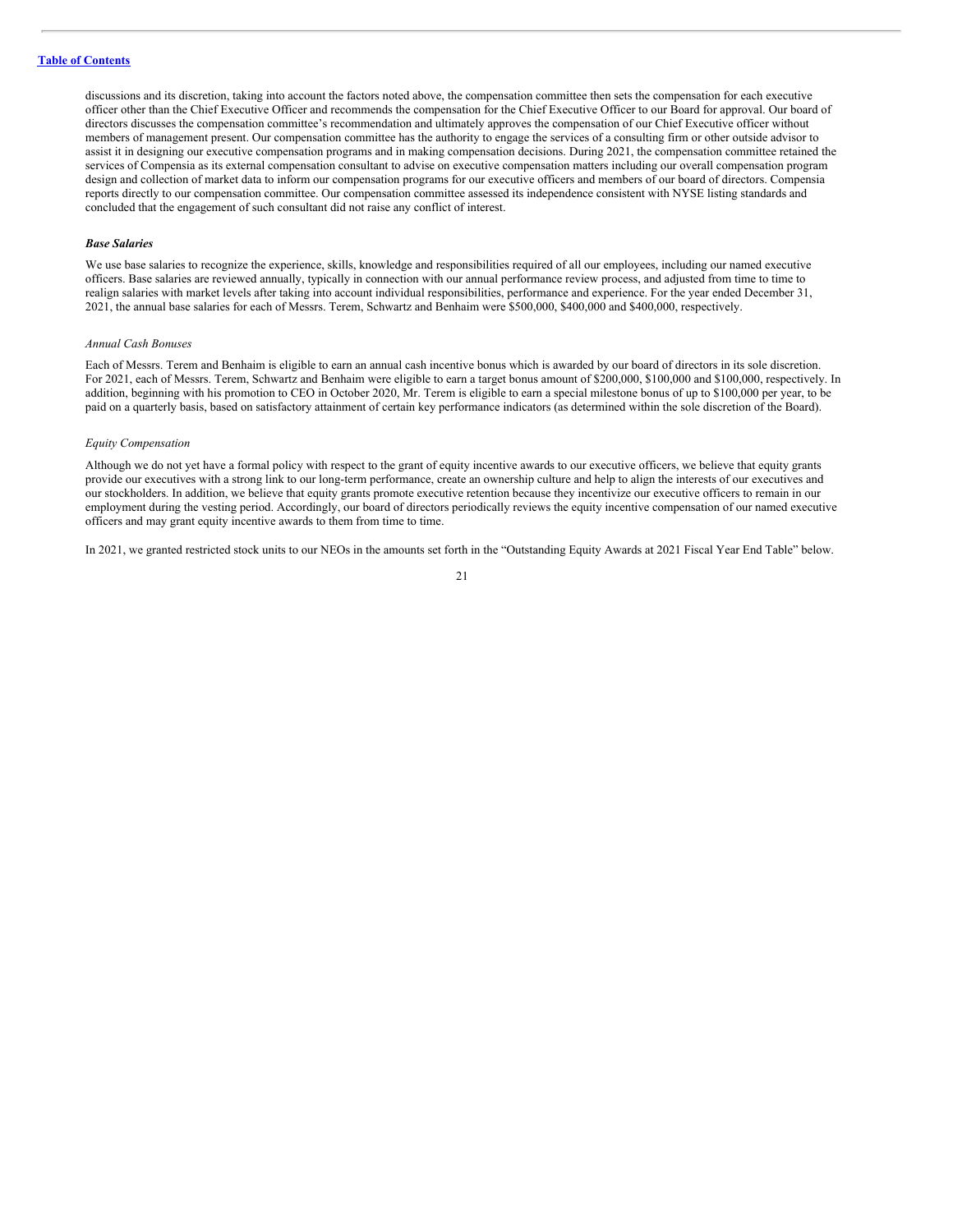# *Outstanding Equity Awards at 2021 Fiscal Year End Table*

The following table presents information regarding all outstanding equity-based awards held by each of our named executive officers on December 31, 2021.

| Name          | <b>Vesting</b><br>Commencement<br>Date | Number of<br><b>Securities</b><br>Underlying<br>Unexercised<br>Options $(\#)$<br>Exercisable | Number of<br><b>Securities</b><br>Underlying<br>Unexercised<br>Options $(\#)$<br>Unexercisable<br>(1) | Option<br>Exercise<br>Price (\$) | Option<br><b>Expiration</b><br>Date | Number of<br><b>Shares</b> or<br><b>Units</b><br>of Stock That<br><b>Have Not</b><br>Vested $(\#)(2)$ | <b>Market Value</b><br>of<br><b>Shares or Units</b><br>of Stock That<br><b>Have Not</b><br>Vested $(\text{S})(3)$ |
|---------------|----------------------------------------|----------------------------------------------------------------------------------------------|-------------------------------------------------------------------------------------------------------|----------------------------------|-------------------------------------|-------------------------------------------------------------------------------------------------------|-------------------------------------------------------------------------------------------------------------------|
| Shai Terem    | 11/13/2019                             | 2,009,178                                                                                    | 1,922,041                                                                                             | 2.11                             | 11/12/2029                          |                                                                                                       |                                                                                                                   |
|               | 10/22/2020                             | 822,438                                                                                      | 1,997,335                                                                                             | 2.18                             | 10/21/2030                          |                                                                                                       |                                                                                                                   |
|               | 8/11/2021                              |                                                                                              |                                                                                                       |                                  | _                                   | 625,290                                                                                               | 3,357,807                                                                                                         |
| Mark Schwartz | 4/1/2021                               |                                                                                              |                                                                                                       |                                  |                                     | 761,801(4)                                                                                            | 4,090,871                                                                                                         |
| David Benhaim | 6/22/2014                              | 146,684(5)                                                                                   |                                                                                                       | 0.07                             | 6/17/2024                           |                                                                                                       |                                                                                                                   |
|               | 3/17/2015                              | 212,634(5)                                                                                   |                                                                                                       | 0.07                             | 3/16/2025                           |                                                                                                       |                                                                                                                   |
|               | 4/27/2016                              | 30,757(5)                                                                                    |                                                                                                       | 0.15                             | 4/26/2026                           | _                                                                                                     |                                                                                                                   |
|               | 6/21/2017                              | 95,259(5)                                                                                    | 10,584                                                                                                | 0.22                             | 6/20/2027                           |                                                                                                       |                                                                                                                   |
|               | 2/9/2019                               | 169,360                                                                                      | 79,005                                                                                                | 0.89                             | 2/8/2029                            | _                                                                                                     |                                                                                                                   |
|               | 10/22/2020                             | 337,208(6)                                                                                   | 1,821,595                                                                                             | 2.18                             | 10/21/2030                          |                                                                                                       |                                                                                                                   |
|               | 8/11/2021                              |                                                                                              |                                                                                                       |                                  |                                     | 118.125                                                                                               | 634.331                                                                                                           |

(1) Except as otherwise set forth below, each stock option vests over four years, with 25% of the shares subject to each option vesting 12 months after the vesting commencement date, and 1/48 of the shares subject to the option vesting on each monthly anniversary of the vesting commencement date thereafter, in each case, subject to the NEO's continuous service. To the extent that the stock options are assumed and continued in connection with a "sale event," the stock options will fully accelerate upon the executive's termination without "cause" or resignation for "good reason" if such termination or resignation occurs within the 12 month period following such sale event.

- (2) Except as otherwise set forth below, each restricted stock unit award vests over five years following the vesting commencement date in equal quarterly installments, subject to the NEO's continuous service. To the extent that the restricted stock units are assumed and continued in connection with a "sale event," the stock options will fully accelerate upon the executive's termination without "cause" or resignation for "good reason" if such termination or resignation occurs within the 12 month period following such sale event.
- (3) The market value of each restricted stock unit award is based on the closing price of \$5.37 per share for our common stock on December 31, 2021, as reported on the NYSE.
- (4) These restricted stock units vest over four years, with 25% of the shares subject to the restricted stock unit award vesting 12 months after the vesting commencement date, and 1/12 of the shares subject to the restricted stock unit award vesting on each quarterly anniversary of the vesting commencement date thereafter, in each case, subject to the NEO's continuous service.
- (5) This stock option vests over five years, with 20% of the shares subject to each option vesting 12 months after the vesting commencement date, and 1/60 of the shares subject to the option vesting on each monthly anniversary of the vesting commencement date thereafter, in each case, subject to the NEO's continuous service.
- (6) This stock option vests over four years, with 1/48 of the shares subject to the option vesting on each monthly anniversary of the vesting commencement date, in each case, subject to the NEO's continuous service.

#### *Executive Employment Arrangements*

The material terms of each NEO's existing employment arrangements are summarized below.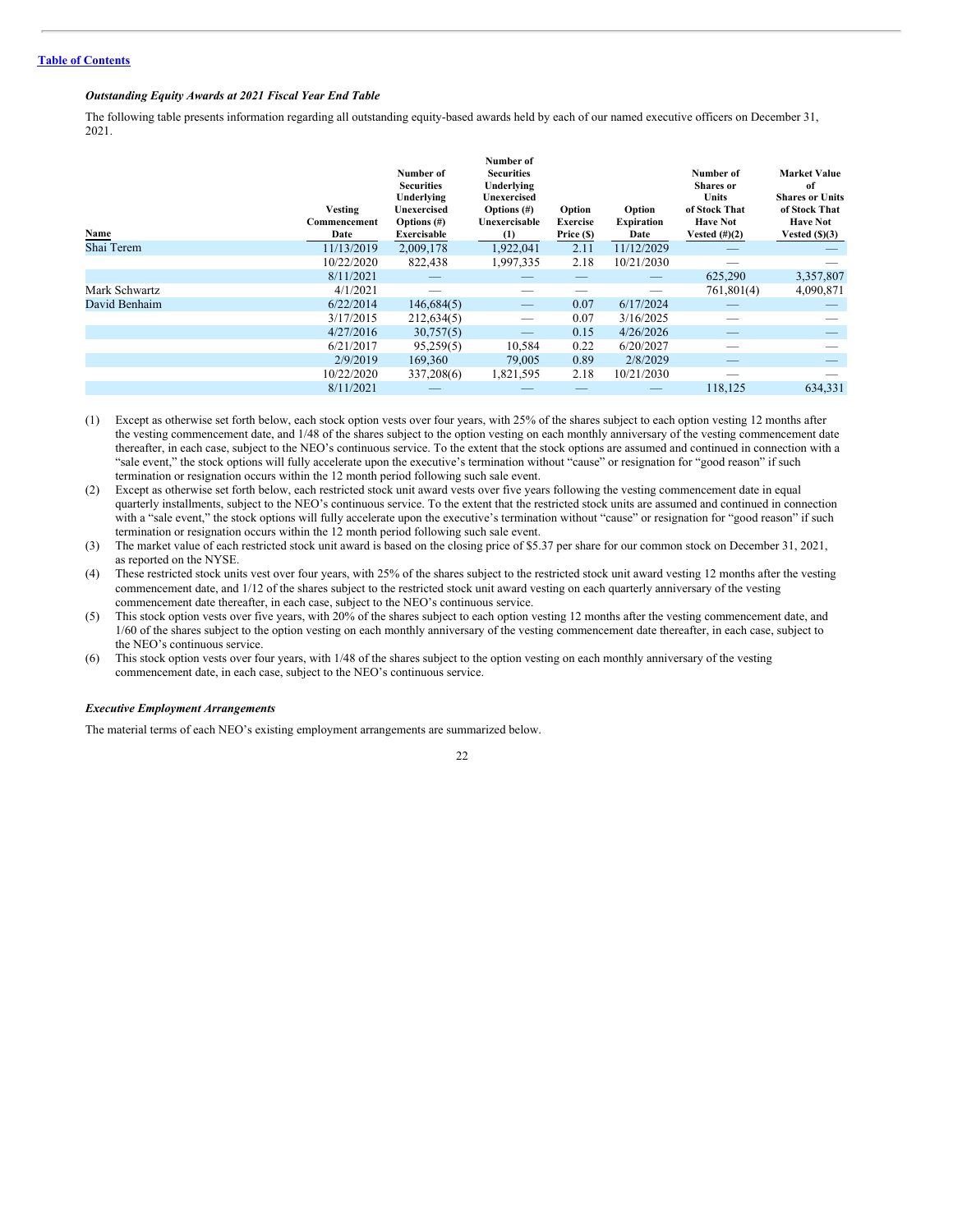#### *Of er letter with Mr. Shai Terem*

On October 21, 2020, we entered into an amended and restated offer letter with Mr. Terem, as amended, pursuant to which we employ Mr. Terem as our President and Chief Executive Officer. The offer letter provides for Mr. Terem's at-will employment and an annual base salary, a target annual bonus of \$200,000, an annual \$100,000 special milestone bonus based on attainment of certain key performance indicators, and a \$200,000 relocation bonus paid in 2020. In addition, in connection with his relocation to the Boston metropolitan area, the Company will reimburse Mr. Terem for his relocation costs, including commissions for the sale of his home (assumed to be 6% of \$1,000,000) and other hotel and travel costs as needed during the gap between permanent housings (such reimbursements to be made on a "grossed-up" basis). The offer letter also provided Mr. Terem with a stock option award, as well as his ability to participate in our employee benefit plans generally. Mr. Terem's offer letter provides that upon the occurrence of a Qualifying Termination (as defined in Mr. Terem's offer letter, including a termination without "cause" or a resignation by Mr. Terem for "good reason"), subject to his execution and non-revocation of a separation and release agreement, he will be entitled to certain severance benefits. The severance benefits are a right to receive salary continuation payments for the period ending on the earlier of (i) the 12-month period following a Qualified Termination or (ii) the date immediately preceding the date he commences employment (more than on a half-time basis) with another employer. If a Qualifying Termination occurs between the end of a calendar year and the date of payouts of bonuses for such calendar year, the Company will also pay Mr. Terem the bonus for the recently completed calendar year. In addition, if after the consummation of a change in control transaction (as such term is defined in Mr. Terem's offer letter) of the Company, Mr. Terem is terminated without cause, then all unvested equity awards shall vest and become fully exercisable.

#### *Of er letter with Mr. Mark Schwartz*

On January 21, 2021, we entered into an offer letter with Mr. Schwartz, pursuant to which we employ Mr. Schwartz as our Chief Financial Officer. The offer letter provides for Mr. Schwartz's at-will employment and an annual base salary, a target annual bonus of \$100,000, and a \$40,000 relocation bonus paid in 2021. The offer letter also provided Mr. Schwartz with a restricted stock unit award, as well as his ability to participate in our employee benefit plans generally. Mr. Schwartz's offer letter provides that upon the occurrence of a Qualifying Termination (as defined in Mr. Schwartz's offer letter, including a termination without "cause" or a resignation by Mr. Schwartz for "good reason"), subject to his execution and non-revocation of a separation and release agreement, he will be entitled to certain severance benefits. The severance benefits are a right to receive salary continuation payments for the period ending on the earlier of (i) the six-month period following a Qualified Termination or (ii) the date immediately preceding the date he commences employment (more than on a half-time basis) with another employer. If a Qualifying Termination occurs between the end of a calendar year and the date of payouts of bonuses for such calendar year, the Company will also pay Mr. Schwartz the bonus for the recently completed calendar year.

# *Of er letter with Mr. David Benhaim*

On August 9, 2017 we entered into an offer letter with Mr. Benhaim, most recently amended October 18, 2020, pursuant to which we employ Mr. Benhaim as our Chief Technology Officer. The offer letter provides for Mr. Benhaim's at-will employment and an annual base salary, a target annual bonus, a stock option award, as well as his ability to participate in our employee benefit plans generally. Mr. Benhaim's offer letter provides that upon the occurrence of a Qualified Termination (as defined in Mr. Benhaim's offer letter, including a termination without "cause" or a resignation by Mr. Benhaim for "good reason"), subject to his execution and non-revocation of a separation and release agreement, he will be entitled to certain severance benefits. The severance benefits are a right to receive salary continuation payments for the period ending on the earlier of (i) the last day of the 12-month period following a Qualified Termination or (ii) the date immediately preceding the date he commences employment (more than on a half-time basis) with another employer. In addition, if after the consummation of a "change in control transaction" (as defined in Mr. Benhaim's offer letter) of the Company, Mr. Benhaim's employment is terminated without cause, then all unvested equity awards shall vest and become fully exercisable.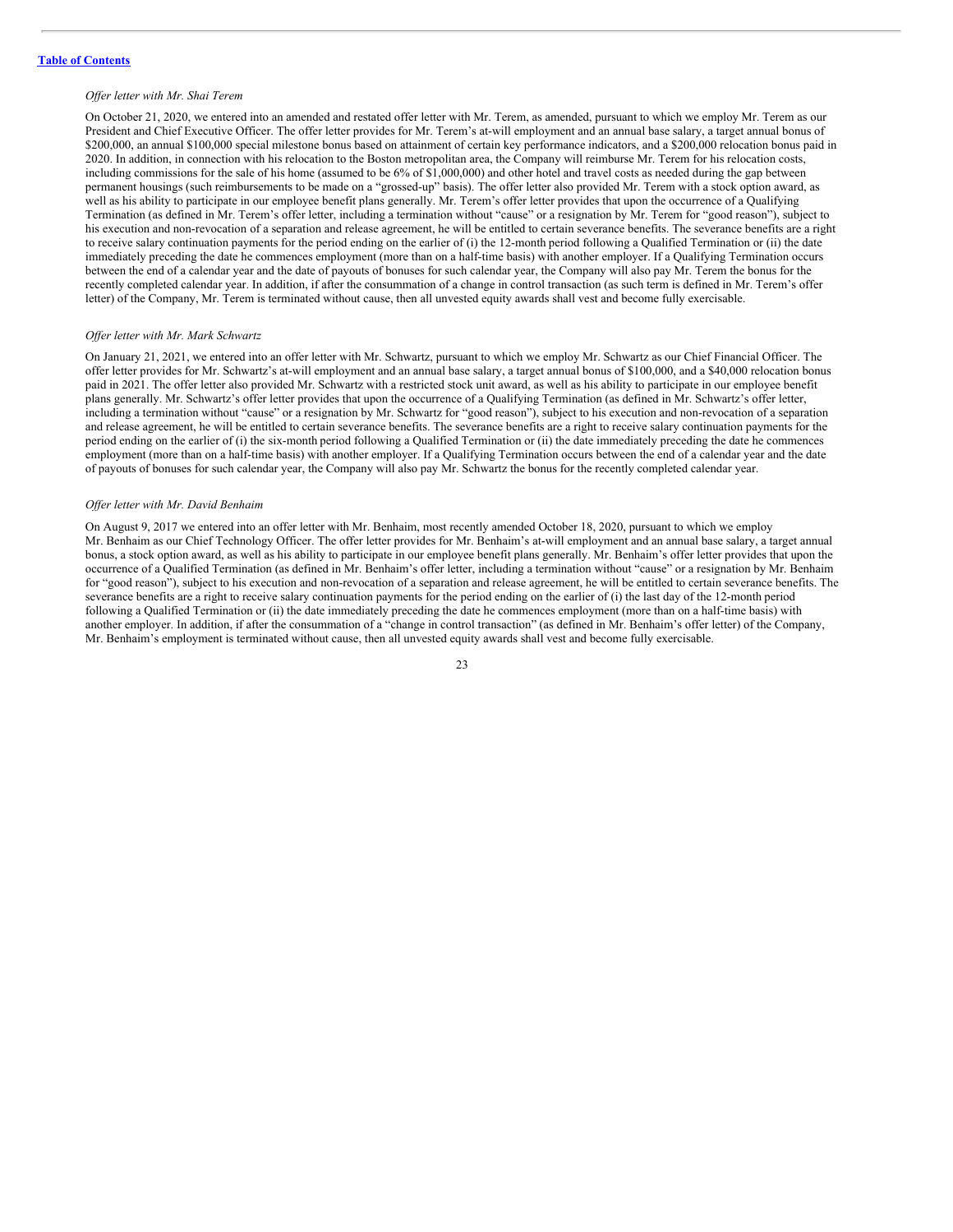# **Table of [Contents](#page-4-0)**

In addition, our NEOs have entered into restrictive covenant agreements with us that generally contain12-month post-employment non-competition and non-solicitation covenants.

# **Additional Narrative Disclosure**

#### *Employee Benefits*

The NEOs are eligible to participate in standard welfare benefit plans, including medical, dental, vision, group life and accidental death and dismemberment insurance plans, in each case, on the same basis as all of our other employees. The Company also maintains a 401(k) plan for the benefit of its eligible employees, including the named executive officers, as discussed in the section below entitled "*401(k) plan*."

#### *401(k) plan*

The Company maintains the MarkForged, Inc. Retirement Plan (the "401(k) Plan"), that provides eligible U.S. employees with an opportunity to save for retirement on a tax advantaged basis. Under the 401(k) Plan, eligible employees may defer eligible compensation subject to applicable annual contribution limits imposed by the Code. The Company's employees' pre-tax contributions are allocated to each participant's individual account and participants are immediately and fully vested in their contributions. The  $401(k)$  Plan is intended to be qualified under Section 401(a) of the Code with the  $401(k)$  Plan's related trust intended to be tax exempt under Section 501(a) of the Code. As a tax-qualified retirement plan, contributions to the 401(k) Plan and earnings on those contributions are not taxable to the employees until distributed from the 401(k) Plan.

#### *Indemnification of Of icers and Directors*

We have agreed to indemnify our directors and executive officers in certain circumstances. See "Certain Relationships and Related Person Transactions-Markforged Pre-Business Combination – Indemnification of Directors and Officers."

#### **Equity Compensation Plan Information**

The following table sets forth information regarding our equity compensation plans as of December 31, 2021.

| <b>Plan Category</b> | <b>Number of Securities to be</b><br><b>Issued Upon Vesting of RSUs</b><br>and Upon Vesting and Exercise<br>of Outstanding Options and<br>warrants | Weighted-average<br><b>Exercise Price of</b><br><b>Outstanding Options</b><br>and warrants (\$) | <b>Number of Securities</b><br>Remaining Available for<br><b>Future Issuance Under</b><br><b>Equity Compensation Plans</b> |
|----------------------|----------------------------------------------------------------------------------------------------------------------------------------------------|-------------------------------------------------------------------------------------------------|----------------------------------------------------------------------------------------------------------------------------|
| Equity compensation  |                                                                                                                                                    |                                                                                                 |                                                                                                                            |
| plans approved by    |                                                                                                                                                    |                                                                                                 |                                                                                                                            |
| stockholders $(1)$   | 20, 267, 035                                                                                                                                       | 1.91                                                                                            | 27,602,768                                                                                                                 |

(1) Includes shares available under the Markforged Holding Corporation 2021 Stock Option and Incentive Plan ("2021 Plan"), and the Markforged Holding Corporation 2021 Employee Stock Purchase Plan ("2021 ESPP.")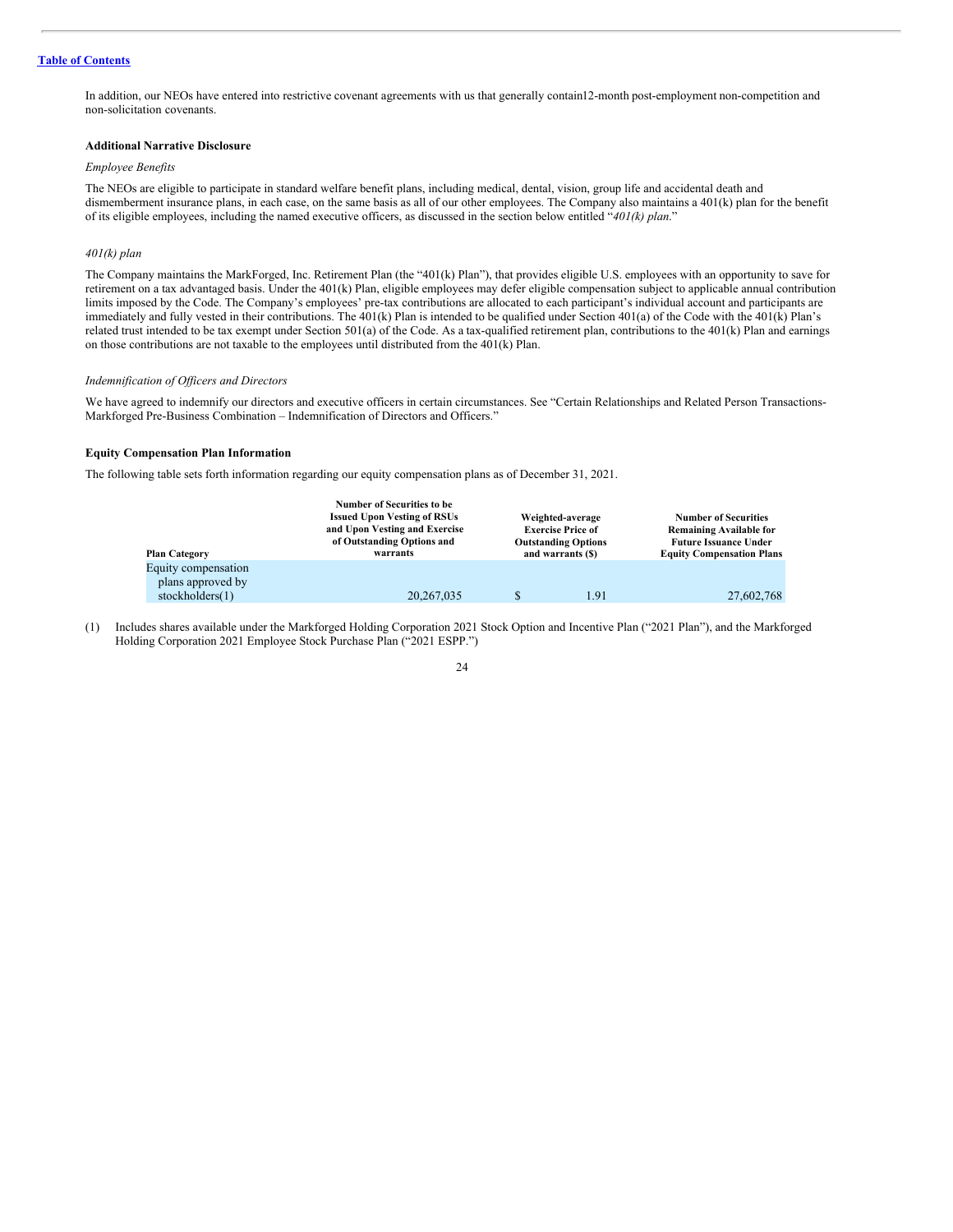# <span id="page-29-0"></span>**CERTAIN RELATIONSHIPS AND RELATED PARTY TRANSACTIONS**

In addition to the director and executive compensation arrangements, including employment, termination of employment and change in control arrangements, the following is a description of each transition since January 1, 2021, and each currently proposed transaction, in which:

- we have been or are to be a participant;
- the amount involved exceeded or is expected to exceed \$120,000; and
- any of our directors, executive officers or holders of more than 5% of our outstanding capital stock, or any immediate family member of, or person sharing the household with, any of these individuals or entities, had or will have a direct or indirect material interest.

#### *Stock Repurchases*

In connection with the closing of our merger with *one* (the "Merger"), Markforged repurchased 84,012 shares of common stock from Shai Terem, Markforged's Chief Executive Officer, 3,917,064 shares of common stock from Gregory Mark, a holder of five percent or more of Markforged's capital stock and a member of its board of directors, and 724,604 shares of common stock from David Benhaim, Markforged's Chief Technology Officer, in each case pursuant to a Stock Repurchase Agreement in exchange for \$0.8 million, \$37.3 million and \$6.9 million, respectively. The repurchased shares were returned to the authorized but unissued shares of Markforged.

#### *Indemnification Of Directors And Of icers*

In connection with the closing of the Merger, Markforged entered into indemnification agreements with each of Markforged's directors and executive officers, the form of which is attached as an exhibit to the registration statement. The indemnification agreements and Markforged's certificate of incorporation and bylaws require Markforged to indemnify its directors and officers to the fullest extent permitted by Delaware law. Markforged has entered into compensation arrangements, including employment, termination of employment and change in control arrangements and indemnification arrangements, which are, when required, described herein under the sections titled "*Certain Relationships and Related Party Transactions* " and "*Corporate Governance—Director Compensation*".

#### *Policies and Procedures for Related Person Transactions*

Our audit committee has the primary responsibility for reviewing and approving or disapproving "related party transactions," which are transactions between us and related persons in which the aggregate amount involved exceeds or may be expected to exceed \$120,000 and in which a related person has or will have a direct or indirect material interest. The written charter of our audit committee provides that our audit committee shall review and approve in advance any related party transaction.

Our board of directors adopted a written related person transaction policy providing that transactions with our directors, executive officers and holders of five percent or more of our voting securities and their affiliates, each a related person, must be approved by the audit committee. This policy became effective on July 14, 2021 in connection with the consummation of the Merger. Pursuant to this policy, the audit committee has the primary responsibility for reviewing and approving or disapproving "related person transactions," which are transactions between us and related persons and in which a related person has or will have a direct or indirect material interest.

Pursuant to this policy, the material facts as to the related person's relationship or interest in the transaction are disclosed to our audit committee prior to their consideration of such transaction. The audit committee will consider, among other factors that it deems appropriate, whether the transaction is on terms no less favorable to us than terms generally available in a transaction with an unaffiliated third-party under the same or similar circumstances and the extent of the related person's interest in the transaction.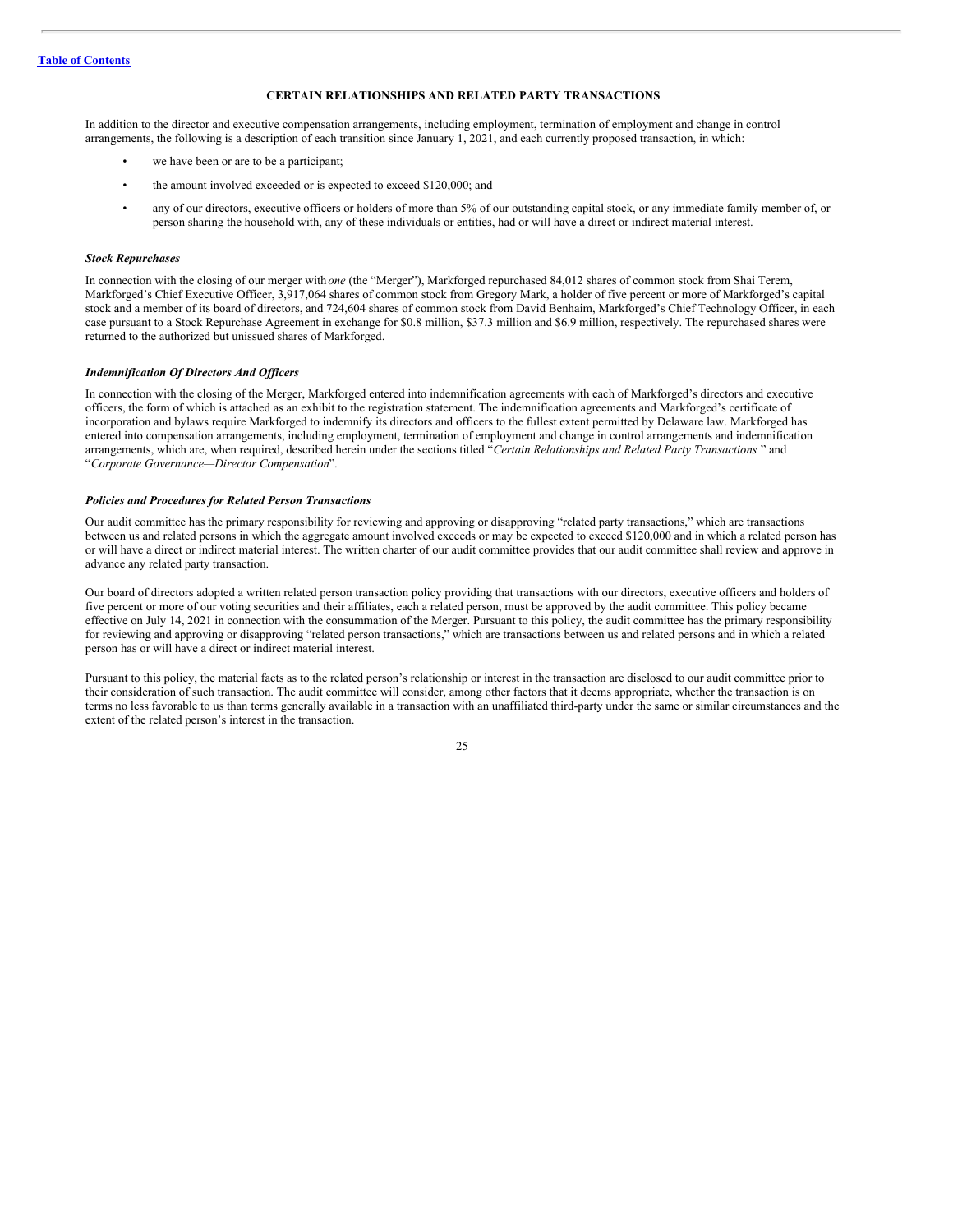# <span id="page-30-0"></span>**PRINCIPAL STOCKHOLDERS**

The following table sets forth information, to the extent known by us or ascertainable from public filings, with respect to the beneficial ownership of our common stock as of April 22, 2022 by:

- each of our directors;
- each of our named executive officers;
- all of our directors and executive officers as a group; and
- each person, or group of affiliated persons, who is known by us to beneficially owner ofgreater-than-5.0% of our common stock.

The column entitled "Shares Beneficially Owned" is based on a total of 187,917,406 shares of our common stock outstanding as of April 22, 2022 (the "Determination Date").

Beneficial ownership is determined in accordance with the rules and regulations of the SEC and includes voting or investment power with respect to our common stock. Shares of our common stock subject to options that are currently exercisable or exercisable within 60 days of April 22, 2022 are considered outstanding and beneficially owned by the person holding the options for the purpose of calculating the percentage ownership of that person but not for the purpose of calculating the percentage ownership of any other person. Except as otherwise noted, the persons and entities in this table have sole voting and investing power with respect to all of the shares of our common stock beneficially owned by them, subject to community property laws, where applicable. Except as otherwise indicated in the table below, addresses of named beneficial owners is c/o Markforged Holding Corporation, 480 Pleasant Street, Watertown, Massachusetts 02472.

| <b>Shares</b> of |                                                            |
|------------------|------------------------------------------------------------|
|                  |                                                            |
|                  | <b>Percentage of Total</b><br><b>Common Stock</b>          |
|                  | (2)                                                        |
|                  |                                                            |
| 29,920,109       | 15.9%                                                      |
| 29,126,742       | 15.5%                                                      |
| 17,258,748       | $9.2\%$                                                    |
| 14,527,328       | 7.7%                                                       |
| 11,182,279       | $6.0\%$                                                    |
| 14,288,048       | 7.6%                                                       |
|                  |                                                            |
| 3,693,826        | $2.0\%$                                                    |
| 134,606          | *                                                          |
| 114,314          | $\ast$                                                     |
|                  |                                                            |
|                  |                                                            |
| 480,464          | *                                                          |
| 4,923,000        | 2.6%                                                       |
| 29,920,109       | 15.9%                                                      |
| 29,126,742       | 15.5%                                                      |
| 14,527,328       | $7.7\%$                                                    |
| 82,920,389       | 44.1%                                                      |
|                  | Common<br><b>Stock</b><br><b>Beneficially</b><br>Owned (1) |

Represents less than 1%.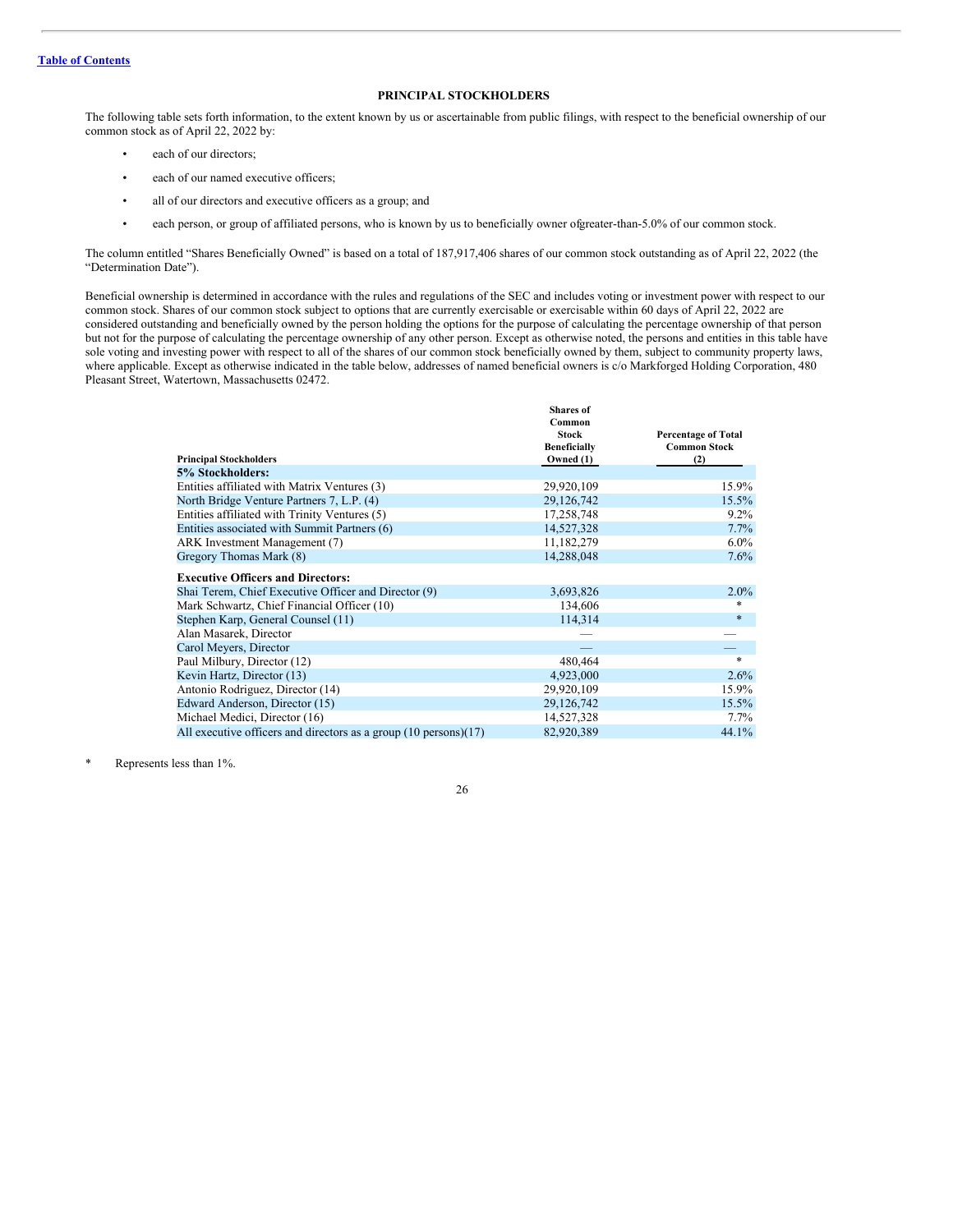- (1) In computing the number of shares of Common Stock beneficially owned by a selling stockholder and the percentage ownership of that person, we deemed to be outstanding all shares of Common Stock subject to awards under the Plans, including options and restricted stock units, held by that person that are vested or exercisable as of the Determination Date or that will become vested or exercisable within 60 days after the Determination Date.
- (2) Percentages are based on the 187,917,406 shares of Common Stock issued and outstanding as of the Determination Date. In computing the percentage ownership of each Selling Stockholder, we deemed to be outstanding all shares of Common Stock then subject to awards under the Plans, including options and restricted stock units, held by that person that are vested or exercisable as of the Determination Date or that would become vested or exercisable within 60 days after the Determination Date, but we did not deem these shares of Common Stock outstanding for the purpose of computing the percentage ownership of any other Selling Stockholder.
- (3) Information herein is based on the Schedule 13G filed with the SEC on October 15, 2021 by Matrix Partners IX, L.P. ("Matrix IX") and Weston & Co. IX LLC, as Nominee ("Weston IX" and, together with Matrix, "Matrix Partners"). Matrix IX and Weston IX beneficially own shares reported in this filing. Matix IX beneficially owns five percent or greater of the outstanding shares reported in this filing. Antonio Rodriguez is a partner at Matrix Partners and a member of our board of directors. Mr. Rodriguez is a managing member of Matrix IX Management Co., L.L.C. and as such has sole voting and dispositive power with respect to the Matrix IX and Weston IX shares. Mr. Rodriguez disclaims beneficial ownership of the Matrix IX and Weston IX shares, except to the extent of his pecuniary interest therein. The principal mailing address for each of Mr. Rodriguez, Matrix IX, and Weston IX is 101 Main Street, 17th Floor, Cambridge, MA 02142.
- (4) Information herein is based on the Schedule 13G filed with the SEC on July 26, 2021 by North Bridge Venture Partners 7, L.P. ("NBVP 7"). NBVP 7 beneficially owns shares reported in this filing. NBVP 7 beneficially owns five percent or greater of the outstanding shares reported in this filing. North Bridge Venture Management 7, L.P. ("NBVM 7") is the sole general partner of NBVP 7. NBVM GP, LLC ("NBVM GP") is the sole general partner of NBVM 7. Each of Edward T. Anderson, a member of the board of directors post-closing of the Business Combination, and Richard A. D'Amore are the managers of NBVM GP and may be deemed to have shared voting and dispositive power over the shares held by NBVP 7. The principal address for North Bridge Venture Partners and the Managers is 60 William Street, Suite 350, Wellesley, MA 02481.
- Information herein is based on the Schedule 13G filed with the SEC on August 9, 2021 by Trinity Ventures XI, L.P., Trinity XI Entrepreneurs' Fund, L.P. and Trinity XI Side-By-Side Fund, L.P. (together with Trinity Ventures XI, L.P. and Trinity XI Entrepreneurs' Fund, L.P., the "Trinity Entities"). Trinity TVL XI, LLC is the General Partner of the Trinity Entities and the Management Members of Trinity TVL XI, LLC share voting and dispositive power over the shares held by each of the Trinity Entities. The Management Members of Trinity TVL XI, LLC are Ajay Chopra, Noel Fenton, Nina Labatt, Patricia Nakache and Larry Orr. The principal mailing address for the Trinity Entities is 2480 Sand Hill Rd #200, Menlo Park, CA 94025.
- (6) Information herein is based on the Schedule 13G filed with the SEC on February 10, 2022 by Summit Partners Growth Equity FundIX-A, L.P., Summit Partners Growth Equity Fund IX-B, L.P., Summit Investors GE IX/VC IV, LLC, and Summit Investors GE IX/VC IV (UK), L.P. Summit Master Company, LLC is (i) the general partner of Summit Partners, L.P., which is the managing member of Summit Partners GE IX, LLC, which is the general partner of Summit Partners GE IX, L.P., which is the general partner of Summit Partners Growth Equity Fund IX-A, L.P. and Summit Partners Growth Equity Fund IX-B, L.P., and (ii) the managing member of Summit Investors Management, LLC, which is the general partner of Summit Investors GE IX/VC IV (UK), L.P. and the manager of Summit Investors GE IX/VC, LLC. Summit Master Company, LLC, as the general partner of Summit Partners, L.P. and as the managing member of Summit Investors Management, LLC, has delegated investment decisions, including voting and dispositive power of the shares held directly by Summit Partners Growth Equity Fund IX-A, L.P., Summit Partners Growth Equity Fund IX-B, L.P., Summit Investors GE IX/VC IV (UK), L.P., and Summit Investors GE IX/VC IV, LLC, to Summit Partners, L.P. and its three-person investment committee responsible for investment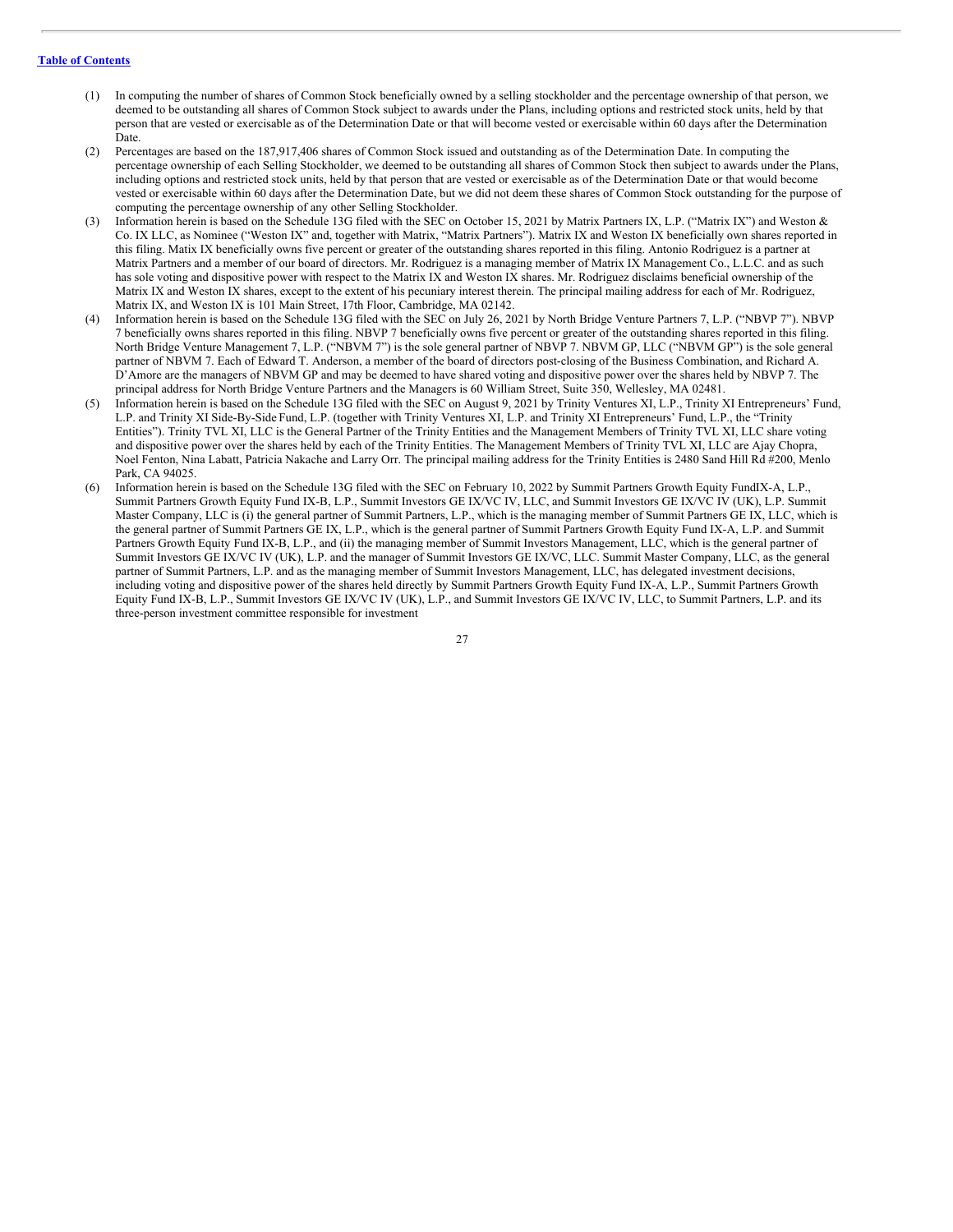decisions with respect to the Company's securities, currently composed of Peter Chung, Scott Collins and Len Ferrington, who act by a majority vote. Accordingly, Mr. Chung, Mr. Collins and Mr. Ferrington disclaim beneficial ownership of the reported shares. The address for each of the reporting entities is 222 Berkeley Street, 18th Floor, Boston, MA 02116.

- (7) Information herein is based on the Schedule 13G filed with the SEC on February 9, 2021 by ARK Investment Management LLC. The principal mailing address for ARK Investment Management LLC is 3 East 28th Street, 7th Floor, New York, NY 10016.
- (8) Information herein is based on the Schedule 13D/A filed with the SEC on April 13, 2022 by Mr. Mark.
- (9) Consists of (i) 67,078 shares of Common Stock underlying restricted stock units issued under the 2021 Plan held by Mr. Terem which are or will become vested within 60 days of the Determination Date and (ii) 3,626,748 shares of Common Stock underlying stock options issued under the 2021 Plan held by Mr. Terem which are or will be vested within 60 days of the Determination Date.
- (10) Consists of 134,606 shares of Common Stock underlying restricted stock units issued under the 2021 Plan held by Mr. Schwartz, none of which are or will be vested within 60 days of the Determination Date.
- (11) Consists of (i) 1,234 shares of Common Stock underlying restricted stock units issued under the 2021 Plan held by Mr. Karp which are or will become vested within 60 days of the Determination Date and (ii) 113,080 shares of Common Stock underlying stock options issued under the 2021 Plan held by Mr. Karp which are or will be vested within 60 days of the Determination Date.
- (12) Consists of 480,464 shares of Common Stock underlying stock options issued under the 2021 Plan held by Mr. Milbury which are or will become vested within 60 days of the Determination Date.
- (13) Consists of (i) 1,790,460 shares of Common Stock held directly and indirectly by the Hartz Family Revocable Trust, of which Mr. Hartz is a cotrustee (the "Hartz Family Trust"), (ii) 148,770 shares of Common Stock held directly and indirectly by The Kevin Earnest Hartz 2020 Annuity Trust U/A/D, of which Mr. Hartz is trustee (the "Kevin Hartz Trust"), (iii) 148,770 shares of Common Stock held directly and indirectly by The Julia D. Hartz 2020 Annuity Trust U/A/D, of which Mr. Hartz's spouse is trustee (the "Julia Hartz Trust" and, together with the Hartz Family Trust and the Kevin Hartz Trust, the "Trusts"), (iv) 1,080,450 shares of Common Stock underlying warrants to purchase shares of Common Stock held directly by the Hartz Family Trust, (v) 89,775 shares of Common Stock underlying warrants to purchase shares of Common Stock held directly by the Kevin Hartz Trust, (vi) 89,775 shares of Common Stock underlying warrants to purchase shares of Common Stock held directly by the Julia Hartz Trust and (vii) 2,625,000 shares of Common Stock held directly by A-Star LLC ("A-Star"), which is governed by its managers, including Mr. Hartz. Of the shares described in (i)-(iii) in the foregoing sentence, 50% are subject to vesting conditions, and will be forfeited if not vested as of July 14, 2026. 25% will vest if the volume-weighted average price of Markforged's Common Stock is at least \$12.50 for any 20 trading days within a 30 trading-day period, and 25% will vest if such price is at least \$15.00 for any 20 trading days within a 30-tradingday-period. Such unvested shares are held directly by A-Star, of which the Trusts are members. Of the shares described in (i)-(iii) of the first sentence of this footnote, (x) 890,086 shares of Common Stock are held directly by the Hartz Family Trust, (y) 73,957 shares of Common Stock are held directly by the Kevin Hartz Trust and (z) 73,957 shares of Common Stock are held directly by the Julia Hartz Trust. Mr. Hartz disclaims beneficial ownership of the securities described herein except to the extent of his pecuniary interest therein.
- (14) Consists of shares identified in footnote (3) above. Mr. Rodriguez is a partner at Matrix Partners.
- (15) Consists of shares identified in footnote (4) above. Mr. Anderson is a managing director at North Bridge
- (16) Consists of shares identified in footnote (6) above. Mr. Medici is a managing director at Summit Partners.
- (17) See notes 9 through 15 above. Consists of 202,918 shares of Common Stock and 4,220,292 shares of Common Stock underlying stock options issued under the 2021 Plan which are or will be vested within 60 days of the Determination Date.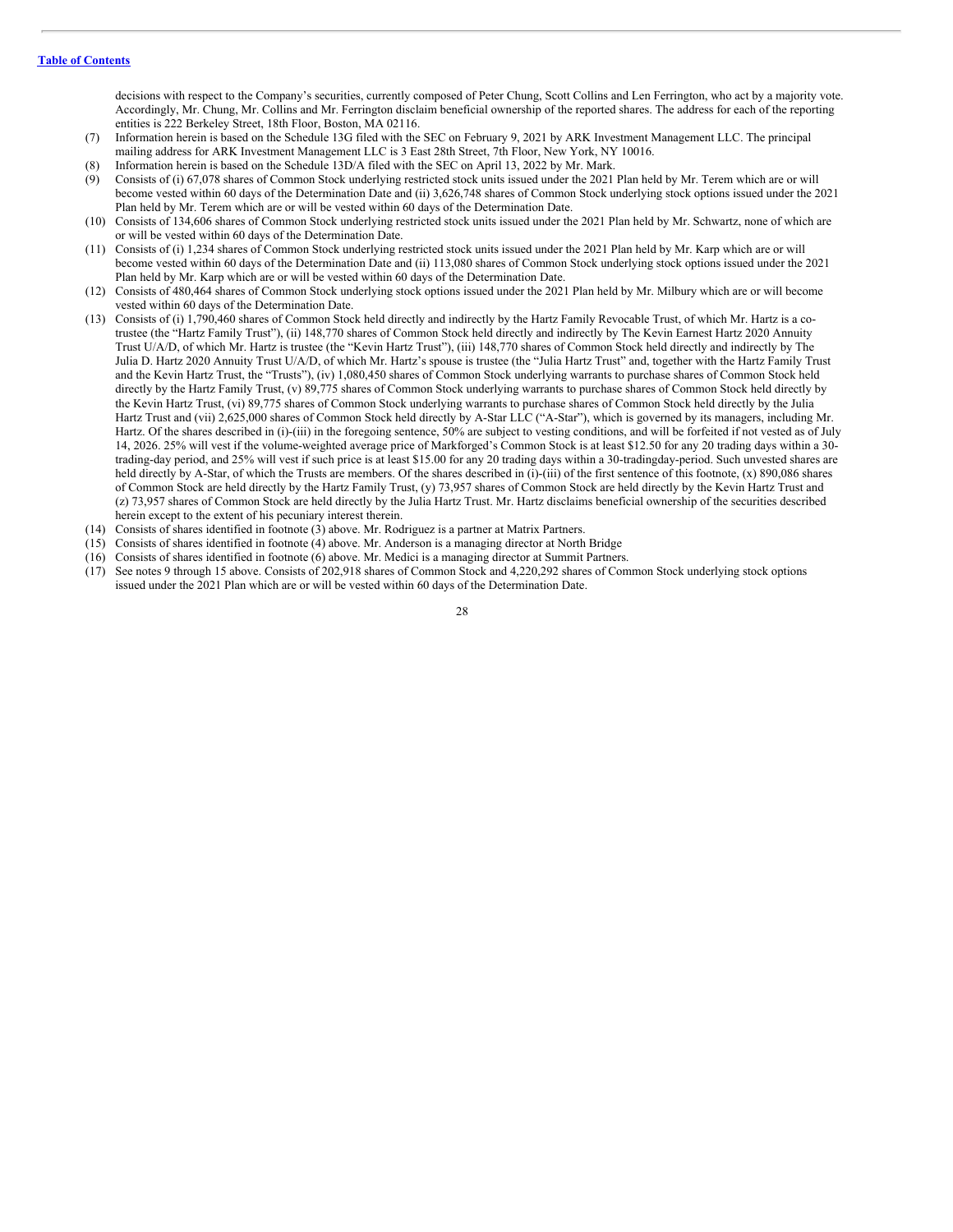# <span id="page-33-0"></span>**SECTION 16(a) BENEFICIAL OWNERSHIP REPORTING COMPLIANCE**

Section 16(a) of the Exchange Act requires our directors, executive officers, and persons holding more than 10% of our common stock to report their initial ownership of the common stock and other equity securities and any changes in that ownership in reports that must be filed with the SEC. The SEC has designated specific deadlines for these reports, and we must identify in this proxy statement those persons who did not file these reports when due.

Based solely upon a review of the copies of the forms furnished to our company and information involving securities transactions of which the company is aware, all of our officers, directors and holders of more than 10% of the outstanding securities of the company complied with the filing requirements pursuant to Section 16(a) of the Exchange Act with the exception of one late Form 3 filing by Ms. Meyers relating to her becoming a director of Markforged Holding Corporation and two late Form 4 filing by Mr. Hartz relating to reallocations of ownership interests prior to the Merger.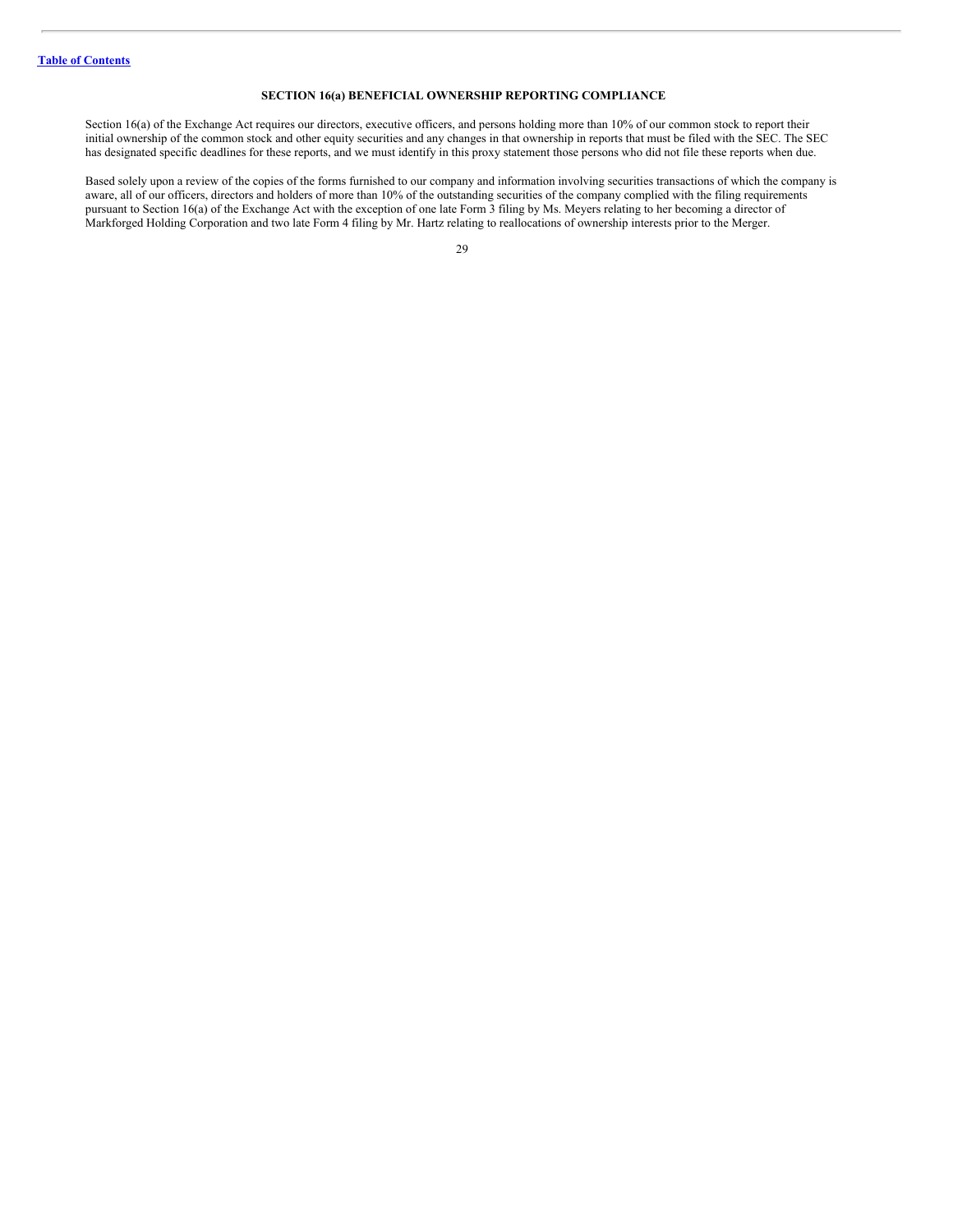# <span id="page-34-0"></span>**REPORT OF THE AUDIT COMMITTEE OF THE BOARD OF DIRECTORS OF**

The audit committee is appointed by the board of directors to assist the board of directors in fulfilling its oversight responsibilities with respect to (1) the integrity of Markforged's financial statements and financial reporting process and systems of internal controls regarding finance, accounting, and compliance with legal and regulatory requirements, (2) the qualifications, independence, and performance of Markforged's independent registered public accounting firm, (3) the performance of Markforged's internal audit function, if any, and (4) other matters as set forth in the charter of the audit committee approved by the board of directors.

Management is responsible for the preparation of Markforged's financial statements and the financial reporting process, including its system of internal control over financial reporting and its disclosure controls and procedures. The independent registered public accounting firm is responsible for performing an audit of Markforged's financial statements in accordance with the standards of the Public Company Accounting Oversight Board (PCAOB) and issuing a report thereon. The audit committee's responsibility is to monitor and oversee these processes.

In connection with these responsibilities, the audit committee reviewed and discussed with management and the independent registered public accounting firm the audited consolidated financial statements of Markforged for the fiscal year ended December 31, 2021. The audit committee also discussed with the independent registered public accounting firm the matters required to be discussed by the PCAOB's Auditing Standard No. 1301, *Communication with Audit Committees*. In addition, the audit committee received written communications from the independent registered public accounting firm confirming their independence as required by the applicable requirements of the PCAOB and has discussed with the independent registered public accounting firm their independence.

Based on the reviews and discussions referred to above, the audit committee recommended to the board of directors that the audited consolidated financial statements of Markforged be included in Markforged's Annual Report on Form 10-K for the fiscal year ended December 31, 2021, that was filed with the SEC. The information contained in this report shall not be deemed to be (1) "soliciting material," (2) "filed" with the SEC, (3) subject to Regulations 14A or 14C of the Exchange Act, or (4) subject to the liabilities of Section 18 of the Exchange Act. This report shall not be deemed incorporated by reference into any of our other filings under the Exchange Act or the Securities Act, except to the extent that we specifically incorporate it by reference into such filing.

> THE AUDIT COMMITTEE OF THE BOARD OF DIRECTORS OF MARKFORGED HOLDING **CORPORATION**

Paul Milbury, Chairman Edward Anderson April 29, 2022 Michael Medici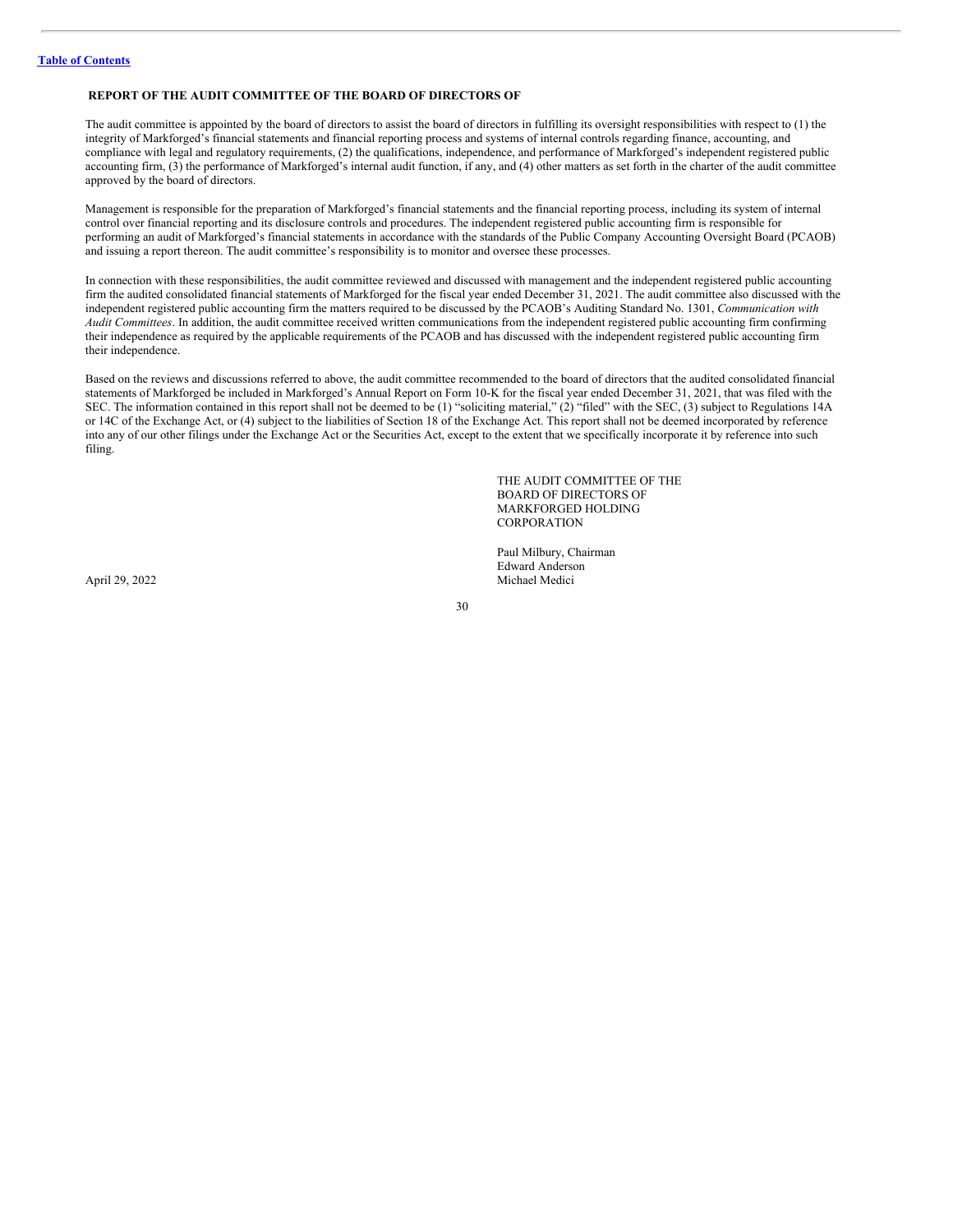#### <span id="page-35-0"></span>**HOUSEHOLDING**

Some banks, brokers and other nominee record holders may be participating in the practice of "householding" proxy statements and annual reports. This means that only one copy of our documents, including the annual report to stockholders and proxy statement, may have been sent to multiple stockholders in your household. We will promptly deliver a separate copy of either document to you upon written or oral request to Markforged Holding Corporation, 480 Pleasant Street, Watertown, Massachusetts 02472, Attention: Corporate Secretary, telephone: (866) 496-1805. If you want to receive separate copies of the proxy statement or annual report to stockholders in the future, or if you are receiving multiple copies and would like to receive only one copy per household, you should contact your bank, broker or other nominee record holder, or you may contact us at the above address and phone number.

# <span id="page-35-1"></span>**STOCKHOLDER PROPOSALS**

#### **Stockholder Recommendations for Director Nominations**

Our bylaws provide that, for nominations of persons for election to our board of directors or other proposals to be considered at an annual meeting of our stockholders, a stockholder must give written notice to Markforged Holding Corporation, 480 Pleasant Street, Watertown, Massachusetts 02472, Attention: Corporate Secretary, not later than the close of business 90 days, nor earlier than the close of business 120 days, prior to the first anniversary of the date of the preceding year's annual meeting. However, our bylaws also provide that in the event the date of the annual meeting is more than 30 days before or more than 60 days after such anniversary date, notice must be delivered not later than the close of business on the later of the 90th day prior to such annual meeting or the 10th day following the day on which public announcement of the date of such meeting is first made. Any nomination must include all information relating to the nominee that is required to be disclosed in solicitations of proxies for election of directors in election contests or is otherwise required under Regulation 14A of the Exchange Act, the person's written consent to be named in the proxy statement and to serve as a director if elected and such information as we might reasonably require to determine the eligibility of the person to serve as a director. As to other business, the notice must include a brief description of the business desired to be brought before the meeting, the reasons for conducting such business at the meeting, and any material interest of such stockholder (and the beneficial owner) in the proposal. The proposal must be a proper subject for stockholder action. In addition, to make a nomination or proposal, the stockholder must be of record at the time the notice is made and must provide certain information regarding itself (and the beneficial owner), including the name and address, as they appear on our books, of the stockholder proposing such business, the number of shares of our capital stock which are, directly or indirectly, owned beneficially or of record by the stockholder proposing such business or its affiliates or associates (as defined in Rule 12b-2 promulgated under the Exchange Act) and certain additional information.

The advance notice requirements for the Annual Meeting are as follows: a stockholder's notice shall be timely if delivered to our Secretary prior to the meeting at which the action is to be taken. Generally, to be timely, notice must be received at our principal executive offices not less than 90 days nor more than 120 days prior to the first anniversary of the date of the annual meeting for the preceding year. Our bylaws specify the requirements as to form and content of all stockholders' notices. These requirements may preclude stockholders from bringing matters before the stockholders at an annual or special meeting.

#### **Requirements for Stockholder Proposals to be Considered for Inclusion in the Company's Proxy Materials**

In addition to the requirements stated above, any stockholder who wishes to submit a proposal for inclusion in our proxy materials must comply with Rule 14a-8 promulgated under the Exchange Act. For such proposals to be included in our proxy materials relating to our 2023 annual meeting of stockholders, all applicable requirements of Rule 14a-8 must be satisfied and we must receive such proposals no later than February 21, 2023. Such proposals must be delivered to Markforged Holding Corporation, 480 Pleasant Street, Watertown, Massachusetts 02472, Attention: Corporate Secretary.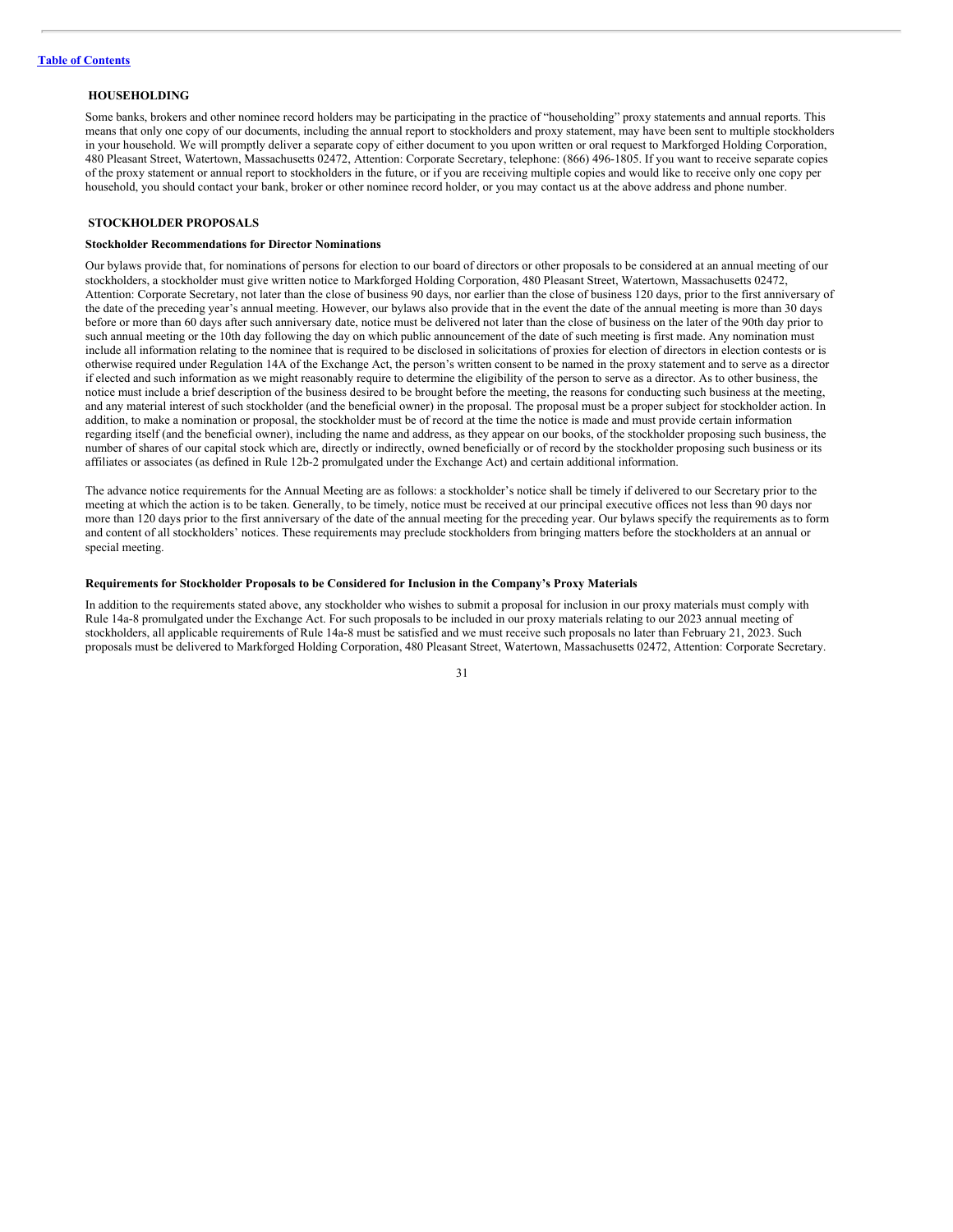# <span id="page-36-0"></span>**OTHER MATTERS**

Our board of directors does not know of any other matters to be brought before the Annual Meeting. If any other matters not mentioned in this proxy statement are properly brought before the meeting, the individuals named in the enclosed proxy intend to use their discretionary voting authority under the proxy to vote the proxy in accordance with their best judgment on those matters.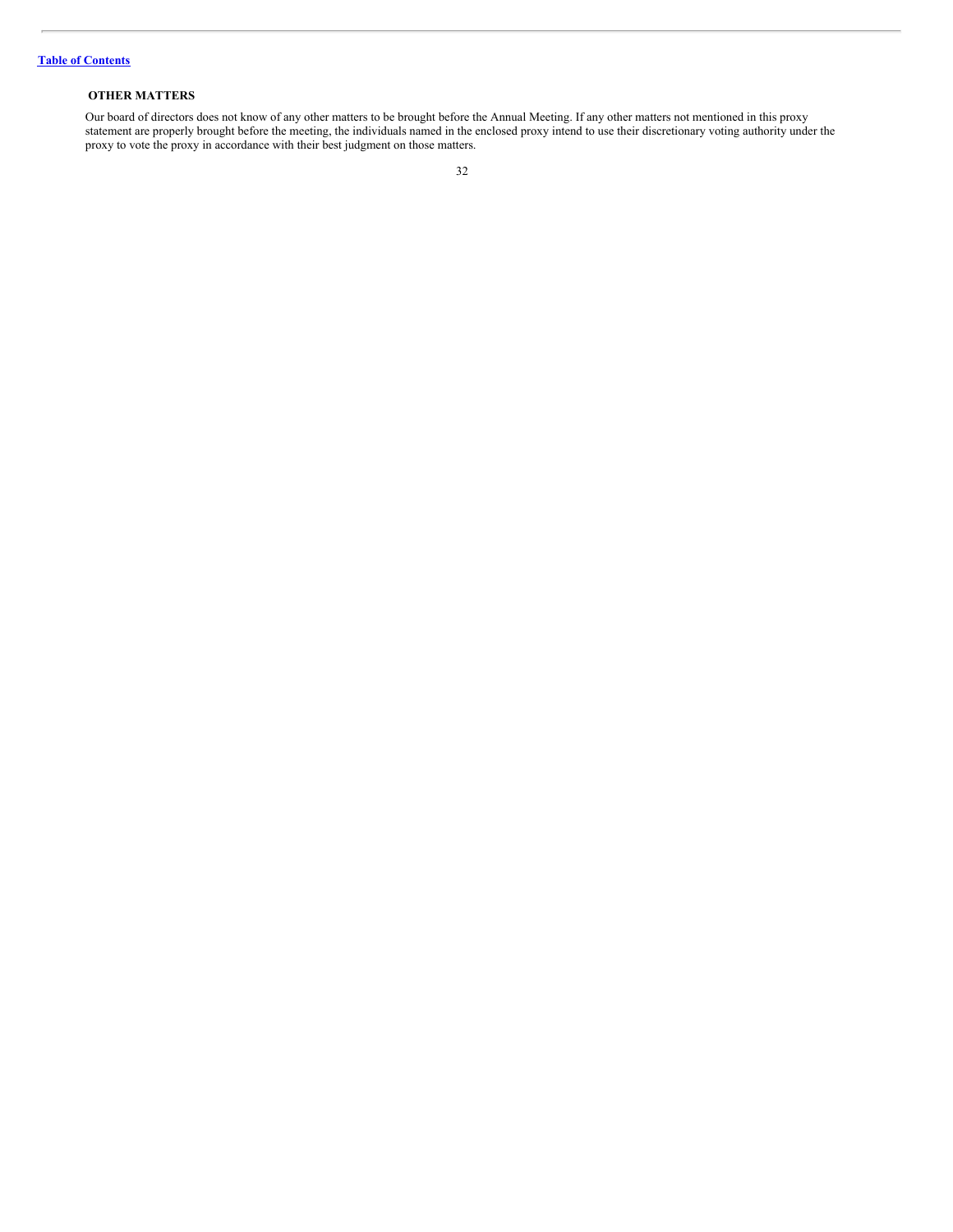

480 REASANT STREET<br>WATERTOWN, MA 02472



# VOTE BY INTERNET<br>Before The Meeting - Go to www.proxyvote.com or scan the QR Barcode above

Use the Internet to transmit your voting instructions and for electronic delivery of information up until 11:59 p.m. Eastern Time the day below is the current proportion of the proportion of the proportion of the proportio

During The Meeting - Go to www.virtualshareholdermeeting.com/MKFG2022

You may attend the meeting via the Internet and vote during the meeting. Have the information<br>that is printed in the box marked by the arrow available and follow the instructions.

VOTE BY PHONE - 1-800-690-6903<br>Use any touch-tone telephone to transmit your voting instructions up until 11:59 p.m.<br>Eastern Time the day before the cut-off date or meeting date. Have your proxy card in hand<br>when you call

VOTE BY MAIL<br>Mark, sign and date your proxy card and return it in the postage-paid envelope we<br>have provided or return it to Vote Processing, c/o Broadridge, 51 Mercedes Way,<br>Edgewood, NY 11717.

TO VOTE, MARK BLOCKS BELOW IN BLUE OR BLACK INK AS FOLLOWS:

| DETACH AND RETURN THIS PORTION ONLY<br>THIS PROXY CARD IS VALID ONLY WHEN SIGNED AND DATED.<br><b>MARKFORGED HOLDING CORPORATION</b><br>For Withhold For All<br>To withhold authority to vote for any individual<br>nominee(s), mark "For All Except" and write the<br>All<br>All<br>Except<br>The Board of Directors recommends you vote FOR the<br>number(s) of the nominee(s) on the line below.<br>following:<br>О<br>Ο<br>О<br>To elect three Class I directors to serve for a three-year<br>1.<br>term ending at the 2025 Annual Meeting of Stockholders.<br>Nominees:<br><b>Edward Anderson</b><br>O(1)<br>Michael Medici<br>02)<br>Antonio Rodriguez<br>O(3)<br>The Board of Directors recommends you vote FOR the following proposal:<br>For Against Abstain<br>To ratify the appointment of PricewaterhouseCoopers LLP as the Company's independent registered public accounting firm for the fiscal year ending<br>2.<br>December 31, 2022.<br>NOTE: Such other business as may properly come before the meeting or any adjournment thereof.<br>Please sign exactly as your name(s) appear(s) hereon. When signing as attorney, executor,<br>administrator, or other fiduciary, please give full title as such. Joint owners should each sign<br>personally. All holders must sign. If a corporation or partnership, please sign in full corporate<br>or partnership name by authorized officer.<br>Signature [PLEASE SIGN WITHIN BOX]<br>Date<br>Date |  |  | D83230-P71051            | KEEP THIS PORTION FOR YOUR RECORDS |   |
|-------------------------------------------------------------------------------------------------------------------------------------------------------------------------------------------------------------------------------------------------------------------------------------------------------------------------------------------------------------------------------------------------------------------------------------------------------------------------------------------------------------------------------------------------------------------------------------------------------------------------------------------------------------------------------------------------------------------------------------------------------------------------------------------------------------------------------------------------------------------------------------------------------------------------------------------------------------------------------------------------------------------------------------------------------------------------------------------------------------------------------------------------------------------------------------------------------------------------------------------------------------------------------------------------------------------------------------------------------------------------------------------------------------------------------------------------------------------|--|--|--------------------------|------------------------------------|---|
|                                                                                                                                                                                                                                                                                                                                                                                                                                                                                                                                                                                                                                                                                                                                                                                                                                                                                                                                                                                                                                                                                                                                                                                                                                                                                                                                                                                                                                                                   |  |  |                          |                                    |   |
|                                                                                                                                                                                                                                                                                                                                                                                                                                                                                                                                                                                                                                                                                                                                                                                                                                                                                                                                                                                                                                                                                                                                                                                                                                                                                                                                                                                                                                                                   |  |  |                          |                                    |   |
|                                                                                                                                                                                                                                                                                                                                                                                                                                                                                                                                                                                                                                                                                                                                                                                                                                                                                                                                                                                                                                                                                                                                                                                                                                                                                                                                                                                                                                                                   |  |  |                          |                                    |   |
|                                                                                                                                                                                                                                                                                                                                                                                                                                                                                                                                                                                                                                                                                                                                                                                                                                                                                                                                                                                                                                                                                                                                                                                                                                                                                                                                                                                                                                                                   |  |  |                          |                                    |   |
|                                                                                                                                                                                                                                                                                                                                                                                                                                                                                                                                                                                                                                                                                                                                                                                                                                                                                                                                                                                                                                                                                                                                                                                                                                                                                                                                                                                                                                                                   |  |  |                          |                                    |   |
|                                                                                                                                                                                                                                                                                                                                                                                                                                                                                                                                                                                                                                                                                                                                                                                                                                                                                                                                                                                                                                                                                                                                                                                                                                                                                                                                                                                                                                                                   |  |  |                          |                                    |   |
|                                                                                                                                                                                                                                                                                                                                                                                                                                                                                                                                                                                                                                                                                                                                                                                                                                                                                                                                                                                                                                                                                                                                                                                                                                                                                                                                                                                                                                                                   |  |  |                          |                                    |   |
|                                                                                                                                                                                                                                                                                                                                                                                                                                                                                                                                                                                                                                                                                                                                                                                                                                                                                                                                                                                                                                                                                                                                                                                                                                                                                                                                                                                                                                                                   |  |  |                          |                                    | Ω |
|                                                                                                                                                                                                                                                                                                                                                                                                                                                                                                                                                                                                                                                                                                                                                                                                                                                                                                                                                                                                                                                                                                                                                                                                                                                                                                                                                                                                                                                                   |  |  |                          |                                    |   |
|                                                                                                                                                                                                                                                                                                                                                                                                                                                                                                                                                                                                                                                                                                                                                                                                                                                                                                                                                                                                                                                                                                                                                                                                                                                                                                                                                                                                                                                                   |  |  |                          |                                    |   |
|                                                                                                                                                                                                                                                                                                                                                                                                                                                                                                                                                                                                                                                                                                                                                                                                                                                                                                                                                                                                                                                                                                                                                                                                                                                                                                                                                                                                                                                                   |  |  |                          |                                    |   |
|                                                                                                                                                                                                                                                                                                                                                                                                                                                                                                                                                                                                                                                                                                                                                                                                                                                                                                                                                                                                                                                                                                                                                                                                                                                                                                                                                                                                                                                                   |  |  |                          |                                    |   |
|                                                                                                                                                                                                                                                                                                                                                                                                                                                                                                                                                                                                                                                                                                                                                                                                                                                                                                                                                                                                                                                                                                                                                                                                                                                                                                                                                                                                                                                                   |  |  |                          |                                    |   |
|                                                                                                                                                                                                                                                                                                                                                                                                                                                                                                                                                                                                                                                                                                                                                                                                                                                                                                                                                                                                                                                                                                                                                                                                                                                                                                                                                                                                                                                                   |  |  |                          |                                    |   |
|                                                                                                                                                                                                                                                                                                                                                                                                                                                                                                                                                                                                                                                                                                                                                                                                                                                                                                                                                                                                                                                                                                                                                                                                                                                                                                                                                                                                                                                                   |  |  |                          |                                    |   |
|                                                                                                                                                                                                                                                                                                                                                                                                                                                                                                                                                                                                                                                                                                                                                                                                                                                                                                                                                                                                                                                                                                                                                                                                                                                                                                                                                                                                                                                                   |  |  |                          |                                    |   |
|                                                                                                                                                                                                                                                                                                                                                                                                                                                                                                                                                                                                                                                                                                                                                                                                                                                                                                                                                                                                                                                                                                                                                                                                                                                                                                                                                                                                                                                                   |  |  |                          |                                    |   |
|                                                                                                                                                                                                                                                                                                                                                                                                                                                                                                                                                                                                                                                                                                                                                                                                                                                                                                                                                                                                                                                                                                                                                                                                                                                                                                                                                                                                                                                                   |  |  |                          |                                    |   |
|                                                                                                                                                                                                                                                                                                                                                                                                                                                                                                                                                                                                                                                                                                                                                                                                                                                                                                                                                                                                                                                                                                                                                                                                                                                                                                                                                                                                                                                                   |  |  |                          |                                    |   |
|                                                                                                                                                                                                                                                                                                                                                                                                                                                                                                                                                                                                                                                                                                                                                                                                                                                                                                                                                                                                                                                                                                                                                                                                                                                                                                                                                                                                                                                                   |  |  |                          |                                    |   |
|                                                                                                                                                                                                                                                                                                                                                                                                                                                                                                                                                                                                                                                                                                                                                                                                                                                                                                                                                                                                                                                                                                                                                                                                                                                                                                                                                                                                                                                                   |  |  |                          |                                    |   |
|                                                                                                                                                                                                                                                                                                                                                                                                                                                                                                                                                                                                                                                                                                                                                                                                                                                                                                                                                                                                                                                                                                                                                                                                                                                                                                                                                                                                                                                                   |  |  |                          |                                    |   |
|                                                                                                                                                                                                                                                                                                                                                                                                                                                                                                                                                                                                                                                                                                                                                                                                                                                                                                                                                                                                                                                                                                                                                                                                                                                                                                                                                                                                                                                                   |  |  |                          |                                    |   |
|                                                                                                                                                                                                                                                                                                                                                                                                                                                                                                                                                                                                                                                                                                                                                                                                                                                                                                                                                                                                                                                                                                                                                                                                                                                                                                                                                                                                                                                                   |  |  | Signature (Joint Owners) |                                    |   |